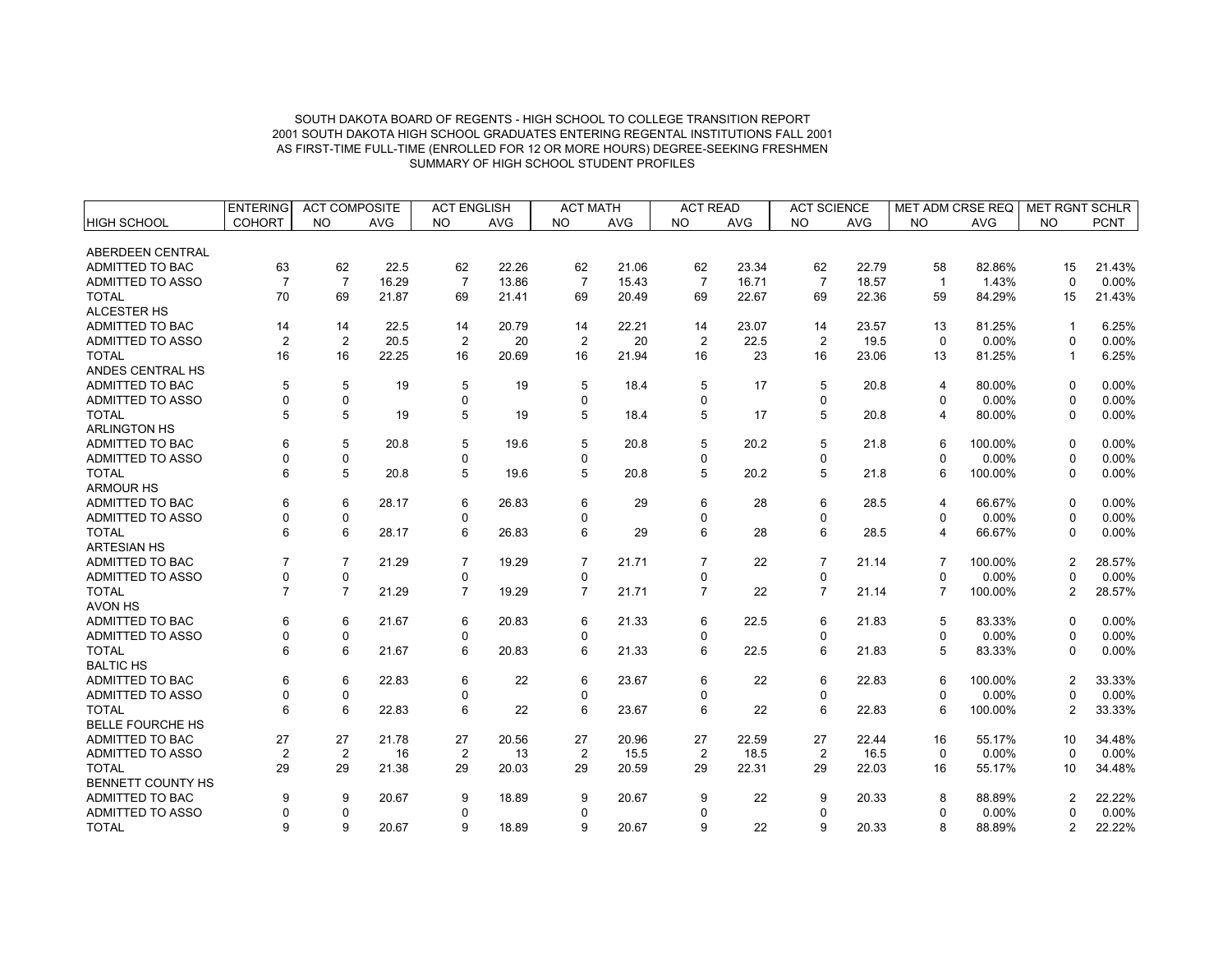|                          | <b>ENTERING</b> | <b>ACT COMPOSITE</b> |            | <b>ACT ENGLISH</b> |            | <b>ACT MATH</b> |            | <b>ACT READ</b> |            | <b>ACT SCIENCE</b> |            | MET ADM CRSE REQ |            | <b>MET RGNT SCHLR</b> |             |
|--------------------------|-----------------|----------------------|------------|--------------------|------------|-----------------|------------|-----------------|------------|--------------------|------------|------------------|------------|-----------------------|-------------|
| <b>HIGH SCHOOL</b>       | <b>COHORT</b>   | <b>NO</b>            | <b>AVG</b> | <b>NO</b>          | <b>AVG</b> | <b>NO</b>       | <b>AVG</b> | <b>NO</b>       | <b>AVG</b> | <b>NO</b>          | <b>AVG</b> | <b>NO</b>        | <b>AVG</b> | <b>NO</b>             | <b>PCNT</b> |
|                          |                 |                      |            |                    |            |                 |            |                 |            |                    |            |                  |            |                       |             |
| <b>BERESFORD HS</b>      |                 |                      |            |                    |            |                 |            |                 |            |                    |            |                  |            |                       |             |
| ADMITTED TO BAC          | 18              | 18                   | 22.22      | 18                 | 20.83      | 18              | 21.78      | 18              | 22.89      | 18                 | 22.56      | 17               | 94.44%     | 9                     | 50.00%      |
| <b>ADMITTED TO ASSO</b>  | $\Omega$        | 0                    |            | $\mathbf 0$        |            | $\mathbf 0$     |            | $\Omega$        |            | $\Omega$           |            | $\mathbf 0$      | 0.00%      | $\Omega$              | 0.00%       |
| <b>TOTAL</b>             | 18              | 18                   | 22.22      | 18                 | 20.83      | 18              | 21.78      | 18              | 22.89      | 18                 | 22.56      | 17               | 94.44%     | 9                     | 50.00%      |
| <b>BISON HS</b>          |                 |                      |            |                    |            |                 |            |                 |            |                    |            |                  |            |                       |             |
| <b>ADMITTED TO BAC</b>   | $\overline{7}$  | $\overline{7}$       | 21.14      | $\overline{7}$     | 20.14      | $\overline{7}$  | 19         | $\overline{7}$  | 22.86      | $\overline{7}$     | 21.86      | 6                | 85.71%     | $\mathbf 1$           | 14.29%      |
| <b>ADMITTED TO ASSO</b>  | $\Omega$        | $\mathbf 0$          |            | 0                  |            | 0               |            | 0               |            | 0                  |            | $\Omega$         | 0.00%      | $\Omega$              | $0.00\%$    |
| <b>TOTAL</b>             | $\overline{7}$  | $\overline{7}$       | 21.14      | $\overline{7}$     | 20.14      | $\overline{7}$  | 19         | $\overline{7}$  | 22.86      | $\overline{7}$     | 21.86      | 6                | 85.71%     | $\mathbf{1}$          | 14.29%      |
| <b>BON HOMME HS</b>      |                 |                      |            |                    |            |                 |            |                 |            |                    |            |                  |            |                       |             |
| ADMITTED TO BAC          | 19              | 19                   | 23.79      | 19                 | 23.47      | 19              | 24.21      | 19              | 23.47      | 19                 | 23.68      | 11               | 55.00%     | $\Omega$              | 0.00%       |
| ADMITTED TO ASSO         | $\mathbf{1}$    | $\overline{1}$       |            | -1                 |            | $\mathbf 1$     |            | $\overline{1}$  |            | $\overline{1}$     |            | $\mathbf{1}$     | 5.00%      | $\Omega$              | $0.00\%$    |
| <b>TOTAL</b>             | 20              | 20                   | 23.6       | 20                 | 23.1       | 20              | 24.15      | 20              | 23.25      | 20                 | 23.6       | 12               | 60.00%     | $\Omega$              | 0.00%       |
| <b>BONESTEEL HS</b>      |                 |                      |            |                    |            |                 |            |                 |            |                    |            |                  |            |                       |             |
| ADMITTED TO BAC          | 6               | 6                    | 22.5       | 6                  | 22.17      | 6               | 23.83      | 6               | 21.67      | 6                  | 22.33      | 5                | 83.33%     | $\Omega$              | 0.00%       |
| ADMITTED TO ASSO         | $\Omega$        | $\pmb{0}$            |            | 0                  |            | 0               |            | 0               |            | 0                  |            | $\mathbf 0$      | 0.00%      | $\Omega$              | 0.00%       |
| <b>TOTAL</b>             | 6               | 6                    | 22.5       | 6                  | 22.17      | 6               | 23.83      | 6               | 21.67      | 6                  | 22.33      | 5                | 83.33%     | $\Omega$              | 0.00%       |
| <b>BOWDLE HS</b>         |                 |                      |            |                    |            |                 |            |                 |            |                    |            |                  |            |                       |             |
| ADMITTED TO BAC          | 3               | 3                    | 25.67      | 3                  | 28         | 3               | 26         | 3               | 25.33      | 3                  | 23         | $\overline{2}$   | 66.67%     | $\Omega$              | 0.00%       |
| ADMITTED TO ASSO         |                 | $\mathbf 0$          |            | 0                  |            | $\Omega$        |            | $\mathbf 0$     |            | 0                  |            | $\mathbf 0$      | 0.00%      | $\Omega$              | 0.00%       |
| <b>TOTAL</b>             | 3               | 3                    | 25.67      | 3                  | 28         | 3               | 26         | 3               | 25.33      | 3                  | 23         | 2                | 66.67%     | $\Omega$              | 0.00%       |
| <b>BRANDON VALLEY HS</b> |                 |                      |            |                    |            |                 |            |                 |            |                    |            |                  |            |                       |             |
| <b>ADMITTED TO BAC</b>   | 41              | 41                   | 22.29      | 41                 | 21.29      | 41              | 22.27      | 41              | 22.29      | 41                 | 22.63      | 34               | 77.27%     | 17                    | 38.64%      |
| ADMITTED TO ASSO         | 3               | 3                    | 18.67      | 3                  | 17.33      | 3               | 19.67      | 3               | 19.33      | 3                  | 17.67      | 2                | 4.55%      | $\Omega$              | 0.00%       |
| <b>TOTAL</b>             | 44              | 44                   | 22.05      | 44                 | 21.02      | 44              | 22.09      | 44              | 22.09      | 44                 | 22.3       | 36               | 81.82%     | 17                    | 38.64%      |
| <b>BRISTOL HS</b>        |                 |                      |            |                    |            |                 |            |                 |            |                    |            |                  |            |                       |             |
| <b>ADMITTED TO BAC</b>   | $\overline{7}$  | $\overline{7}$       | 26.29      | $\overline{7}$     | 23.86      | $\overline{7}$  | 26.57      | $\overline{7}$  | 26.14      | $\overline{7}$     | 27.29      | $\overline{7}$   | 100.00%    | 3                     | 42.86%      |
| <b>ADMITTED TO ASSO</b>  | $\Omega$        | $\mathbf 0$          |            | $\mathbf 0$        |            | $\mathbf 0$     |            | $\Omega$        |            | 0                  |            | $\mathbf 0$      | 0.00%      | $\Omega$              | 0.00%       |
| <b>TOTAL</b>             | $\overline{7}$  | $\overline{7}$       | 26.29      | $\overline{7}$     | 23.86      | $\overline{7}$  | 26.57      | $\overline{7}$  | 26.14      | $\overline{7}$     | 27.29      | $\overline{7}$   | 100.00%    | 3                     | 42.86%      |
| <b>BRITTON HS</b>        |                 |                      |            |                    |            |                 |            |                 |            |                    |            |                  |            |                       |             |
| <b>ADMITTED TO BAC</b>   | 12              | 12                   | 23.75      | 12                 | 24.67      | 12              | 22.33      | 12              | 24         | 12                 | 23.83      | 10               | 83.33%     |                       | 41.67%      |
| <b>ADMITTED TO ASSO</b>  | $\mathbf 0$     | 0                    |            | $\mathbf 0$        |            | $\mathbf 0$     |            | $\mathbf 0$     |            | $\mathbf 0$        |            | $\mathbf 0$      | 0.00%      | 0                     | 0.00%       |
| <b>TOTAL</b>             | 12              | 12                   | 23.75      | 12                 | 24.67      | 12              | 22.33      | 12              | 24         | 12                 | 23.83      | 10               | 83.33%     | 5                     | 41.67%      |
| <b>BROOKINGS HS</b>      |                 |                      |            |                    |            |                 |            |                 |            |                    |            |                  |            |                       |             |
| <b>ADMITTED TO BAC</b>   | 53              | 52                   | 23.35      | 52                 | 22.88      | 52              | 22.69      | 52              | 24.02      | 52                 | 23.27      | 48               | 85.71%     | 10                    | 17.86%      |
| ADMITTED TO ASSO         | 3               | 3                    | 17.67      | 3                  | 16         | 3               | 17.33      | 3               | 18         | 3                  | 18         | 3                | 5.36%      | $\Omega$              | 0.00%       |
| <b>TOTAL</b>             | 56              | 55                   | 23.04      | 55                 | 22.51      | 55              | 22.4       | 55              | 23.69      | 55                 | 22.98      | 51               | 91.07%     | 10                    | 17.86%      |
| <b>BURKE HS</b>          |                 |                      |            |                    |            |                 |            |                 |            |                    |            |                  |            |                       |             |
| ADMITTED TO BAC          | $\overline{7}$  | $\overline{7}$       | 18.71      | $\overline{7}$     | 18.14      | $\overline{7}$  | 19.29      | $\overline{7}$  | 18.14      | $\overline{7}$     | 19.14      | 7                | 100.00%    |                       | 14.29%      |
| ADMITTED TO ASSO         | $\Omega$        | $\mathbf 0$          |            | $\mathbf 0$        |            | $\mathbf 0$     |            | $\mathbf 0$     |            | 0                  |            | $\mathbf 0$      | 0.00%      |                       | 0.00%       |
| <b>TOTAL</b>             | $\overline{7}$  | $\overline{7}$       |            | $\overline{7}$     |            | $\overline{7}$  |            | $\overline{7}$  |            | $\overline{7}$     |            | $\overline{7}$   |            |                       |             |
|                          |                 |                      | 18.71      |                    | 18.14      |                 | 19.29      |                 | 18.14      |                    | 19.14      |                  | 100.00%    | 1                     | 14.29%      |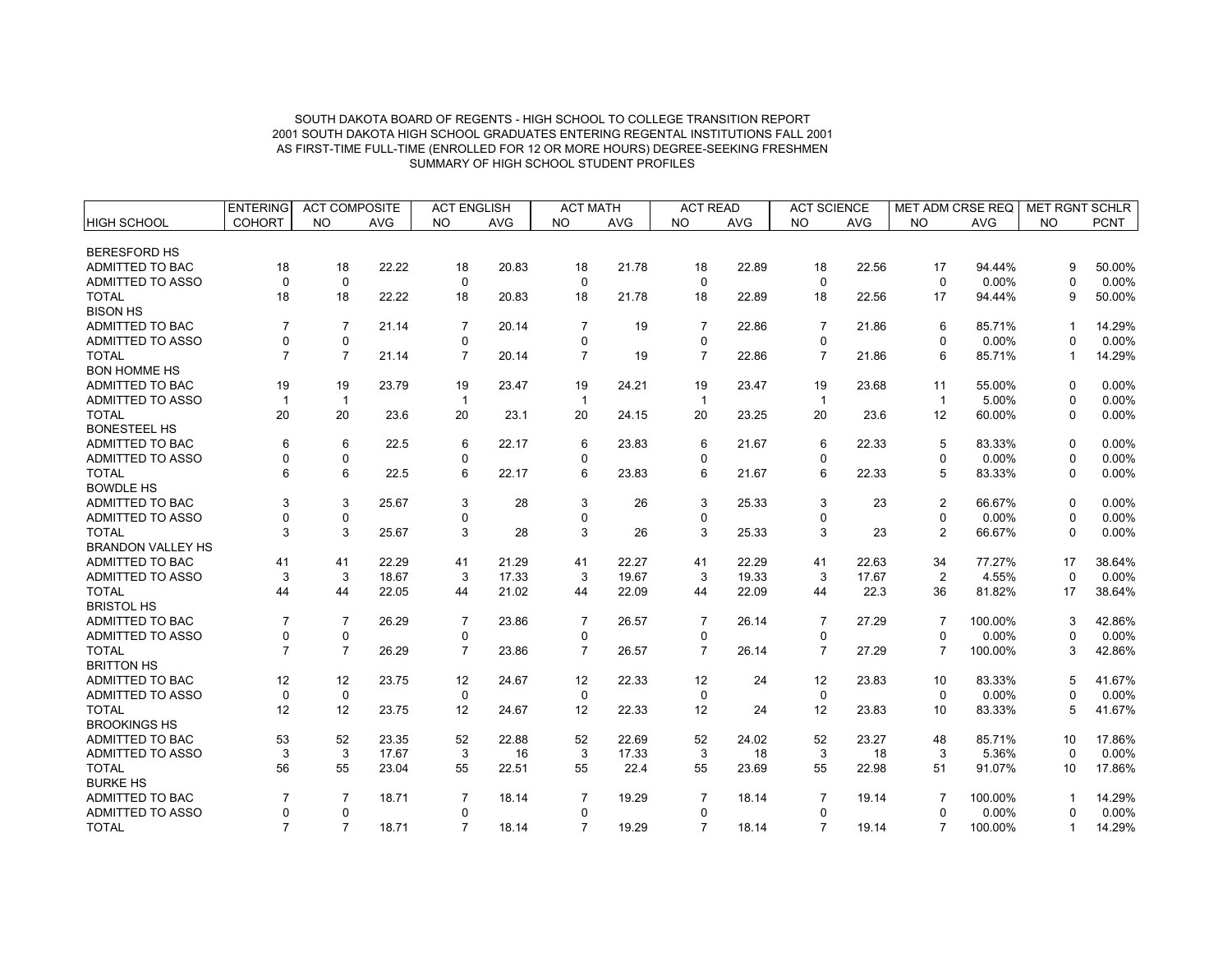|                         | <b>ENTERING</b> | <b>ACT COMPOSITE</b> |            | <b>ACT ENGLISH</b> |            | <b>ACT MATH</b> |            | <b>ACT READ</b> |            | <b>ACT SCIENCE</b> |            | MET ADM CRSE REQ |            | MET RGNT SCHLR |             |
|-------------------------|-----------------|----------------------|------------|--------------------|------------|-----------------|------------|-----------------|------------|--------------------|------------|------------------|------------|----------------|-------------|
| HIGH SCHOOL             | <b>COHORT</b>   | <b>NO</b>            | <b>AVG</b> | <b>NO</b>          | <b>AVG</b> | <b>NO</b>       | <b>AVG</b> | <b>NO</b>       | <b>AVG</b> | <b>NO</b>          | <b>AVG</b> | <b>NO</b>        | <b>AVG</b> | <b>NO</b>      | <b>PCNT</b> |
|                         |                 |                      |            |                    |            |                 |            |                 |            |                    |            |                  |            |                |             |
| <b>CANISTOTA HS</b>     |                 |                      |            |                    |            |                 |            |                 |            |                    |            |                  |            |                |             |
| ADMITTED TO BAC         | 5               | 5                    | 23         | 5                  | 22.4       | 5               | 20.6       | 5               | 25.2       | 5                  | 23.8       | 5                | 100.00%    | $\Omega$       | 0.00%       |
| <b>ADMITTED TO ASSO</b> | $\Omega$        | 0                    |            | 0                  |            | $\Omega$        |            | $\Omega$        |            | $\Omega$           |            | $\Omega$         | 0.00%      | $\Omega$       | 0.00%       |
| <b>TOTAL</b>            | 5               | 5                    | 23         | 5                  | 22.4       | 5               | 20.6       | 5               | 25.2       | 5                  | 23.8       | 5                | 100.00%    | $\Omega$       | 0.00%       |
| <b>CANTON HS</b>        |                 |                      |            |                    |            |                 |            |                 |            |                    |            |                  |            |                |             |
| ADMITTED TO BAC         | 9               | 8                    | 20.75      | 8                  | 19.5       | 8               | 20.5       | 8               | 20.75      | 8                  | 21.63      | 6                | 54.55%     | $\overline{2}$ | 18.18%      |
| ADMITTED TO ASSO        | $\overline{2}$  | $\overline{2}$       | 22         | $\overline{2}$     | 19         | $\overline{2}$  | 21         | $\overline{2}$  | 24         | $\overline{2}$     | 22         | $\mathbf{1}$     | 9.09%      | $\Omega$       | 0.00%       |
| <b>TOTAL</b>            | 11              | 10                   | 21         | 10                 | 19.4       | 10              | 20.6       | 10              | 21.4       | 10                 | 21.7       | $\overline{7}$   | 63.64%     | $\overline{c}$ | 18.18%      |
| <b>CASTLEWOOD HS</b>    |                 |                      |            |                    |            |                 |            |                 |            |                    |            |                  |            |                |             |
| ADMITTED TO BAC         | $\overline{7}$  | $\overline{7}$       | 17.71      | $\overline{7}$     | 15.29      | $\overline{7}$  | 17.71      | $\overline{7}$  | 18         | $\overline{7}$     | 19.29      | 5                | 62.50%     | $\Omega$       | 0.00%       |
| <b>ADMITTED TO ASSO</b> |                 | $\mathbf{1}$         |            |                    |            |                 |            |                 |            | 1                  |            | $\mathbf 0$      | 0.00%      | $\Omega$       | 0.00%       |
| <b>TOTAL</b>            | 8               | 8                    | 17.25      | 8                  | 14.63      | 8               | 17.25      | 8               | 17.75      | 8                  | 19         | 5                | 62.50%     | $\mathbf{0}$   | 0.00%       |
| <b>CENTERVILLE HS</b>   |                 |                      |            |                    |            |                 |            |                 |            |                    |            |                  |            |                |             |
| ADMITTED TO BAC         |                 | $\overline{7}$       | 19.57      | $\overline{7}$     | 18.86      | $\overline{7}$  | 19.57      | $\overline{7}$  | 19.43      | $\overline{7}$     | 20.43      | 4                | 50.00%     | $\Omega$       | 0.00%       |
| <b>ADMITTED TO ASSO</b> |                 | $\mathbf{1}$         |            |                    |            |                 |            |                 |            | $\overline{1}$     |            | $\Omega$         | 0.00%      |                | 12.50%      |
| <b>TOTAL</b>            | 8               | 8                    | 20.5       | 8                  | 19.38      | 8               | 20.88      | 8               | 20.88      | 8                  | 21         | 4                | 50.00%     | 1              | 12.50%      |
| <b>CHAMBERLAIN HS</b>   |                 |                      |            |                    |            |                 |            |                 |            |                    |            |                  |            |                |             |
| ADMITTED TO BAC         | 19              | 19                   | 23.05      | 19                 | 21.05      | 19              | 23.32      | 19              | 23.89      | 19                 | 23.32      | 19               | 95.00%     | 8              | 40.00%      |
| <b>ADMITTED TO ASSO</b> | $\mathbf 1$     | $\mathbf{1}$         |            |                    |            | $\mathbf 1$     |            | $\mathbf{1}$    |            | $\overline{1}$     |            | $\Omega$         | 0.00%      | $\Omega$       | 0.00%       |
| <b>TOTAL</b>            | 20              | 20                   | 22.75      | 20                 | 20.8       | 20              | 23.05      | 20              | 23.5       | 20                 | 23         | 19               | 95.00%     | 8              | 40.00%      |
| CHESTER AREA SCH        |                 |                      |            |                    |            |                 |            |                 |            |                    |            |                  |            |                |             |
| ADMITTED TO BAC         | 11              | 11                   | 22.18      | 11                 | 21.45      | 11              | 21.82      | 11              | 22.09      | 11                 | 22.55      | 8                | 72.73%     | $\Omega$       | 0.00%       |
| <b>ADMITTED TO ASSO</b> | $\mathbf 0$     | $\mathbf 0$          |            | $\mathbf 0$        |            | $\mathbf 0$     |            | $\mathbf 0$     |            | $\mathbf 0$        |            | $\mathbf 0$      | 0.00%      | $\Omega$       | 0.00%       |
| <b>TOTAL</b>            | 11              | 11                   | 22.18      | 11                 | 21.45      | 11              | 21.82      | 11              | 22.09      | 11                 | 22.55      | 8                | 72.73%     | 0              | 0.00%       |
| CHEYENNE E B HS         |                 |                      |            |                    |            |                 |            |                 |            |                    |            |                  |            |                |             |
| <b>ADMITTED TO BAC</b>  | 9               | 9                    | 17.56      | 9                  | 16.56      | 9               | 17.67      | 9               | 17.89      | 9                  | 17.67      | 0                | 0.00%      | $\Omega$       | 0.00%       |
| ADMITTED TO ASSO        | $\Omega$        | 0                    |            | 0                  |            | $\mathbf 0$     |            | 0               |            | $\mathbf 0$        |            | $\mathbf 0$      | 0.00%      | $\Omega$       | 0.00%       |
| <b>TOTAL</b>            | 9               | 9                    | 17.56      | 9                  | 16.56      | 9               | 17.67      | 9               | 17.89      | 9                  | 17.67      | $\mathbf 0$      | 0.00%      | 0              | 0.00%       |
| <b>CLARK HS</b>         |                 |                      |            |                    |            |                 |            |                 |            |                    |            |                  |            |                |             |
| <b>ADMITTED TO BAC</b>  | 8               | 8                    | 20.63      | 8                  | 20.88      | 8               | 20.13      | 8               | 19.63      | 8                  | 21.38      | $\overline{7}$   | 77.78%     | 5              | 55.56%      |
| ADMITTED TO ASSO        |                 | $\mathbf{1}$         |            | 1                  |            | 1               |            | 1               |            | $\mathbf{1}$       |            | $\mathbf{1}$     | 11.11%     | $\Omega$       | 0.00%       |
| <b>TOTAL</b>            | 9               | 9                    | 20.22      | 9                  | 20.33      | 9               | 19.67      | 9               | 19.56      | 9                  | 20.78      | 8                | 88.89%     | 5              | 55.56%      |
| <b>COLMAN-EGAN HS</b>   |                 |                      |            |                    |            |                 |            |                 |            |                    |            |                  |            |                |             |
| ADMITTED TO BAC         | 11              | 11                   | 21.55      | 11                 | 19.27      | 11              | 22.18      | 11              | 22.27      | 11                 | 22.18      | 9                | 75.00%     | 4              | 33.33%      |
| ADMITTED TO ASSO        | -1              | $\mathbf{1}$         |            | $\mathbf{1}$       |            | $\mathbf{1}$    |            | $\overline{1}$  |            | $\overline{1}$     |            | $\mathbf{1}$     | 8.33%      | $\Omega$       | 0.00%       |
| <b>TOTAL</b>            | 12              | 12                   | 21.58      | 12                 | 19.5       | 12              | 22.25      | 12              | 22.17      | 12                 | 22.08      | 10               | 83.33%     | 4              | 33.33%      |
| <b>CORSICA HS</b>       |                 |                      |            |                    |            |                 |            |                 |            |                    |            |                  |            |                |             |
| ADMITTED TO BAC         | 9               | 9                    | 23.78      | 9                  | 24.44      | 9               | 22.56      | 9               | 23.89      | 9                  | 21.44      | 9                | 100.00%    | 0              | 0.00%       |
| <b>ADMITTED TO ASSO</b> |                 | 0                    |            | $\mathbf 0$        |            | $\Omega$        |            | 0               |            | $\mathbf 0$        |            | $\mathbf 0$      | 0.00%      | 0              | 0.00%       |
| <b>TOTAL</b>            | 9               | 9                    | 23.78      | 9                  | 24.44      | 9               | 22.56      | 9               | 23.89      | 9                  | 21.44      | 9                | 100.00%    | $\Omega$       | 0.00%       |
|                         |                 |                      |            |                    |            |                 |            |                 |            |                    |            |                  |            |                |             |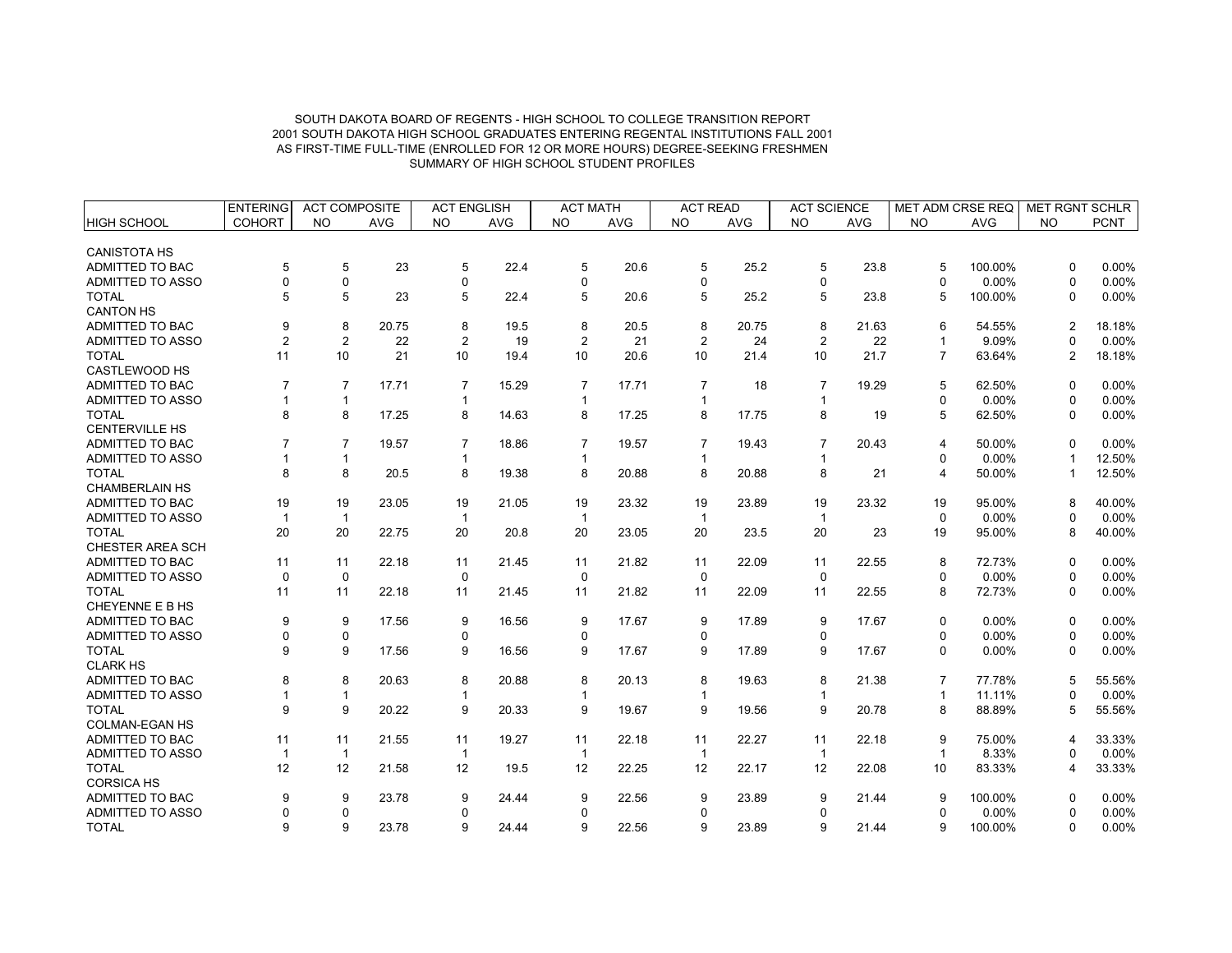|                          | <b>ENTERING</b>       | <b>ACT COMPOSITE</b> |            | <b>ACT ENGLISH</b> |            | <b>ACT MATH</b> |            | <b>ACT READ</b> |            | <b>ACT SCIENCE</b> |            | MET ADM CRSE REQ |            | MET RGNT SCHLR |             |
|--------------------------|-----------------------|----------------------|------------|--------------------|------------|-----------------|------------|-----------------|------------|--------------------|------------|------------------|------------|----------------|-------------|
| <b>HIGH SCHOOL</b>       | <b>COHORT</b>         | <b>NO</b>            | <b>AVG</b> | <b>NO</b>          | <b>AVG</b> | <b>NO</b>       | <b>AVG</b> | <b>NO</b>       | <b>AVG</b> | <b>NO</b>          | <b>AVG</b> | <b>NO</b>        | <b>AVG</b> | <b>NO</b>      | <b>PCNT</b> |
| <b>CRESBARD HS</b>       |                       |                      |            |                    |            |                 |            |                 |            |                    |            |                  |            |                |             |
| ADMITTED TO BAC          | 4                     | $\overline{4}$       | 21.5       | 4                  | 21.25      | 4               | 20.75      | 4               | 22         | $\overline{4}$     | 20.75      | $\overline{4}$   | 100.00%    | $\Omega$       | 0.00%       |
| <b>ADMITTED TO ASSO</b>  | $\Omega$              | 0                    |            | $\mathbf 0$        |            | $\Omega$        |            | $\Omega$        |            | 0                  |            | $\Omega$         | 0.00%      | $\Omega$       | 0.00%       |
| <b>TOTAL</b>             | $\boldsymbol{\Delta}$ | $\overline{4}$       | 21.5       | 4                  | 21.25      | 4               | 20.75      | 4               | 22         | $\overline{4}$     | 20.75      | $\overline{4}$   | 100.00%    | $\Omega$       | 0.00%       |
| <b>CROW CREEK RES HS</b> |                       |                      |            |                    |            |                 |            |                 |            |                    |            |                  |            |                |             |
| <b>ADMITTED TO BAC</b>   | $\mathfrak{p}$        | $\overline{c}$       | 16         | 2                  | 16.5       | $\overline{2}$  | 17.5       | 2               | 12         | $\overline{2}$     | 17         | 2                | 66.67%     | $\mathbf{0}$   | 0.00%       |
| ADMITTED TO ASSO         |                       | $\mathbf{1}$         |            |                    |            |                 |            | 1               |            | $\overline{1}$     |            | $\mathbf{1}$     | 33.33%     | $\Omega$       | 0.00%       |
| <b>TOTAL</b>             | 3                     | 3                    | 16.67      | 3                  | 17         | 3               | 17.33      | 3               | 14.33      | 3                  | 16.67      | 3                | 100.00%    | $\mathbf{0}$   | 0.00%       |
| <b>CUSTER HS</b>         |                       |                      |            |                    |            |                 |            |                 |            |                    |            |                  |            |                |             |
| ADMITTED TO BAC          | 14                    | 13                   | 21.38      | 13                 | 19.92      | 13              | 21.54      | 13              | 22.23      | 13                 | 21.85      | 12               | 80.00%     | 8              | 53.33%      |
| <b>ADMITTED TO ASSO</b>  | $\overline{1}$        | $\mathbf{1}$         |            |                    |            |                 |            | -1              |            | $\overline{1}$     |            | $\mathbf 0$      | 0.00%      | $\Omega$       | 0.00%       |
| <b>TOTAL</b>             | 15                    | 14                   | 21         | 14                 | 19.36      | 14              | 21.14      | 14              | 21.86      | 14                 | 21.57      | 12               | 80.00%     | 8              | 53.33%      |
| DAKOTA VALLEY HS         |                       |                      |            |                    |            |                 |            |                 |            |                    |            |                  |            |                |             |
| ADMITTED TO BAC          | 10                    | 10                   | 21         | 10                 | 19.4       | 10              | 22         | 10              | 21.1       | 10                 | 21.4       | $\overline{7}$   | 70.00%     | 5              | 50.00%      |
| <b>ADMITTED TO ASSO</b>  | $\Omega$              | $\mathbf 0$          |            | $\Omega$           |            | $\Omega$        |            | $\Omega$        |            | $\Omega$           |            | $\Omega$         | 0.00%      | $\Omega$       | 0.00%       |
| <b>TOTAL</b>             | 10                    | 10                   | 21         | 10                 | 19.4       | 10              | 22         | 10              | 21.1       | 10                 | 21.4       | $\overline{7}$   | 70.00%     | 5              | 50.00%      |
| DE SMET HS               |                       |                      |            |                    |            |                 |            |                 |            |                    |            |                  |            |                |             |
| <b>ADMITTED TO BAC</b>   | 12                    | 12                   | 22.17      | 12                 | 21.08      | 12              | 22.5       | 12              | 21.75      | 12                 | 22.92      | 12               | 100.00%    | $\Omega$       | $0.00\%$    |
| <b>ADMITTED TO ASSO</b>  | $\mathbf 0$           | $\mathbf 0$          |            | $\mathbf 0$        |            | $\mathbf 0$     |            | $\mathbf 0$     |            | $\mathbf 0$        |            | $\mathbf 0$      | 0.00%      | $\Omega$       | 0.00%       |
| <b>TOTAL</b>             | 12                    | 12                   | 22.17      | 12                 | 21.08      | 12              | 22.5       | 12              | 21.75      | 12                 | 22.92      | 12               | 100.00%    | 0              | $0.00\%$    |
| <b>DELL RAPIDS HS</b>    |                       |                      |            |                    |            |                 |            |                 |            |                    |            |                  |            |                |             |
| <b>ADMITTED TO BAC</b>   | 18                    | 18                   | 21.78      | 18                 | 21         | 18              | 21.5       | 18              | 21.72      | 18                 | 22.06      | 17               | 94.44%     | 6              | 33.33%      |
| ADMITTED TO ASSO         | $\mathbf 0$           | $\pmb{0}$            |            | $\mathbf 0$        |            | $\mathbf 0$     |            | $\mathbf 0$     |            | 0                  |            | $\mathbf 0$      | 0.00%      | $\Omega$       | 0.00%       |
| <b>TOTAL</b>             | 18                    | 18                   | 21.78      | 18                 | 21         | 18              | 21.5       | 18              | 21.72      | 18                 | 22.06      | 17               | 94.44%     | 6              | 33.33%      |
| <b>DEUBROOK HS</b>       |                       |                      |            |                    |            |                 |            |                 |            |                    |            |                  |            |                |             |
| <b>ADMITTED TO BAC</b>   | 10                    | 10                   | 23.2       | 10                 | 21.8       | 10              | 23         | 10              | 23.6       | 10                 | 23.5       | 8                | 66.67%     | 1              | 8.33%       |
| <b>ADMITTED TO ASSO</b>  | $\overline{c}$        | $\overline{2}$       | 16         | 2                  | 16         | $\overline{2}$  | 16         | $\overline{2}$  | 14         | $\overline{2}$     | 17.5       | 0                | 0.00%      | $\Omega$       | 0.00%       |
| <b>TOTAL</b>             | 12                    | 12                   | 22         | 12                 | 20.83      | 12              | 21.83      | 12              | 22         | 12                 | 22.5       | 8                | 66.67%     | 1              | 8.33%       |
| <b>DEUEL HS</b>          |                       |                      |            |                    |            |                 |            |                 |            |                    |            |                  |            |                |             |
| ADMITTED TO BAC          | 14                    | 14                   | 20.21      | 14                 | 18.79      | 14              | 19.57      | 14              | 21.57      | 14                 | 20.57      | 12               | 66.67%     | 5              | 27.78%      |
| <b>ADMITTED TO ASSO</b>  | 4                     | 4                    | 18.5       | $\overline{4}$     | 18.75      | $\overline{4}$  | 18.25      | $\overline{4}$  | 18.25      | $\overline{4}$     | 19.25      | $\overline{2}$   | 11.11%     | 0              | 0.00%       |
| <b>TOTAL</b>             | 18                    | 18                   | 19.83      | 18                 | 18.78      | 18              | 19.28      | 18              | 20.83      | 18                 | 20.28      | 14               | 77.78%     | 5              | 27.78%      |
| <b>DOLAND HS</b>         |                       |                      |            |                    |            |                 |            |                 |            |                    |            |                  |            |                |             |
| ADMITTED TO BAC          | 6                     | 6                    | 24.5       | 6                  | 25.5       | 6               | 21.83      | 6               | 27.5       | 6                  | 22.5       | 5                | 83.33%     | $\Omega$       | 0.00%       |
| ADMITTED TO ASSO         | $\Omega$              | 0                    |            | $\mathbf 0$        |            | $\mathbf 0$     |            | 0               |            | 0                  |            | $\pmb{0}$        | 0.00%      | 0              | 0.00%       |
| <b>TOTAL</b>             | 6                     | 6                    | 24.5       | 6                  | 25.5       | 6               | 21.83      | 6               | 27.5       | 6                  | 22.5       | 5                | 83.33%     | $\Omega$       | 0.00%       |
| <b>DOUGLAS HS</b>        |                       |                      |            |                    |            |                 |            |                 |            |                    |            |                  |            |                |             |
| ADMITTED TO BAC          | 29                    | 29                   | 23.52      | 29                 | 22.86      | 29              | 23.1       | 29              | 23.86      | 29                 | 24.03      | 22               | 75.86%     | 5              | 17.24%      |
| ADMITTED TO ASSO         | $\Omega$              | $\mathbf 0$          |            | $\mathbf 0$        |            | $\mathbf 0$     |            | $\mathbf 0$     |            | $\mathbf 0$        |            | $\mathbf 0$      | 0.00%      | $\Omega$       | 0.00%       |
| <b>TOTAL</b>             | 29                    | 29                   | 23.52      | 29                 | 22.86      | 29              | 23.1       | 29              | 23.86      | 29                 | 24.03      | 22               | 75.86%     | 5              | 17.24%      |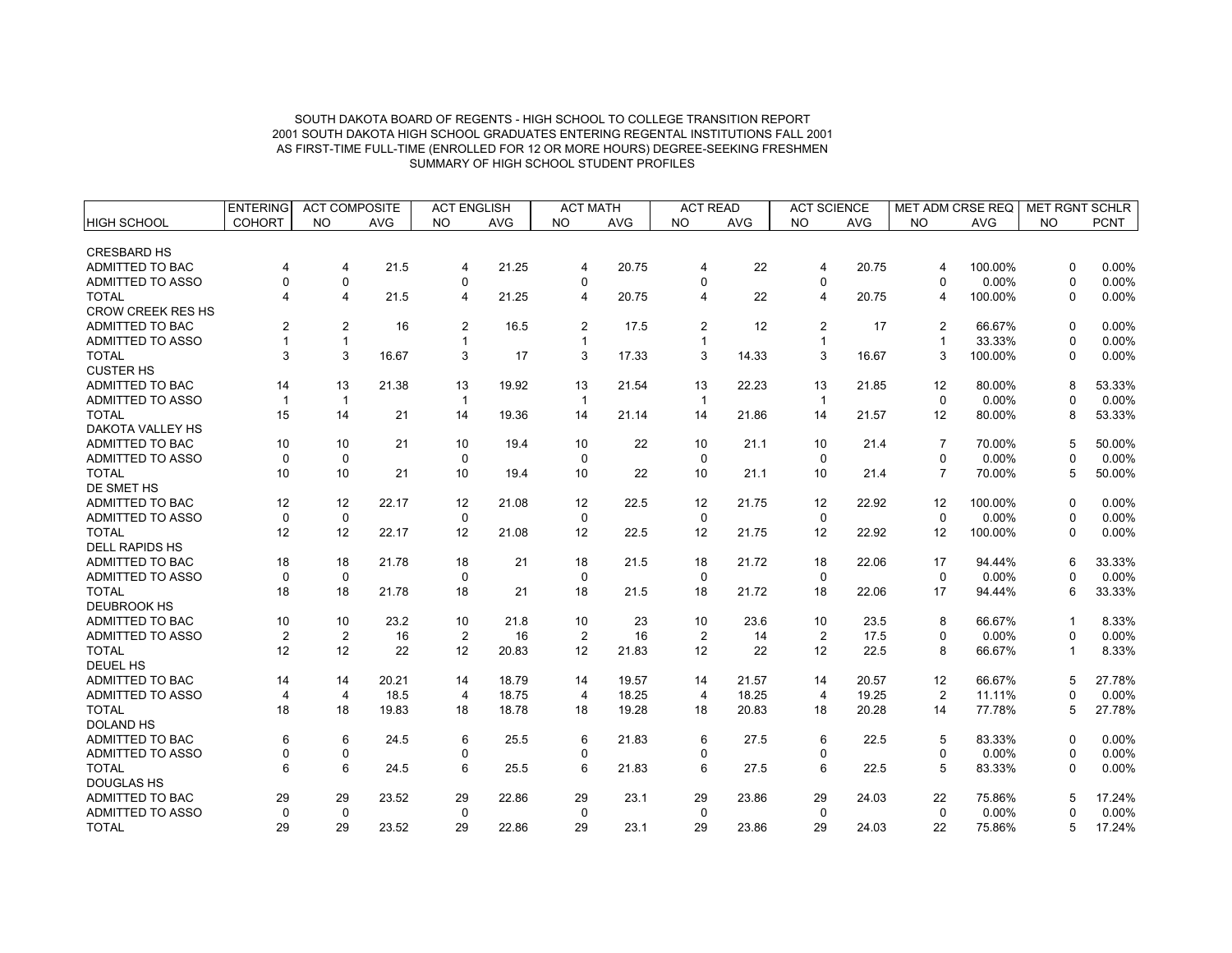|                           | <b>ENTERING</b> | <b>ACT COMPOSITE</b> |            | <b>ACT ENGLISH</b> |            | <b>ACT MATH</b> |            | <b>ACT READ</b> |            | <b>ACT SCIENCE</b> |       | <b>MET ADM CRSE REQ</b> |         | <b>MET RGNT SCHLR</b> |             |
|---------------------------|-----------------|----------------------|------------|--------------------|------------|-----------------|------------|-----------------|------------|--------------------|-------|-------------------------|---------|-----------------------|-------------|
| <b>HIGH SCHOOL</b>        | <b>COHORT</b>   | <b>NO</b>            | <b>AVG</b> | <b>NO</b>          | <b>AVG</b> | <b>NO</b>       | <b>AVG</b> | <b>NO</b>       | <b>AVG</b> | <b>NO</b>          | AVG   | <b>NO</b>               | AVG     | <b>NO</b>             | <b>PCNT</b> |
|                           |                 |                      |            |                    |            |                 |            |                 |            |                    |       |                         |         |                       |             |
| <b>DUPREE HS</b>          |                 |                      |            |                    |            |                 |            |                 |            |                    |       |                         |         |                       |             |
| ADMITTED TO BAC           | 2               | $\overline{2}$       | 19.5       | 2                  | 21         | $\overline{2}$  | 20         | $\overline{2}$  | 18         | $\overline{2}$     | 18    | $\overline{2}$          | 66.67%  | $\Omega$              | 0.00%       |
| <b>ADMITTED TO ASSO</b>   |                 | $\mathbf{1}$         |            | $\mathbf{1}$       |            | $\mathbf 1$     |            | 1               |            | $\mathbf{1}$       |       | $\mathbf 0$             | 0.00%   | $\Omega$              | 0.00%       |
| <b>TOTAL</b>              | 3               | 3                    | 19         | 3                  | 20.33      | 3               | 18         | 3               | 18.33      | 3                  | 18.33 | 2                       | 66.67%  | $\Omega$              | 0.00%       |
| <b>EDMUNDS CENTRAL HS</b> |                 |                      |            |                    |            |                 |            |                 |            |                    |       |                         |         |                       |             |
| ADMITTED TO BAC           | 5               | 5                    | 24.2       | 5                  | 22         | 5               | 25.8       | 5               | 24.2       | 5                  | 25.8  | 5                       | 83.33%  | $\Omega$              | 0.00%       |
| <b>ADMITTED TO ASSO</b>   |                 | $\mathbf{1}$         |            | 1                  |            | $\mathbf 1$     |            | 1               |            | $\mathbf{1}$       |       | $\Omega$                | 0.00%   | $\Omega$              | 0.00%       |
| <b>TOTAL</b>              | 6               | 6                    | 23         | 6                  | 21.17      | 6               | 24.17      | 6               | 22.83      | 6                  | 24.33 | 5                       | 83.33%  | $\Omega$              | 0.00%       |
| <b>ELK POINT HS</b>       |                 |                      |            |                    |            |                 |            |                 |            |                    |       |                         |         |                       |             |
| ADMITTED TO BAC           | 16              | 16                   | 22.88      | 16                 | 21.88      | 16              | 24.5       | 16              | 21.75      | 16                 | 23.31 | 13                      | 76.47%  | 6                     | 35.29%      |
| <b>ADMITTED TO ASSO</b>   | $\mathbf 1$     | $\mathbf{1}$         |            | -1                 |            | 1               |            | -1              |            | $\overline{1}$     |       | $\mathbf{1}$            | 5.88%   | $\Omega$              | 0.00%       |
| <b>TOTAL</b>              | 17              | 17                   | 22.53      | 17                 | 21.65      | 17              | 24.06      | 17              | 21.47      | 17                 | 22.88 | 14                      | 82.35%  | 6                     | 35.29%      |
| <b>ELKTON HS</b>          |                 |                      |            |                    |            |                 |            |                 |            |                    |       |                         |         |                       |             |
| ADMITTED TO BAC           | 10              | 10                   | 22.4       | 10                 | 21         | 10              | 22.4       | 10              | 22.9       | 10                 | 22.7  | 10                      | 90.91%  | -1                    | 9.09%       |
| <b>ADMITTED TO ASSO</b>   |                 | $\mathbf{1}$         |            | $\mathbf 1$        |            | $\mathbf{1}$    |            | -1              |            | $\mathbf{1}$       |       | $\mathbf 0$             | 0.00%   | $\Omega$              | 0.00%       |
| <b>TOTAL</b>              | 11              | 11                   | 22         | 11                 | 20.82      | 11              | 21.73      | 11              | 22.64      | 11                 | 22.09 | 10                      | 90.91%  | $\mathbf 1$           | 9.09%       |
| <b>ESTELLINE HS</b>       |                 |                      |            |                    |            |                 |            |                 |            |                    |       |                         |         |                       |             |
| ADMITTED TO BAC           | 5               | 5                    | 24.4       | 5                  | 25.8       | 5               | 24.4       | 5               | 25         | 5                  | 22    | 5                       | 100.00% | $\mathbf 1$           | 20.00%      |
| <b>ADMITTED TO ASSO</b>   | ŋ               | 0                    |            | 0                  |            | $\Omega$        |            | $\Omega$        |            | 0                  |       | $\Omega$                | 0.00%   | ŋ                     | $0.00\%$    |
| <b>TOTAL</b>              | 5               | 5                    | 24.4       | 5                  | 25.8       | 5               | 24.4       | 5               | 25         | 5                  | 22    | 5                       | 100.00% | -1                    | 20.00%      |
| <b>ETHAN HS</b>           |                 |                      |            |                    |            |                 |            |                 |            |                    |       |                         |         |                       |             |
| <b>ADMITTED TO BAC</b>    | 5               | 5                    | 24         | 5                  | 23.8       | 5               | 27.8       | 5               | 20.6       | 5                  | 22.4  | 5                       | 100.00% | $\Omega$              | 0.00%       |
| <b>ADMITTED TO ASSO</b>   | $\Omega$        | 0                    |            | 0                  |            | $\Omega$        |            | $\Omega$        |            | 0                  |       | $\mathbf 0$             | 0.00%   | $\Omega$              | 0.00%       |
| <b>TOTAL</b>              | 5               | 5                    | 24         | 5                  | 23.8       | 5               | 27.8       | 5               | 20.6       | 5                  | 22.4  | 5                       | 100.00% | $\Omega$              | 0.00%       |
| <b>EUREKA HS</b>          |                 |                      |            |                    |            |                 |            |                 |            |                    |       |                         |         |                       |             |
| ADMITTED TO BAC           | 6               | 6                    | 24.67      | 6                  | 24.5       | 6               | 22.5       | 6               | 26.17      | 6                  | 25    | 6                       | 100.00% | $\Omega$              | 0.00%       |
| ADMITTED TO ASSO          | $\Omega$        | 0                    |            | 0                  |            | $\Omega$        |            | $\Omega$        |            | 0                  |       | $\mathbf 0$             | 0.00%   | $\Omega$              | 0.00%       |
| <b>TOTAL</b>              | 6               | 6                    | 24.67      | 6                  | 24.5       | 6               | 22.5       | 6               | 26.17      | 6                  | 25    | 6                       | 100.00% | 0                     | 0.00%       |
| <b>FAITH HS</b>           |                 |                      |            |                    |            |                 |            |                 |            |                    |       |                         |         |                       |             |
| <b>ADMITTED TO BAC</b>    | 5               | 5                    | 21         | 5                  | 20.6       | 5               | 19.4       | 5               | 21.6       | 5                  | 21.2  | 3                       | 60.00%  | $\Omega$              | 0.00%       |
| <b>ADMITTED TO ASSO</b>   | O               | 0                    |            | 0                  |            | $\Omega$        |            | 0               |            | 0                  |       | $\mathbf 0$             | 0.00%   | 0                     | 0.00%       |
| <b>TOTAL</b>              | 5               | 5                    | 21         | 5                  | 20.6       | 5               | 19.4       | 5               | 21.6       | 5                  | 21.2  | 3                       | 60.00%  | 0                     | 0.00%       |
| <b>FAULKTON HS</b>        |                 |                      |            |                    |            |                 |            |                 |            |                    |       |                         |         |                       |             |
| ADMITTED TO BAC           | 5               | 5                    | 22         | 5                  | 19.6       | 5               | 21.4       | 5               | 24         | 5                  | 23    | 5                       | 100.00% | $\Omega$              | 0.00%       |
| <b>ADMITTED TO ASSO</b>   | $\Omega$        | 0                    |            | 0                  |            | 0               |            | 0               |            | 0                  |       | $\mathbf 0$             | 0.00%   | 0                     | 0.00%       |
| <b>TOTAL</b>              | 5               | 5                    | 22         | 5                  | 19.6       | 5               | 21.4       | 5               | 24         | 5                  | 23    | 5                       | 100.00% | $\Omega$              | 0.00%       |
| <b>FLANDREAU HS</b>       |                 |                      |            |                    |            |                 |            |                 |            |                    |       |                         |         |                       |             |
| ADMITTED TO BAC           | 22              | 22                   | 22.32      | 22                 | 21.09      | 22              | 22.77      | 22              | 22.23      | 22                 | 22.91 | 21                      | 91.30%  |                       | 21.74%      |
| ADMITTED TO ASSO          | $\mathbf 1$     | $\mathbf{1}$         |            | $\mathbf{1}$       |            | $\mathbf{1}$    |            | $\overline{1}$  |            | $\overline{1}$     |       | $\pmb{0}$               | 0.00%   |                       | 0.00%       |
| <b>TOTAL</b>              | 23              | 23                   | 22.04      | 23                 | 20.83      | 23              | 22.43      | 23              | 21.96      | 23                 | 22.61 | 21                      | 91.30%  | 5                     | 21.74%      |
|                           |                 |                      |            |                    |            |                 |            |                 |            |                    |       |                         |         |                       |             |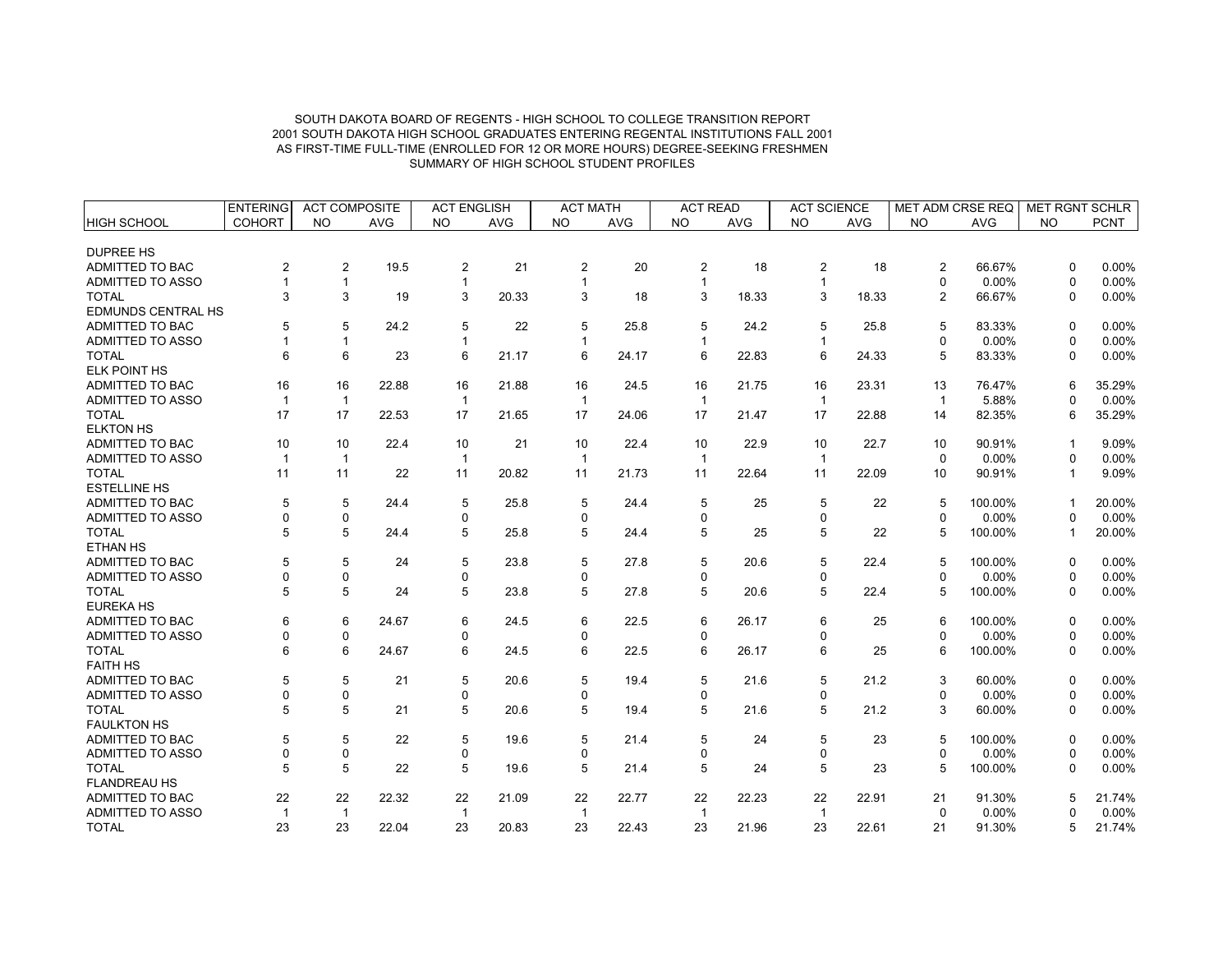|                         | <b>ENTERING</b> | <b>ACT COMPOSITE</b> |            | <b>ACT ENGLISH</b> |            | <b>ACT MATH</b> |            | <b>ACT READ</b> |            | <b>ACT SCIENCE</b>      |       | <b>MET ADM CRSE REQ</b> |         | <b>MET RGNT SCHLR</b> |             |
|-------------------------|-----------------|----------------------|------------|--------------------|------------|-----------------|------------|-----------------|------------|-------------------------|-------|-------------------------|---------|-----------------------|-------------|
| <b>HIGH SCHOOL</b>      | <b>COHORT</b>   | <b>NO</b>            | <b>AVG</b> | <b>NO</b>          | <b>AVG</b> | <b>NO</b>       | <b>AVG</b> | <b>NO</b>       | <b>AVG</b> | <b>NO</b>               | AVG   | <b>NO</b>               | AVG     | <b>NO</b>             | <b>PCNT</b> |
|                         |                 |                      |            |                    |            |                 |            |                 |            |                         |       |                         |         |                       |             |
| FREDERICK-BARNARD       |                 |                      |            |                    |            |                 |            |                 |            |                         |       |                         |         |                       |             |
| ADMITTED TO BAC         | 5               | 5                    | 25         | 5                  | 22.8       | 5               | 25.8       | 5               | 25.6       | 5                       | 24.6  | 5                       | 100.00% | $\Omega$              | 0.00%       |
| <b>ADMITTED TO ASSO</b> | $\Omega$        | 0                    |            | 0                  |            | 0               |            | 0               |            | 0                       |       | $\Omega$                | 0.00%   | $\Omega$              | 0.00%       |
| <b>TOTAL</b>            | 5               | 5                    | 25         | 5                  | 22.8       | 5               | 25.8       | 5               | 25.6       | 5                       | 24.6  | 5                       | 100.00% | $\Omega$              | 0.00%       |
| <b>FREEMAN HS</b>       |                 |                      |            |                    |            |                 |            |                 |            |                         |       |                         |         |                       |             |
| ADMITTED TO BAC         | 5               | 5                    | 24         | 5                  | 24.8       | 5               | 24.4       | 5               | 24         | 5                       | 22.6  | $\overline{4}$          | 66.67%  | 3                     | 50.00%      |
| <b>ADMITTED TO ASSO</b> |                 | $\mathbf{1}$         |            |                    |            | 1               |            | 1               |            | $\mathbf{1}$            |       | $\mathbf 0$             | 0.00%   | $\Omega$              | 0.00%       |
| <b>TOTAL</b>            | 6               | 6                    | 23.17      | 6                  | 23.67      | 6               | 23         | 6               | 23.83      | 6                       | 22    | $\overline{4}$          | 66.67%  | 3                     | 50.00%      |
| <b>GARRETSON HS</b>     |                 |                      |            |                    |            |                 |            |                 |            |                         |       |                         |         |                       |             |
| <b>ADMITTED TO BAC</b>  | 13              | 13                   | 20.69      | 13                 | 19.23      | 13              | 21.31      | 13              | 19.54      | 13                      | 21.77 | 12                      | 92.31%  | $\mathbf 1$           | 7.69%       |
| ADMITTED TO ASSO        | $\Omega$        | $\mathbf 0$          |            | $\Omega$           |            | $\Omega$        |            | $\Omega$        |            | $\Omega$                |       | $\mathbf 0$             | 0.00%   | $\Omega$              | 0.00%       |
| <b>TOTAL</b>            | 13              | 13                   | 20.69      | 13                 | 19.23      | 13              | 21.31      | 13              | 19.54      | 13                      | 21.77 | 12                      | 92.31%  | $\mathbf{1}$          | 7.69%       |
| <b>GEDDES HS</b>        |                 |                      |            |                    |            |                 |            |                 |            |                         |       |                         |         |                       |             |
| ADMITTED TO BAC         | 3               | 3                    | 23.67      | 3                  | 23.33      | 3               | 21.67      | 3               | 26.67      | 3                       | 22.67 | 2                       | 50.00%  | $\Omega$              | 0.00%       |
| <b>ADMITTED TO ASSO</b> |                 | $\mathbf{1}$         |            |                    |            |                 |            |                 |            | $\mathbf{1}$            |       | $\mathbf{1}$            | 25.00%  | $\Omega$              | 0.00%       |
| <b>TOTAL</b>            | 4               | $\overline{4}$       | 21.25      | 4                  | 20.5       | 4               | 20         | 4               | 23.5       | $\overline{\mathbf{4}}$ | 20.75 | 3                       | 75.00%  | 0                     | 0.00%       |
| <b>GETTYSBURG HS</b>    |                 |                      |            |                    |            |                 |            |                 |            |                         |       |                         |         |                       |             |
| ADMITTED TO BAC         | 19              | 19                   | 22.16      | 19                 | 21.16      | 19              | 23.32      | 19              | 22.11      | 19                      | 21.68 | 19                      | 100.00% | 3                     | 15.79%      |
| <b>ADMITTED TO ASSO</b> | $\Omega$        | $\mathbf 0$          |            | $\Omega$           |            | $\Omega$        |            | $\Omega$        |            | $\Omega$                |       | $\Omega$                | 0.00%   | $\Omega$              | 0.00%       |
| <b>TOTAL</b>            | 19              | 19                   | 22.16      | 19                 | 21.16      | 19              | 23.32      | 19              | 22.11      | 19                      | 21.68 | 19                      | 100.00% | 3                     | 15.79%      |
| <b>GRANT-DEUEL HS</b>   |                 |                      |            |                    |            |                 |            |                 |            |                         |       |                         |         |                       |             |
| ADMITTED TO BAC         | 3               | 3                    | 22.33      | 3                  | 22.67      | 3               | 20         | 3               | 23.33      | 3                       | 22    | $\overline{2}$          | 66.67%  | $\Omega$              | 0.00%       |
| ADMITTED TO ASSO        | $\Omega$        | 0                    |            | $\mathbf 0$        |            | $\Omega$        |            | $\mathbf 0$     |            | 0                       |       | 0                       | 0.00%   | $\Omega$              | 0.00%       |
| <b>TOTAL</b>            | 3               | 3                    | 22.33      | 3                  | 22.67      | 3               | 20         | 3               | 23.33      | 3                       | 22    | 2                       | 66.67%  | 0                     | 0.00%       |
| <b>GREGORY HS</b>       |                 |                      |            |                    |            |                 |            |                 |            |                         |       |                         |         |                       |             |
| <b>ADMITTED TO BAC</b>  | 13              | 13                   | 20.46      | 13                 | 20.69      | 13              | 18.69      | 13              | 21.15      | 13                      | 20.69 | 12                      | 92.31%  | $\overline{2}$        | 15.38%      |
| <b>ADMITTED TO ASSO</b> | $\mathbf 0$     | $\mathbf 0$          |            | $\mathbf 0$        |            | $\mathbf 0$     |            | $\mathbf 0$     |            | $\mathbf 0$             |       | $\mathbf 0$             | 0.00%   | 0                     | 0.00%       |
| <b>TOTAL</b>            | 13              | 13                   | 20.46      | 13                 | 20.69      | 13              | 18.69      | 13              | 21.15      | 13                      | 20.69 | 12                      | 92.31%  | $\overline{2}$        | 15.38%      |
| <b>GROTON HS</b>        |                 |                      |            |                    |            |                 |            |                 |            |                         |       |                         |         |                       |             |
| <b>ADMITTED TO BAC</b>  | 19              | 19                   | 22.84      | 19                 | 21.11      | 19              | 24.26      | 19              | 21.37      | 19                      | 23.89 | 18                      | 78.26%  | 4                     | 17.39%      |
| <b>ADMITTED TO ASSO</b> | $\overline{4}$  | $\overline{4}$       | 18.25      | 4                  | 16         | 4               | 20.25      | $\overline{4}$  | 19         | $\overline{4}$          | 17.25 | 2                       | 8.70%   | $\Omega$              | 0.00%       |
| <b>TOTAL</b>            | 23              | 23                   | 22.04      | 23                 | 20.22      | 23              | 23.57      | 23              | 20.96      | 23                      | 22.74 | 20                      | 86.96%  | 4                     | 17.39%      |
| <b>HAMLIN HS</b>        |                 |                      |            |                    |            |                 |            |                 |            |                         |       |                         |         |                       |             |
| ADMITTED TO BAC         | 16              | 16                   | 23.88      | 16                 | 21.88      | 16              | 26         | 16              | 22.44      | 16                      | 24.13 | 14                      | 87.50%  | 3                     | 18.75%      |
| <b>ADMITTED TO ASSO</b> | $\mathbf 0$     | $\mathbf 0$          |            | $\mathbf 0$        |            | $\Omega$        |            | $\mathbf 0$     |            | $\mathbf 0$             |       | $\mathbf 0$             | 0.00%   | $\Omega$              | 0.00%       |
| <b>TOTAL</b>            | 16              | 16                   | 23.88      | 16                 | 21.88      | 16              | 26         | 16              | 22.44      | 16                      | 24.13 | 14                      | 87.50%  | 3                     | 18.75%      |
| <b>HANSON HS</b>        |                 |                      |            |                    |            |                 |            |                 |            |                         |       |                         |         |                       |             |
| ADMITTED TO BAC         | 12              | 12                   | 21.75      | 12                 | 21.25      | 12              | 20.92      | 12              | 22.33      | 12                      | 20.25 | 12                      | 100.00% | 6                     | 50.00%      |
| <b>ADMITTED TO ASSO</b> | $\mathbf 0$     | $\mathbf 0$          |            | $\mathbf 0$        |            | 0               |            | $\mathbf 0$     |            | $\pmb{0}$               |       | $\mathbf 0$             | 0.00%   |                       | 0.00%       |
| <b>TOTAL</b>            | 12              | 12                   | 21.75      | 12                 | 21.25      | 12              | 20.92      | 12              | 22.33      | 12                      | 20.25 | 12                      | 100.00% | 6                     | 50.00%      |
|                         |                 |                      |            |                    |            |                 |            |                 |            |                         |       |                         |         |                       |             |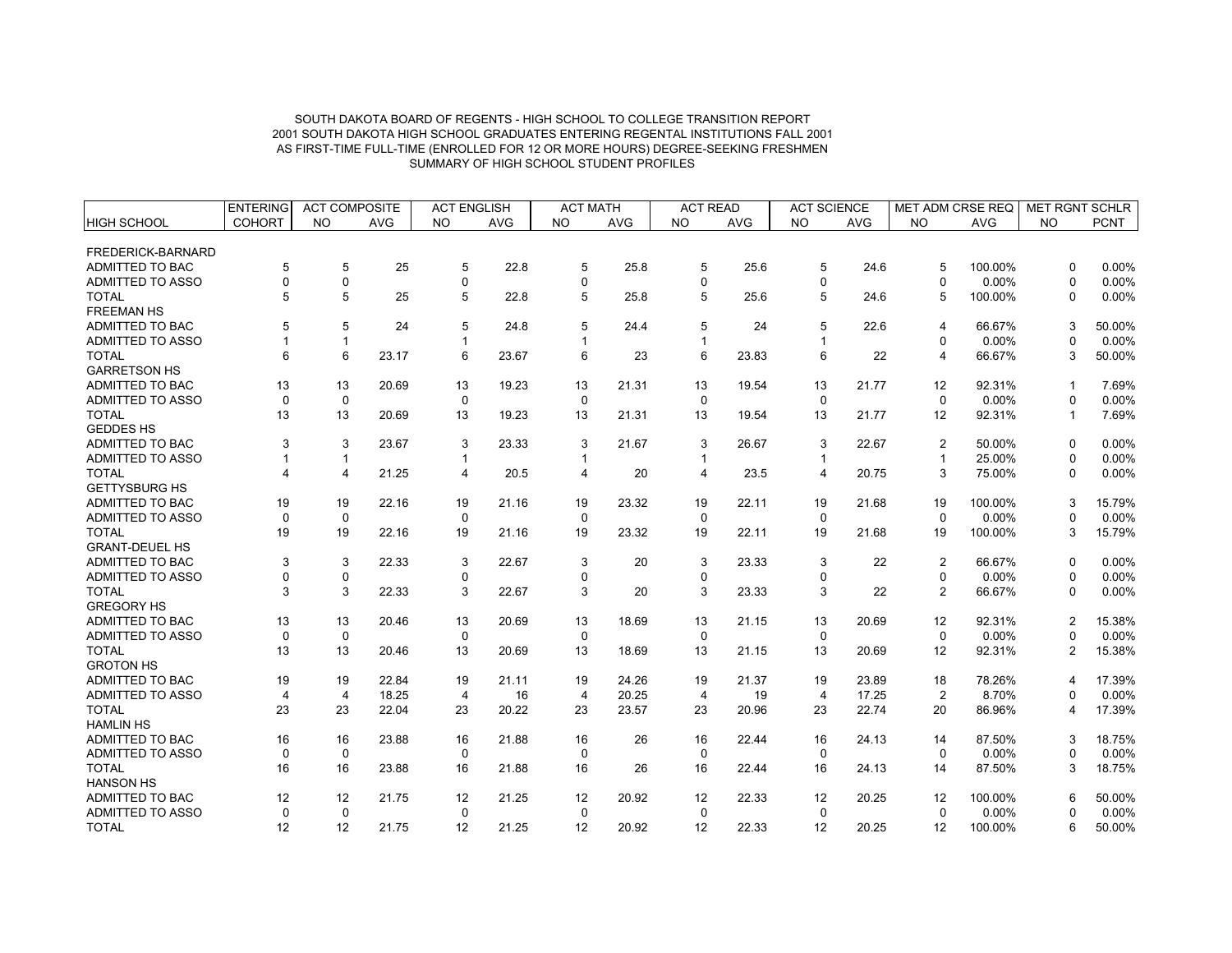|                          | <b>ENTERING</b> | <b>ACT COMPOSITE</b>    |            | <b>ACT ENGLISH</b> |            | <b>ACT MATH</b> |            | <b>ACT READ</b> |            | <b>ACT SCIENCE</b> |            | MET ADM CRSE REQ |            | <b>MET RGNT SCHLR</b> |             |
|--------------------------|-----------------|-------------------------|------------|--------------------|------------|-----------------|------------|-----------------|------------|--------------------|------------|------------------|------------|-----------------------|-------------|
| <b>HIGH SCHOOL</b>       | <b>COHORT</b>   | <b>NO</b>               | <b>AVG</b> | <b>NO</b>          | <b>AVG</b> | <b>NO</b>       | <b>AVG</b> | <b>NO</b>       | <b>AVG</b> | <b>NO</b>          | <b>AVG</b> | <b>NO</b>        | <b>AVG</b> | <b>NO</b>             | <b>PCNT</b> |
| <b>HARDING COUNTY HS</b> |                 |                         |            |                    |            |                 |            |                 |            |                    |            |                  |            |                       |             |
| ADMITTED TO BAC          | $\overline{7}$  | $\overline{7}$          | 21.43      | $\overline{7}$     | 19.57      | $\overline{7}$  | 23.14      | $\overline{7}$  | 21         | $\overline{7}$     | 21.29      | $\overline{7}$   | 100.00%    | 3                     | 42.86%      |
| <b>ADMITTED TO ASSO</b>  | $\Omega$        | 0                       |            | 0                  |            | 0               |            | $\Omega$        |            | 0                  |            | $\mathbf 0$      | 0.00%      | $\Omega$              | 0.00%       |
| <b>TOTAL</b>             | $\overline{7}$  | $\overline{7}$          | 21.43      | $\overline{7}$     | 19.57      | $\overline{7}$  | 23.14      | $\overline{7}$  | 21         | $\overline{7}$     | 21.29      | $\overline{7}$   | 100.00%    | 3                     | 42.86%      |
| <b>HARRISBURG HS</b>     |                 |                         |            |                    |            |                 |            |                 |            |                    |            |                  |            |                       |             |
| ADMITTED TO BAC          | 11              | 11                      | 22.45      | 11                 | 21.18      | 11              | 22.73      | 11              | 22         | 11                 | 22.82      | 11               | 100.00%    | 10                    | 90.91%      |
| ADMITTED TO ASSO         | $\Omega$        | $\mathbf 0$             |            | $\mathbf 0$        |            | $\mathbf 0$     |            | $\Omega$        |            | $\mathbf 0$        |            | $\Omega$         | 0.00%      | $\Omega$              | 0.00%       |
| <b>TOTAL</b>             | 11              | 11                      | 22.45      | 11                 | 21.18      | 11              | 22.73      | 11              | 22         | 11                 | 22.82      | 11               | 100.00%    | 10                    | 90.91%      |
| <b>HARROLD HS</b>        |                 |                         |            |                    |            |                 |            |                 |            |                    |            |                  |            |                       |             |
| ADMITTED TO BAC          | 5               | 5                       | 24.6       | 5                  | 25.8       | 5               | 23.6       | 5               | 23.8       | 5                  | 23.8       | $\overline{4}$   | 80.00%     |                       | 20.00%      |
| ADMITTED TO ASSO         | ŋ               | 0                       |            | 0                  |            | $\mathbf 0$     |            | $\Omega$        |            | 0                  |            | $\Omega$         | 0.00%      |                       | 0.00%       |
| <b>TOTAL</b>             | 5               | 5                       | 24.6       | 5                  | 25.8       | 5               | 23.6       | 5               | 23.8       | 5                  | 23.8       | 4                | 80.00%     |                       | 20.00%      |
| <b>HECLA HS</b>          |                 |                         |            |                    |            |                 |            |                 |            |                    |            |                  |            |                       |             |
| ADMITTED TO BAC          |                 | 3                       | 22.33      | 3                  | 21.33      | 3               | 21         | 3               | 22.33      | 3                  | 23.67      | 3                | 75.00%     |                       | 25.00%      |
| <b>ADMITTED TO ASSO</b>  |                 | 1                       |            |                    |            |                 |            |                 |            | 1                  |            | $\Omega$         | 0.00%      |                       | 0.00%       |
| <b>TOTAL</b>             |                 | 4                       | 20.5       | $\overline{4}$     | 19.75      | 4               | 19.75      | 4               | 20         | 4                  | 22         | 3                | 75.00%     | -1                    | 25.00%      |
| <b>HERREID HS</b>        |                 |                         |            |                    |            |                 |            |                 |            |                    |            |                  |            |                       |             |
| ADMITTED TO BAC          | 6               | 6                       | 20.17      | 6                  | 19.83      | 6               | 17.5       | 6               | 21.17      | 6                  | 22.33      | 6                | 100.00%    | $\Omega$              | 0.00%       |
| ADMITTED TO ASSO         | ŋ               | $\Omega$                |            | 0                  |            | $\Omega$        |            | $\Omega$        |            | $\Omega$           |            | $\Omega$         | 0.00%      | 0                     | 0.00%       |
| <b>TOTAL</b>             | 6               | 6                       | 20.17      | 6                  | 19.83      | 6               | 17.5       | 6               | 21.17      | 6                  | 22.33      | 6                | 100.00%    | $\Omega$              | 0.00%       |
| <b>HIGHMORE HS</b>       |                 |                         |            |                    |            |                 |            |                 |            |                    |            |                  |            |                       |             |
| ADMITTED TO BAC          | 8               | 8                       | 24         | 8                  | 23.25      | 8               | 22.88      | 8               | 24.88      | 8                  | 24.38      | 8                | 100.00%    | $\Omega$              | 0.00%       |
| <b>ADMITTED TO ASSO</b>  |                 | 0                       |            | 0                  |            | 0               |            | 0               |            | 0                  |            | $\mathbf 0$      | 0.00%      | $\Omega$              | 0.00%       |
| <b>TOTAL</b>             | 8               | 8                       | 24         | 8                  | 23.25      | 8               | 22.88      | 8               | 24.88      | 8                  | 24.38      | 8                | 100.00%    | $\Omega$              | 0.00%       |
| <b>HILL CITY HS</b>      |                 |                         |            |                    |            |                 |            |                 |            |                    |            |                  |            |                       |             |
| ADMITTED TO BAC          | 11              | 11                      | 19         | 11                 | 16.82      | 11              | 19.55      | 11              | 18.36      | 11                 | 20.82      | 10               | 90.91%     |                       | 9.09%       |
| ADMITTED TO ASSO         | $\mathbf 0$     | 0                       |            | $\mathbf 0$        |            | 0               |            | $\mathbf 0$     |            | $\mathbf 0$        |            | $\mathbf 0$      | 0.00%      | 0                     | 0.00%       |
| <b>TOTAL</b>             | 11              | 11                      | 19         | 11                 | 16.82      | 11              | 19.55      | 11              | 18.36      | 11                 | 20.82      | 10               | 90.91%     |                       | 9.09%       |
| HITCHCOCK HS             |                 |                         |            |                    |            |                 |            |                 |            |                    |            |                  |            |                       |             |
| <b>ADMITTED TO BAC</b>   |                 | 4                       | 24         | 4                  | 23         | 4               | 24.75      | 4               | 23.5       | 4                  | 23.75      | 3                | 75.00%     | $\Omega$              | 0.00%       |
| ADMITTED TO ASSO         | $\Omega$        | 0                       |            | 0                  |            | 0               |            | 0               |            | 0                  |            | $\mathbf 0$      | 0.00%      | 0                     | 0.00%       |
| <b>TOTAL</b>             |                 | $\overline{\mathbf{4}}$ | 24         | 4                  | 23         | 4               | 24.75      | 4               | 23.5       | 4                  | 23.75      | 3                | 75.00%     | $\Omega$              | 0.00%       |
| <b>HOT SPRINGS HS</b>    |                 |                         |            |                    |            |                 |            |                 |            |                    |            |                  |            |                       |             |
| <b>ADMITTED TO BAC</b>   |                 | 6                       | 21.5       | 6                  | 21.17      | 6               | 21         | 6               | 20.67      | 6                  | 22.67      | 5                | 83.33%     | $\Omega$              | 0.00%       |
| ADMITTED TO ASSO         | $\Omega$        | 0                       |            | 0                  |            | 0               |            | 0               |            | 0                  |            | 0                | 0.00%      | 0                     | 0.00%       |
| <b>TOTAL</b>             |                 | 6                       | 21.5       | 6                  | 21.17      | 6               | 21         | 6               | 20.67      | 6                  | 22.67      | 5                | 83.33%     | $\Omega$              | 0.00%       |
| <b>HOVEN HS</b>          |                 |                         |            |                    |            |                 |            |                 |            |                    |            |                  |            |                       |             |
| ADMITTED TO BAC          |                 | 5                       | 21         | 5                  | 22.4       | 5               | 18.8       | 5               | 22         | 5                  | 19.8       | 5                | 100.00%    | 2                     | 40.00%      |
| <b>ADMITTED TO ASSO</b>  |                 | $\mathbf 0$             |            | 0                  |            | $\mathbf 0$     |            | $\Omega$        |            | $\mathbf 0$        |            | $\mathbf 0$      | 0.00%      | $\Omega$              | 0.00%       |
| <b>TOTAL</b>             |                 | 5                       | 21         | 5                  | 22.4       | 5               | 18.8       | 5               | 22         | 5                  | 19.8       | 5                | 100.00%    | 2                     | 40.00%      |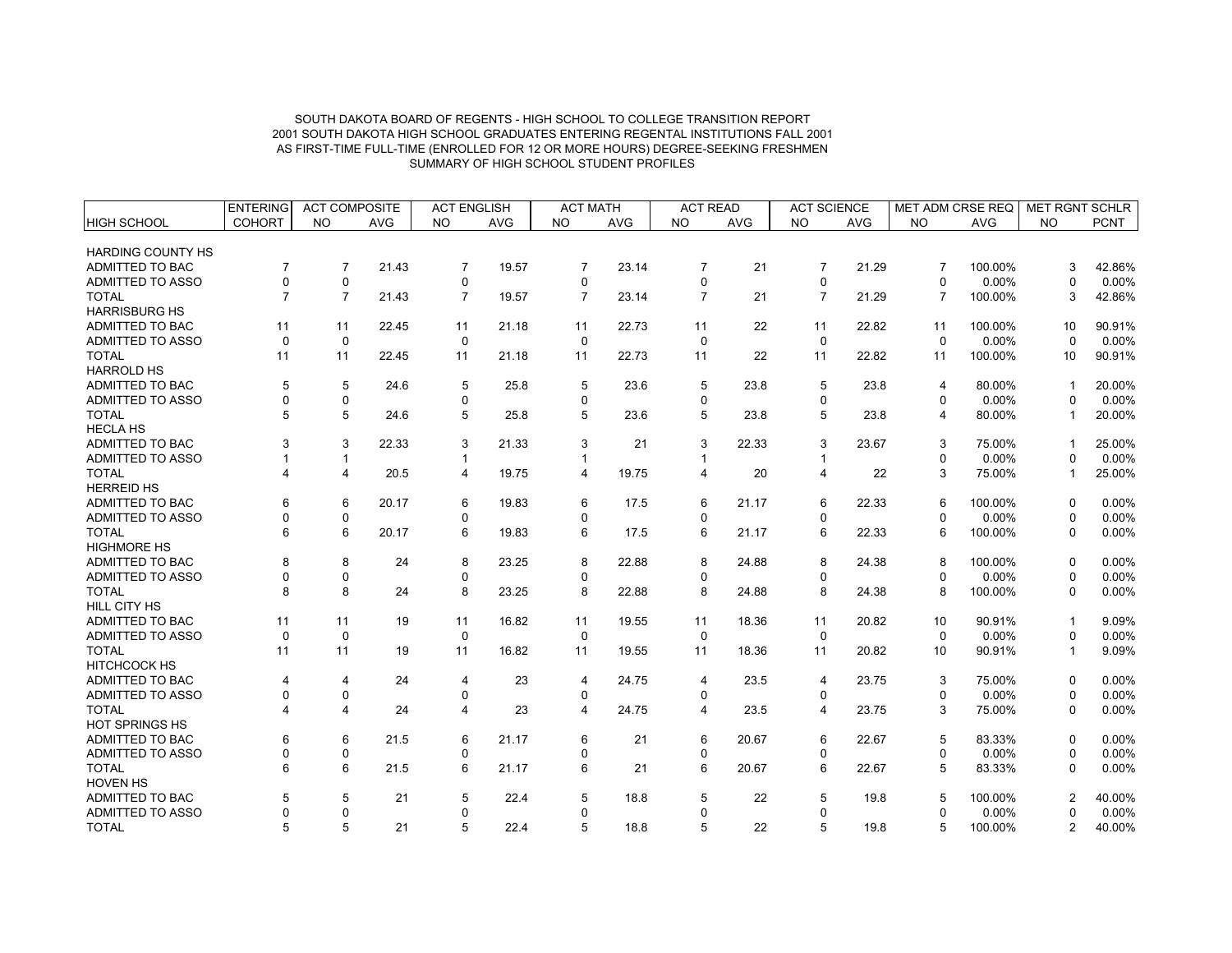|                           | <b>ENTERING</b> | <b>ACT COMPOSITE</b> |            | <b>ACT ENGLISH</b>      |            | <b>ACT MATH</b> |            | <b>ACT READ</b> |            | <b>ACT SCIENCE</b> |            | MET ADM CRSE REQ |            | <b>MET RGNT SCHLR</b> |             |
|---------------------------|-----------------|----------------------|------------|-------------------------|------------|-----------------|------------|-----------------|------------|--------------------|------------|------------------|------------|-----------------------|-------------|
| <b>HIGH SCHOOL</b>        | <b>COHORT</b>   | <b>NO</b>            | <b>AVG</b> | <b>NO</b>               | <b>AVG</b> | <b>NO</b>       | <b>AVG</b> | <b>NO</b>       | <b>AVG</b> | <b>NO</b>          | <b>AVG</b> | <b>NO</b>        | <b>AVG</b> | <b>NO</b>             | <b>PCNT</b> |
|                           |                 |                      |            |                         |            |                 |            |                 |            |                    |            |                  |            |                       |             |
| <b>HOWARD HS</b>          |                 |                      |            |                         |            |                 |            |                 |            |                    |            |                  |            |                       |             |
| ADMITTED TO BAC           | 21              | 21                   | 22.67      | 21                      | 21.9       | 21              | 23.14      | 21              | 22.76      | 21                 | 22.24      | 15               | 71.43%     | 5                     | 23.81%      |
| <b>ADMITTED TO ASSO</b>   | $\Omega$        | $\mathbf 0$          |            | 0                       |            | 0               |            | $\Omega$        |            | $\mathbf 0$        |            | $\mathbf 0$      | 0.00%      | $\Omega$              | 0.00%       |
| <b>TOTAL</b>              | 21              | 21                   | 22.67      | 21                      | 21.9       | 21              | 23.14      | 21              | 22.76      | 21                 | 22.24      | 15               | 71.43%     | 5                     | 23.81%      |
| <b>HURLEY HS</b>          |                 |                      |            |                         |            |                 |            |                 |            |                    |            |                  |            |                       |             |
| ADMITTED TO BAC           | $\overline{7}$  | $\overline{7}$       | 23.29      | $\overline{7}$          | 22.14      | $\overline{7}$  | 22.14      | $\overline{7}$  | 23.14      | $\overline{7}$     | 25.57      | 5                | 71.43%     | 5                     | 71.43%      |
| <b>ADMITTED TO ASSO</b>   | $\Omega$        | $\mathbf 0$          |            | $\mathbf 0$             |            | 0               |            | 0               |            | 0                  |            | $\Omega$         | 0.00%      | ŋ                     | 0.00%       |
| <b>TOTAL</b>              | $\overline{7}$  | $\overline{7}$       | 23.29      | $\overline{7}$          | 22.14      | $\overline{7}$  | 22.14      | $\overline{7}$  | 23.14      | $\overline{7}$     | 25.57      | 5                | 71.43%     | 5                     | 71.43%      |
| <b>HURON SENIOR HS</b>    |                 |                      |            |                         |            |                 |            |                 |            |                    |            |                  |            |                       |             |
| ADMITTED TO BAC           | 55              | 55                   | 22.27      | 55                      | 21.45      | 55              | 21.6       | 55              | 22.42      | 55                 | 23.09      | 43               | 74.14%     | 18                    | 31.03%      |
| ADMITTED TO ASSO          | 3               | 3                    | 16.67      | 3                       | 15.33      | 3               | 15.33      | 3               | 17         | 3                  | 17.67      | $\overline{1}$   | 1.72%      | $\Omega$              | 0.00%       |
| <b>TOTAL</b>              | 58              | 58                   | 21.98      | 58                      | 21.14      | 58              | 21.28      | 58              | 22.14      | 58                 | 22.81      | 44               | 75.86%     | 18                    | 31.03%      |
| <b>IPSWICH HS</b>         |                 |                      |            |                         |            |                 |            |                 |            |                    |            |                  |            |                       |             |
| ADMITTED TO BAC           | 11              | 11                   | 22.45      | 11                      | 22.73      | 11              | 23.64      | 11              | 20.64      | 11                 | 22.55      | 10               | 83.33%     | 5                     | 41.67%      |
| ADMITTED TO ASSO          |                 | $\overline{1}$       |            | $\overline{\mathbf{1}}$ |            | $\mathbf 1$     |            | $\mathbf{1}$    |            | $\mathbf{1}$       |            | $\mathbf 0$      | 0.00%      | ŋ                     | 0.00%       |
| <b>TOTAL</b>              | 12              | 12                   | 21.83      | 12                      | 21.75      | 12              | 23.08      | 12              | 20.17      | 12                 | 22.17      | 10               | 83.33%     | 5                     | 41.67%      |
| <b>IRENE HS</b>           |                 |                      |            |                         |            |                 |            |                 |            |                    |            |                  |            |                       |             |
| ADMITTED TO BAC           | 8               | 8                    | 23         | 8                       | 21.25      | 8               | 22.63      | 8               | 23.75      | 8                  | 24.25      | 6                | 75.00%     | $\Omega$              | 0.00%       |
| ADMITTED TO ASSO          |                 | $\mathbf 0$          |            | $\mathbf 0$             |            | 0               |            | $\Omega$        |            | 0                  |            | $\Omega$         | 0.00%      | $\Omega$              | 0.00%       |
| <b>TOTAL</b>              | 8               | 8                    | 23         | 8                       | 21.25      | 8               | 22.63      | 8               | 23.75      | 8                  | 24.25      | 6                | 75.00%     | $\Omega$              | 0.00%       |
| <b>IROQUOIS HS</b>        |                 |                      |            |                         |            |                 |            |                 |            |                    |            |                  |            |                       |             |
| <b>ADMITTED TO BAC</b>    |                 | 4                    | 22.5       | 4                       | 22.75      | $\overline{4}$  | 21         | 4               | 22.25      | 4                  | 24         | $\overline{4}$   | 100.00%    | 4                     | 100.00%     |
| ADMITTED TO ASSO          |                 | $\mathbf 0$          |            | 0                       |            | $\Omega$        |            | $\Omega$        |            | $\Omega$           |            | $\mathbf 0$      | 0.00%      |                       | 0.00%       |
| <b>TOTAL</b>              |                 | 4                    | 22.5       | $\overline{4}$          | 22.75      | $\overline{4}$  | 21         | 4               | 22.25      | 4                  | 24         | $\overline{4}$   | 100.00%    | 4                     | 100.00%     |
| <b>J VALLEY CHRIST HS</b> |                 |                      |            |                         |            |                 |            |                 |            |                    |            |                  |            |                       |             |
| ADMITTED TO BAC           | 3               | 3                    | 21.67      | 3                       | 21         | 3               | 21         | 3               | 22.33      | 3                  | 21.33      | $\overline{2}$   | 66.67%     | $\Omega$              | 0.00%       |
| ADMITTED TO ASSO          | $\Omega$        | $\mathbf 0$          |            | $\Omega$                |            | $\mathbf{0}$    |            | 0               |            | 0                  |            | $\mathbf 0$      | 0.00%      | $\Omega$              | 0.00%       |
| <b>TOTAL</b>              | 3               | 3                    | 21.67      | 3                       | 21         | 3               | 21         | 3               | 22.33      | 3                  | 21.33      | 2                | 66.67%     | $\Omega$              | 0.00%       |
| <b>KADOKA HS</b>          |                 |                      |            |                         |            |                 |            |                 |            |                    |            |                  |            |                       |             |
| <b>ADMITTED TO BAC</b>    | 3               | 3                    | 27.67      | 3                       | 27.67      | 3               | 27.33      | 3               | 27.67      | 3                  | 27         | 3                | 100.00%    |                       | 33.33%      |
| <b>ADMITTED TO ASSO</b>   | $\Omega$        | $\pmb{0}$            |            | 0                       |            | 0               |            | 0               |            | 0                  |            | $\mathbf 0$      | 0.00%      | 0                     | 0.00%       |
| <b>TOTAL</b>              | 3               | 3                    | 27.67      | 3                       | 27.67      | 3               | 27.33      | 3               | 27.67      | 3                  | 27         | 3                | 100.00%    |                       | 33.33%      |
| <b>KIMBALL HS</b>         |                 |                      |            |                         |            |                 |            |                 |            |                    |            |                  |            |                       |             |
| ADMITTED TO BAC           | 8               | 8                    | 21.63      | 8                       | 20.25      | 8               | 21         | 8               | 23.13      | 8                  | 21.75      | $\overline{7}$   | 87.50%     | ิค                    | 75.00%      |
| ADMITTED TO ASSO          | $\Omega$        | $\pmb{0}$            |            | 0                       |            | 0               |            | 0               |            | 0                  |            | 0                | 0.00%      | <sup>0</sup>          | 0.00%       |
| <b>TOTAL</b>              | 8               | 8                    | 21.63      | 8                       | 20.25      | 8               | 21         | 8               | 23.13      | 8                  | 21.75      | $\overline{7}$   | 87.50%     | 6                     | 75.00%      |
| <b>LAKE PRESTON HS</b>    |                 |                      |            |                         |            |                 |            |                 |            |                    |            |                  |            |                       |             |
|                           |                 |                      | 23.89      |                         | 22.22      |                 | 25         |                 | 23.11      |                    | 24.33      |                  | 88.89%     |                       |             |
| ADMITTED TO BAC           |                 | 9                    |            | 9                       |            | 9               |            | 9               |            | 9                  |            | 8                |            |                       | 22.22%      |
| ADMITTED TO ASSO          |                 | $\pmb{0}$            |            | $\mathbf 0$             |            | $\mathbf 0$     |            | 0               |            | $\mathbf 0$        |            | $\mathbf 0$      | 0.00%      |                       | 0.00%       |
| <b>TOTAL</b>              | 9               | 9                    | 23.89      | 9                       | 22.22      | 9               | 25         | 9               | 23.11      | 9                  | 24.33      | 8                | 88.89%     | 2                     | 22.22%      |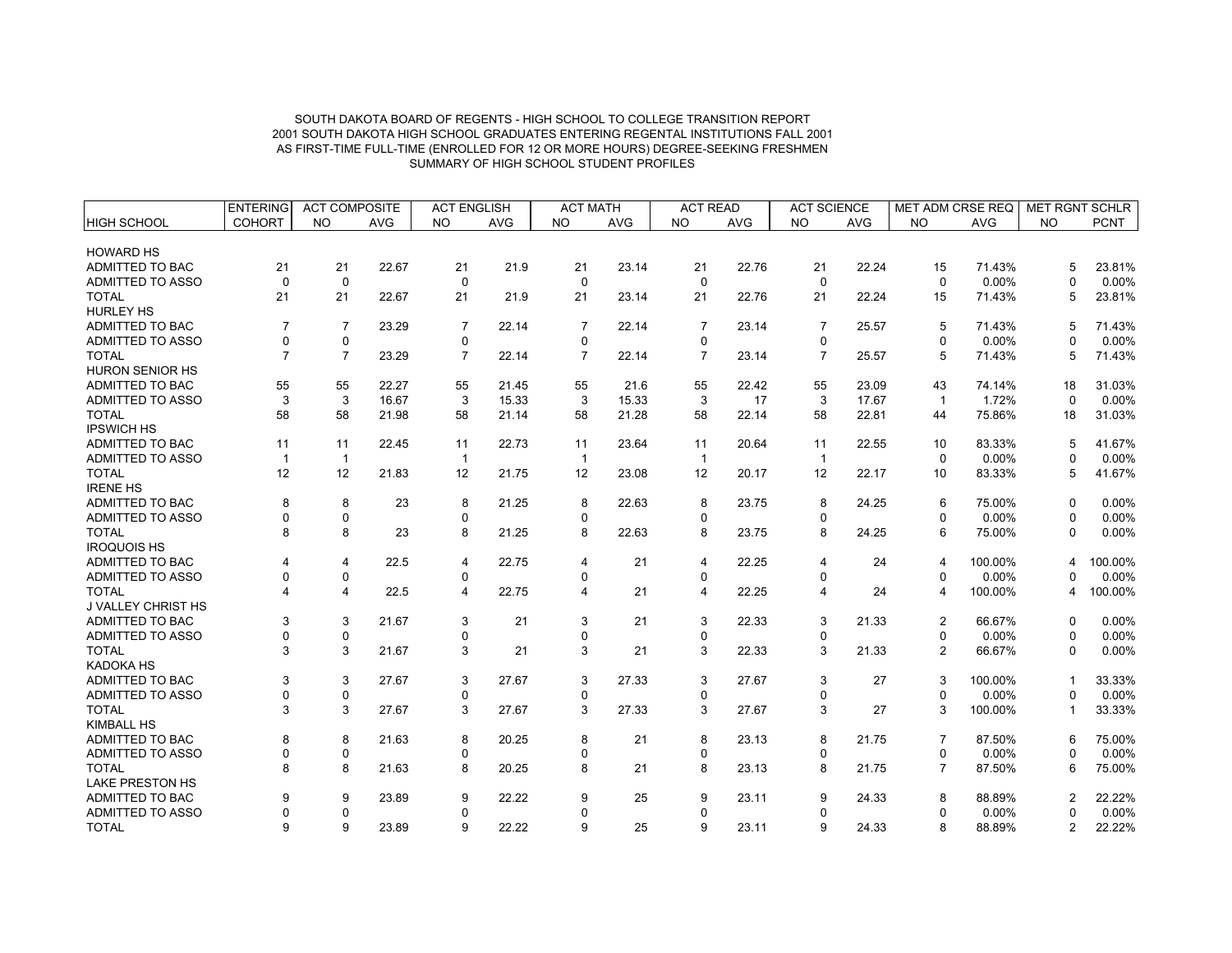|                                     | <b>ENTERING</b> | <b>ACT COMPOSITE</b> |            | <b>ACT ENGLISH</b>      |            | <b>ACT MATH</b>  |            | <b>ACT READ</b> |            | <b>ACT SCIENCE</b> |            | <b>MET ADM CRSE REQ</b> |            | <b>MET RGNT SCHLR</b> |                 |
|-------------------------------------|-----------------|----------------------|------------|-------------------------|------------|------------------|------------|-----------------|------------|--------------------|------------|-------------------------|------------|-----------------------|-----------------|
| <b>HIGH SCHOOL</b>                  | <b>COHORT</b>   | <b>NO</b>            | <b>AVG</b> | <b>NO</b>               | <b>AVG</b> | <b>NO</b>        | <b>AVG</b> | <b>NO</b>       | <b>AVG</b> | <b>NO</b>          | <b>AVG</b> | <b>NO</b>               | <b>AVG</b> | <b>NO</b>             | <b>PCNT</b>     |
| <b>LANGFORD HS</b>                  |                 |                      |            |                         |            |                  |            |                 |            |                    |            |                         |            |                       |                 |
| ADMITTED TO BAC                     | $\overline{7}$  | $\overline{7}$       | 21         | $\overline{7}$          | 20.71      | $\overline{7}$   | 21.29      | $\overline{7}$  | 20.29      | $\overline{7}$     | 21.29      | $\overline{7}$          | 87.50%     | $\Omega$              | 0.00%           |
| <b>ADMITTED TO ASSO</b>             |                 | $\mathbf{1}$         |            | -1                      |            | -1               |            | -1              |            | $\mathbf{1}$       |            | $\mathbf{1}$            | 12.50%     | $\Omega$              | 0.00%           |
| <b>TOTAL</b>                        | 8               | 8                    | 21.88      | 8                       | 21.63      | 8                | 22.13      | 8               | 21.5       | 8                  | 21.75      | 8                       | 100.00%    | $\Omega$              | 0.00%           |
| <b>LEAD HS</b>                      |                 |                      |            |                         |            |                  |            |                 |            |                    |            |                         |            |                       |                 |
| ADMITTED TO BAC                     | 31              | 31                   | 22.06      | 31                      | 20.45      | 31               | 20.9       | 31              | 22.77      | 31                 | 21.87      | 30                      | 96.77%     | 17                    | 54.84%          |
| ADMITTED TO ASSO                    | $\Omega$        | $\mathbf 0$          |            | $\mathbf 0$             |            | $\mathbf 0$      |            | $\mathbf 0$     |            | $\mathbf 0$        |            | $\Omega$                | 0.00%      | $\Omega$              | 0.00%           |
| <b>TOTAL</b>                        | 31              | 31                   | 22.06      | 31                      | 20.45      | 31               | 20.9       | 31              | 22.77      | 31                 | 21.87      | 30                      | 96.77%     | 17                    | 54.84%          |
| <b>LEMMON HS</b>                    |                 |                      |            |                         |            |                  |            |                 |            |                    |            |                         |            |                       |                 |
| ADMITTED TO BAC                     | 12              | 12                   | 26         | 12                      | 25.5       | 12               | 24.75      | 12              | 26.5       | 12                 | 27         | 12                      | 85.71%     | 3                     | 21.43%          |
| ADMITTED TO ASSO                    | $\overline{2}$  | $\overline{2}$       | 14.5       | $\overline{2}$          | 14.5       | $\overline{2}$   | 14         | $\overline{2}$  | 15         | $\overline{2}$     | 15         | $\mathbf 0$             | 0.00%      | $\Omega$              | 0.00%           |
| <b>TOTAL</b>                        | 14              | 14                   | 24.36      | 14                      | 23.93      | 14               | 23.21      | 14              | 24.86      | 14                 | 25.29      | 12                      | 85.71%     | 3                     | 21.43%          |
| <b>LENNOX HS</b>                    |                 |                      |            |                         |            |                  |            |                 |            |                    |            |                         |            |                       |                 |
| ADMITTED TO BAC                     | 26              | 26                   | 21.92      | 26                      | 21.35      | 26               | 21         | 26              | 22.77      | 26                 | 22         | 25                      | 92.59%     | 9                     | 33.33%          |
| <b>ADMITTED TO ASSO</b>             | $\mathbf{1}$    | $\overline{1}$       |            | $\overline{\mathbf{1}}$ |            | $\mathbf{1}$     |            | $\overline{1}$  |            | $\mathbf{1}$       |            | $\mathbf 0$             | 0.00%      | $\Omega$              | 0.00%           |
| <b>TOTAL</b>                        | 27              | 27                   | 21.7       | 27                      | 21.19      | 27               | 20.78      | 27              | 22.44      | 27                 | 21.81      | 25                      | 92.59%     | 9                     | 33.33%          |
| <b>LEOLA HS</b>                     |                 |                      |            |                         |            |                  |            |                 |            |                    |            |                         |            |                       |                 |
| ADMITTED TO BAC                     | 6               | 6                    | 22.5       | 6                       | 23.5       | 6                | 19.5       | 6               | 25.5       | 6                  | 22         | 5                       | 71.43%     | $\Omega$              | 0.00%           |
| ADMITTED TO ASSO                    |                 | $\mathbf{1}$         |            | 1                       |            | $\mathbf{1}$     |            |                 |            | $\mathbf{1}$       |            | $\mathbf{1}$            | 14.29%     | $\Omega$              | 0.00%           |
| <b>TOTAL</b>                        | $\overline{7}$  | $\overline{7}$       | 21.71      | $\overline{7}$          | 22.29      | $\overline{7}$   | 19.29      | $\overline{7}$  | 24.14      | $\overline{7}$     | 21.29      | 6                       | 85.71%     | $\mathbf 0$           | 0.00%           |
| LINCOLN HS, SF                      |                 |                      |            |                         |            |                  |            |                 |            |                    |            |                         |            |                       |                 |
| ADMITTED TO BAC                     | 46              | 45                   | 22.47      | 45                      | 21.02      | 45               | 23.16      | 45              | 21.87      | 45                 | 23.22      | 41                      | 82.00%     | 11                    | 22.00%          |
| ADMITTED TO ASSO                    | $\overline{4}$  | 4                    | 16.75      | 4                       | 15.25      | 4                | 16.25      | 4               | 16.75      | 4                  | 18.5       | $\overline{2}$          | 4.00%      | $\Omega$              | 0.00%           |
| <b>TOTAL</b>                        | 50              | 49                   | 22         | 49                      | 20.55      | 49               | 22.59      | 49              | 21.45      | 49                 | 22.84      | 43                      | 86.00%     | 11                    | 22.00%          |
| <b>LYMAN HS</b>                     |                 |                      |            |                         |            |                  |            |                 |            |                    |            |                         |            |                       |                 |
| <b>ADMITTED TO BAC</b>              | 10              | 10                   | 22.1       | 10                      | 21.6       | 10               | 20.1       | 10              | 22         | 10                 | 23.6       | 8                       | 80.00%     | $\overline{2}$        | 20.00%          |
| ADMITTED TO ASSO                    | $\mathbf 0$     | 0                    |            | $\mathbf 0$             |            | 0                |            | $\Omega$        |            | 0                  |            | $\mathbf 0$             | 0.00%      | $\Omega$              | 0.00%           |
| <b>TOTAL</b>                        | 10              | 10                   | 22.1       | 10                      | 21.6       | 10               | 20.1       | 10              | 22         | 10                 | 23.6       | 8                       | 80.00%     | $\overline{2}$        | 20.00%          |
| <b>MADISON HS</b>                   |                 |                      |            |                         |            |                  |            |                 |            |                    |            |                         |            |                       |                 |
| <b>ADMITTED TO BAC</b>              | 49              | 49                   | 22.29      | 49                      | 21.61      | 49               | 21.92      | 49              | 22.39      | 49                 | 22.76      | 43                      | 75.44%     | 13                    | 22.81%          |
| ADMITTED TO ASSO                    | 8               | 8                    | 19.13      | 8                       | 18.38      | 8                | 19         | 8               | 18.25      | 8                  | 20.13      | $\overline{7}$          | 12.28%     | $\overline{1}$        | 1.75%           |
| <b>TOTAL</b>                        | 57              | 57                   | 21.84      | 57                      | 21.16      | 57               | 21.51      | 57              | 21.81      | 57                 | 22.39      | 50                      | 87.72%     | 14                    | 24.56%          |
| <b>MARION HS</b><br>ADMITTED TO BAC |                 | 5                    | 20.2       |                         | 20         |                  |            |                 |            |                    |            |                         | 66.67%     |                       |                 |
|                                     | 5               |                      |            | 5                       |            | 5                | 18.6       | 5               | 21.6       | 5                  | 20         | $\overline{4}$          | 16.67%     | -1                    | 16.67%          |
| ADMITTED TO ASSO<br><b>TOTAL</b>    | 6               | $\mathbf{1}$<br>6    | 21         | $\mathbf{1}$<br>6       | 20.67      | $\mathbf 1$<br>6 | 19.33      | 1<br>6          | 23.17      | $\mathbf{1}$<br>6  | 20.5       | $\mathbf{1}$<br>5       | 83.33%     | $\Omega$<br>1         | 0.00%<br>16.67% |
| MCCOOK CENTRAL HS                   |                 |                      |            |                         |            |                  |            |                 |            |                    |            |                         |            |                       |                 |
| <b>ADMITTED TO BAC</b>              | 20              | 20                   | 21.2       | 20                      | 20.1       | 20               | 21.2       | 20              | 21.05      | 20                 | 22         | 15                      | 71.43%     | <sup>0</sup>          | 0.00%           |
| ADMITTED TO ASSO                    | $\mathbf 1$     | $\overline{1}$       |            | $\overline{\mathbf{1}}$ |            | $\mathbf{1}$     |            | $\overline{1}$  |            | $\mathbf{1}$       |            | $\mathbf{1}$            | 4.76%      | $\Omega$              | 0.00%           |
| <b>TOTAL</b>                        | 21              | 21                   | 21.33      | 21                      | 20.05      | 21               | 21.19      | 21              | 21.29      | 21                 | 22.33      | 16                      | 76.19%     | $\Omega$              | 0.00%           |
|                                     |                 |                      |            |                         |            |                  |            |                 |            |                    |            |                         |            |                       |                 |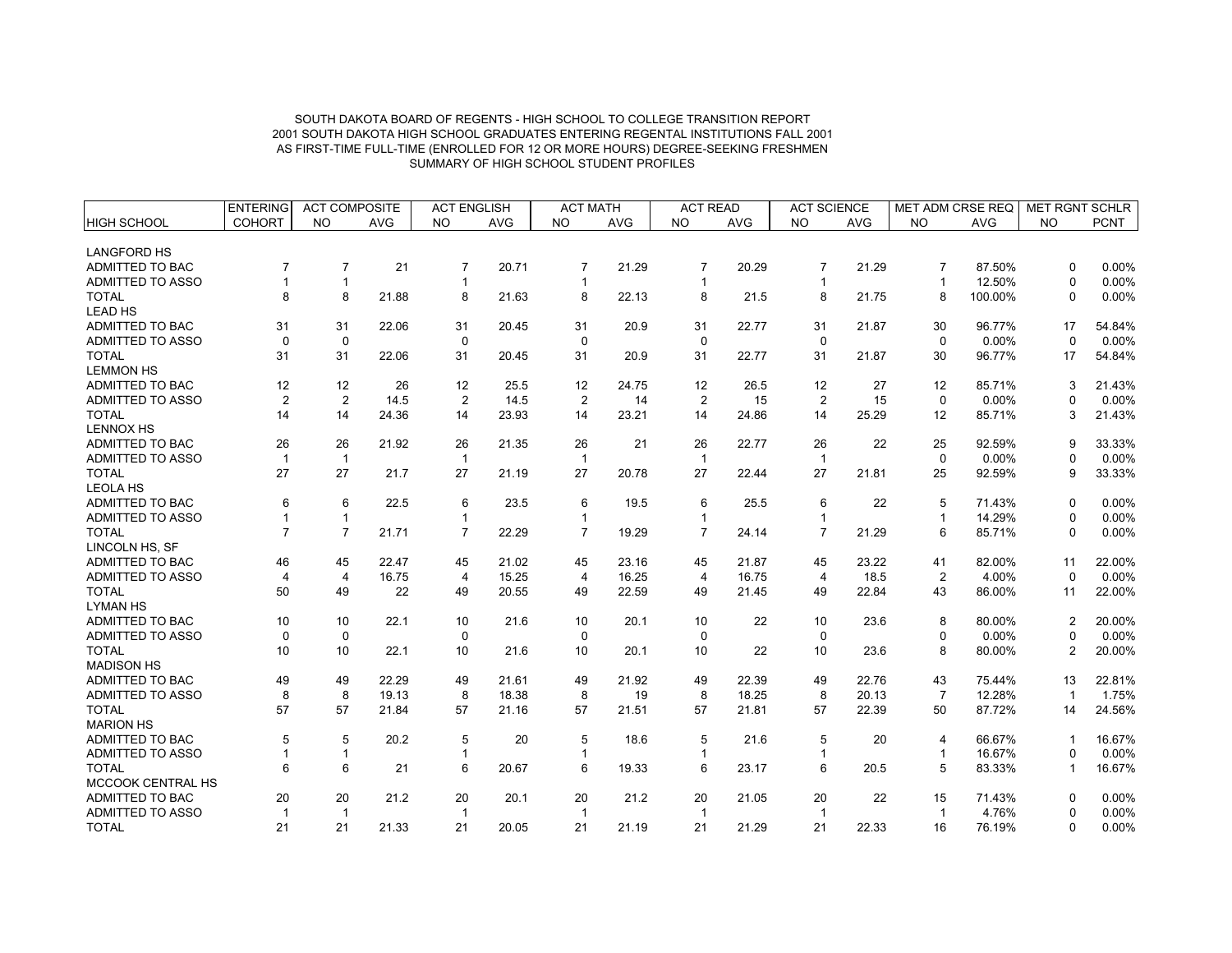|                         | <b>ENTERING</b> | <b>ACT COMPOSITE</b> |            | <b>ACT ENGLISH</b> |            | <b>ACT MATH</b> |            | <b>ACT READ</b> |            | <b>ACT SCIENCE</b>      |            | MET ADM CRSE REQ |            | <b>MET RGNT SCHLR</b> |             |
|-------------------------|-----------------|----------------------|------------|--------------------|------------|-----------------|------------|-----------------|------------|-------------------------|------------|------------------|------------|-----------------------|-------------|
| <b>HIGH SCHOOL</b>      | <b>COHORT</b>   | <b>NO</b>            | <b>AVG</b> | <b>NO</b>          | <b>AVG</b> | <b>NO</b>       | <b>AVG</b> | <b>NO</b>       | <b>AVG</b> | <b>NO</b>               | <b>AVG</b> | <b>NO</b>        | <b>AVG</b> | <b>NO</b>             | <b>PCNT</b> |
|                         |                 |                      |            |                    |            |                 |            |                 |            |                         |            |                  |            |                       |             |
| <b>MCINTOSH HS</b>      |                 |                      |            |                    |            |                 |            |                 |            |                         |            |                  |            |                       |             |
| ADMITTED TO BAC         | 5               | 5                    | 23         | 5                  | 21.4       | 5               | 25.6       | 5               | 22         | 5                       | 23.4       | $\overline{4}$   | 80.00%     | $\Omega$              | 0.00%       |
| <b>ADMITTED TO ASSO</b> | $\Omega$        | 0                    |            | $\mathbf 0$        |            | $\Omega$        |            | $\Omega$        |            | 0                       |            | $\mathbf 0$      | 0.00%      | $\mathbf{0}$          | 0.00%       |
| <b>TOTAL</b>            | 5               | 5                    | 23         | 5                  | 21.4       | 5               | 25.6       | 5               | 22         | 5                       | 23.4       | $\overline{4}$   | 80.00%     | 0                     | 0.00%       |
| <b>MENNO HS</b>         |                 |                      |            |                    |            |                 |            |                 |            |                         |            |                  |            |                       |             |
| ADMITTED TO BAC         | 10              | 10                   | 21.8       | 10                 | 22.4       | 10              | 20.7       | 10              | 23         | 10                      | 20.4       | 9                | 90.00%     | 4                     | 40.00%      |
| <b>ADMITTED TO ASSO</b> | $\Omega$        | $\pmb{0}$            |            | $\mathbf 0$        |            | $\Omega$        |            | $\Omega$        |            | $\mathbf 0$             |            | $\Omega$         | 0.00%      | $\Omega$              | 0.00%       |
| <b>TOTAL</b>            | 10              | 10                   | 21.8       | 10                 | 22.4       | 10              | 20.7       | 10              | 23         | 10                      | 20.4       | 9                | 90.00%     | 4                     | 40.00%      |
| <b>MIDLAND HS</b>       |                 |                      |            |                    |            |                 |            |                 |            |                         |            |                  |            |                       |             |
| ADMITTED TO BAC         | $\overline{2}$  | $\overline{2}$       | 22.5       | $\overline{2}$     | 22         | $\overline{2}$  | 21.5       | $\overline{2}$  | 23         | $\overline{2}$          | 23         | $\overline{2}$   | 66.67%     | $\overline{2}$        | 66.67%      |
| ADMITTED TO ASSO        |                 | $\mathbf{1}$         |            |                    |            |                 |            | -1              |            | $\overline{\mathbf{1}}$ |            | $\mathbf 0$      | 0.00%      | $\Omega$              | 0.00%       |
| <b>TOTAL</b>            | 3               | 3                    | 20.67      | 3                  | 20         | 3               | 19.67      | 3               | 21.33      | 3                       | 21         | 2                | 66.67%     | 2                     | 66.67%      |
| <b>MILBANK HS</b>       |                 |                      |            |                    |            |                 |            |                 |            |                         |            |                  |            |                       |             |
| ADMITTED TO BAC         | 17              | 17                   | 24.59      | 17                 | 23.88      | 17              | 23.47      | 17              | 26.29      | 17                      | 24         | 14               | 73.68%     | 6                     | 31.58%      |
| ADMITTED TO ASSO        | $\overline{2}$  | $\overline{2}$       | 16.5       | 2                  | 16         | $\overline{2}$  | 18.5       | $\overline{2}$  | 15         | $\overline{2}$          | 16         | $\overline{1}$   | 5.26%      | $\Omega$              | 0.00%       |
| <b>TOTAL</b>            | 19              | 19                   | 23.74      | 19                 | 23.05      | 19              | 22.95      | 19              | 25.11      | 19                      | 23.16      | 15               | 78.95%     | 6                     | 31.58%      |
| <b>MILLER HS</b>        |                 |                      |            |                    |            |                 |            |                 |            |                         |            |                  |            |                       |             |
| ADMITTED TO BAC         | 17              | 17                   | 23.06      | 17                 | 23.12      | 17              | 22.47      | 17              | 23.71      | 17                      | 22.35      | 14               | 77.78%     | 3                     | 16.67%      |
| <b>ADMITTED TO ASSO</b> | $\overline{1}$  | $\mathbf{1}$         |            |                    |            | $\mathbf{1}$    |            | $\overline{1}$  |            | $\overline{1}$          |            | $\Omega$         | 0.00%      | $\Omega$              | 0.00%       |
| <b>TOTAL</b>            | 18              | 18                   | 22.78      | 18                 | 22.67      | 18              | 22.28      | 18              | 23.39      | 18                      | 22.39      | 14               | 77.78%     | 3                     | 16.67%      |
| MITCHELL CHRISTIAN      |                 |                      |            |                    |            |                 |            |                 |            |                         |            |                  |            |                       |             |
| <b>ADMITTED TO BAC</b>  | 4               | $\overline{4}$       | 24.5       | 4                  | 23.25      | $\overline{4}$  | 24.25      | $\overline{4}$  | 26.25      | 4                       | 24.25      | 2                | 50.00%     | 0                     | 0.00%       |
| <b>ADMITTED TO ASSO</b> | $\Omega$        | 0                    |            | 0                  |            | $\Omega$        |            | 0               |            | $\mathbf 0$             |            | 0                | 0.00%      | $\Omega$              | 0.00%       |
| <b>TOTAL</b>            |                 | $\overline{4}$       | 24.5       | 4                  | 23.25      | 4               | 24.25      | 4               | 26.25      | $\overline{4}$          | 24.25      | $\overline{2}$   | 50.00%     | $\mathbf 0$           | 0.00%       |
| <b>MITCHELL HS</b>      |                 |                      |            |                    |            |                 |            |                 |            |                         |            |                  |            |                       |             |
| ADMITTED TO BAC         | 38              | 38                   | 23.34      | 38                 | 22.34      | 38              | 23.18      | 38              | 23.82      | 38                      | 23.42      | 31               | 79.49%     | 11                    | 28.21%      |
| <b>ADMITTED TO ASSO</b> | $\overline{1}$  | $\mathbf{1}$         |            | $\mathbf{1}$       |            | $\mathbf{1}$    |            | $\overline{1}$  |            | $\overline{1}$          |            | $\mathbf 0$      | 0.00%      | $\Omega$              | 0.00%       |
| <b>TOTAL</b>            | 39              | 39                   | 23.18      | 39                 | 22.18      | 39              | 23         | 39              | 23.67      | 39                      | 23.28      | 31               | 79.49%     | 11                    | 28.21%      |
| <b>MOBRIDGE HS</b>      |                 |                      |            |                    |            |                 |            |                 |            |                         |            |                  |            |                       |             |
| <b>ADMITTED TO BAC</b>  | 13              | 13                   | 22.46      | 13                 | 21.46      | 13              | 22.38      | 13              | 22.15      | 13                      | 23.08      | 13               | 92.86%     | 8                     | 57.14%      |
| <b>ADMITTED TO ASSO</b> | -1              | $\mathbf{1}$         |            | $\mathbf{1}$       |            | $\overline{1}$  |            | $\overline{1}$  |            | $\mathbf{1}$            |            | $\mathbf 0$      | 0.00%      | 0                     | 0.00%       |
| <b>TOTAL</b>            | 14              | 14                   | 22.07      | 14                 | 21.07      | 14              | 21.93      | 14              | 22.07      | 14                      | 22.57      | 13               | 92.86%     | 8                     | 57.14%      |
| <b>MONTROSE HS</b>      |                 |                      |            |                    |            |                 |            |                 |            |                         |            |                  |            |                       |             |
| ADMITTED TO BAC         | 8               | 8                    | 21.75      | 8                  | 19.88      | 8               | 22.5       | 8               | 22.5       | 8                       | 21.38      | 8                | 88.89%     | $\boldsymbol{\Delta}$ | 44.44%      |
| ADMITTED TO ASSO        |                 | $\mathbf{1}$         |            | $\mathbf{1}$       |            |                 |            | 1               |            | $\mathbf{1}$            |            | $\mathbf{1}$     | 11.11%     | $\Omega$              | 0.00%       |
| <b>TOTAL</b>            | $\mathbf{Q}$    | 9                    | 21.22      | 9                  | 19.44      | 9               | 21.89      | 9               | 21.89      | 9                       | 21         | 9                | 100.00%    | 4                     | 44.44%      |
| MT VERNON HS            |                 |                      |            |                    |            |                 |            |                 |            |                         |            |                  |            |                       |             |
| ADMITTED TO BAC         |                 | 5                    | 21.8       | 5                  | 20.4       | 5               | 21.4       | 5               | 23         | 5                       | 22.6       | 5                | 71.43%     | 0                     | 0.00%       |
| ADMITTED TO ASSO        |                 | $\mathbf{1}$         |            |                    |            |                 |            | 1               |            | 1                       |            | $\mathbf{1}$     | 14.29%     | 0                     | 0.00%       |
| <b>TOTAL</b>            | $\overline{7}$  | 6                    | 21.67      | 6                  | 20.33      | 6               | 21.17      | 6               | 22.67      | 6                       | 22.33      | 6                | 85.71%     | $\Omega$              | 0.00%       |
|                         |                 |                      |            |                    |            |                 |            |                 |            |                         |            |                  |            |                       |             |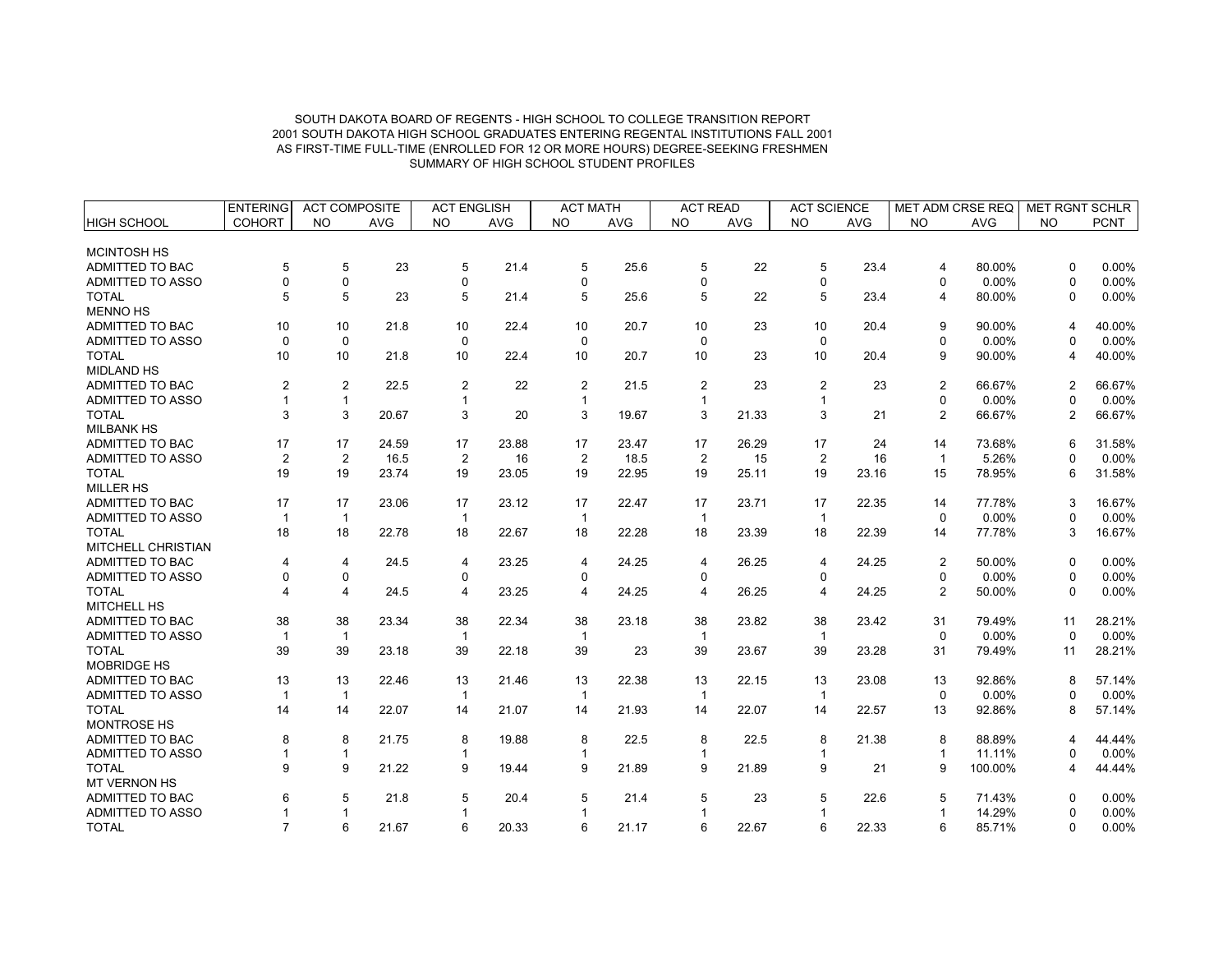| <b>COHORT</b><br><b>PCNT</b><br><b>NO</b><br><b>AVG</b><br><b>NO</b><br><b>AVG</b><br><b>NO</b><br><b>AVG</b><br><b>NO</b><br><b>AVG</b><br><b>NO</b><br><b>AVG</b><br><b>NO</b><br><b>AVG</b><br><b>NO</b><br>HIGH SCHOOL<br>NEW UNDERWOOD SCH<br>ADMITTED TO BAC<br>6<br>21.17<br>22.17<br>85.71%<br>6<br>6<br>19.67<br>6<br>20.83<br>6<br>21.5<br>6<br>6<br>14.29%<br>$\mathbf 1$<br>14.29%<br>0.00%<br><b>ADMITTED TO ASSO</b><br>$\mathbf{1}$<br>$\mathbf 1$<br>$\Omega$<br>$\mathbf 1$<br>-1<br>$\overline{7}$<br>$\overline{7}$<br><b>TOTAL</b><br>$\overline{7}$<br>$\overline{7}$<br>$\overline{7}$<br>$\overline{7}$<br>$\overline{7}$<br>100.00%<br>14.29%<br>20.43<br>19.43<br>19.86<br>20.71<br>21.29<br>$\mathbf 1$<br><b>NEWELL HS</b><br>ADMITTED TO BAC<br>12<br>12<br>19.25<br>12<br>17.83<br>12<br>19.67<br>12<br>18.42<br>12<br>20.42<br>12<br>100.00%<br>33.33%<br>4<br>ADMITTED TO ASSO<br>$\mathbf 0$<br>$\mathbf 0$<br>0<br>$\pmb{0}$<br>$\mathbf 0$<br>0.00%<br>0.00%<br>$\mathbf 0$<br>$\mathbf 0$<br>$\Omega$<br><b>TOTAL</b><br>12<br>12<br>19.25<br>12<br>17.83<br>12<br>12<br>18.42<br>12<br>20.42<br>12<br>100.00%<br>33.33%<br>19.67<br>4<br>NORTHWESTRN HS<br>6<br>ADMITTED TO BAC<br>6<br>20.67<br>6<br>19.5<br>6<br>20.67<br>6<br>22.17<br>6<br>20.33<br>57.14%<br>$0.00\%$<br>$\overline{4}$<br>$\Omega$<br>ADMITTED TO ASSO<br>14.29%<br>0.00%<br>$\mathbf{1}$<br>$\mathbf{1}$<br>-1<br>$\Omega$<br>$\overline{7}$<br>$\overline{7}$<br><b>TOTAL</b><br>$\overline{7}$<br>$\overline{7}$<br>$\overline{7}$<br>71.43%<br>20.86<br>19.14<br>20.71<br>22.43<br>$\overline{7}$<br>21.14<br>5<br>0.00%<br>0<br><b>OGORMAN HS</b><br><b>ADMITTED TO BAC</b><br>36<br>36<br>23.11<br>36<br>23.39<br>36<br>22.08<br>36<br>23.67<br>36<br>22.83<br>35<br>97.22%<br>19.44%<br>0.00%<br><b>ADMITTED TO ASSO</b><br>$\Omega$<br>$\mathbf 0$<br>$\Omega$<br>$\Omega$<br>$\Omega$<br>$\mathbf 0$<br>$\Omega$<br>$0.00\%$<br>ŋ<br><b>TOTAL</b><br>36<br>97.22%<br>19.44%<br>36<br>23.11<br>36<br>23.39<br>36<br>22.08<br>36<br>23.67<br>36<br>22.83<br>35<br>$\overline{7}$<br><b>PARKER HS</b><br><b>ADMITTED TO BAC</b><br>14<br>21.93<br>14<br>85.71%<br>28.57%<br>14<br>14<br>20.64<br>23.07<br>14<br>14<br>21.86<br>12<br>21.57<br>4<br>$\mathbf 0$<br>0.00%<br>0.00%<br><b>ADMITTED TO ASSO</b><br>$\mathbf 0$<br>$\mathbf 0$<br>$\mathbf 0$<br>$\mathbf 0$<br>$\mathbf 0$<br>$\mathbf 0$<br><sup>0</sup><br><b>TOTAL</b><br>14<br>21.93<br>20.64<br>14<br>23.07<br>21.57<br>21.86<br>85.71%<br>28.57%<br>14<br>14<br>14<br>14<br>$12 \overline{ }$<br>4<br>PARKSTON HS<br><b>ADMITTED TO BAC</b><br>20<br>20<br>23.1<br>20<br>22.8<br>20<br>22.25<br>20<br>24.3<br>20<br>22.55<br>75.00%<br>10.00%<br>15<br>2<br>ADMITTED TO ASSO<br>$\mathbf 0$<br>$\mathbf 0$<br>$\mathbf 0$<br>0.00%<br>0.00%<br>$\mathbf 0$<br>$\mathbf 0$<br>$\Omega$<br>$\mathbf 0$<br>$\Omega$<br>20<br><b>TOTAL</b><br>20<br>23.1<br>20<br>22.8<br>20<br>22.25<br>20<br>24.3<br>20<br>22.55<br>75.00%<br>$\overline{2}$<br>10.00%<br>15<br>PHILIP HS<br>13<br>ADMITTED TO BAC<br>13<br>13<br>22.69<br>13<br>21.77<br>21.85<br>13<br>23.31<br>13<br>23.62<br>13<br>100.00%<br>38.46%<br>5<br><b>ADMITTED TO ASSO</b><br>$\mathbf 0$<br>0<br>$\mathbf 0$<br>$\mathbf 0$<br>$\Omega$<br>$\mathbf 0$<br>$\mathbf 0$<br>0.00%<br>0.00%<br><sup>0</sup><br><b>TOTAL</b><br>13<br>13<br>22.69<br>13<br>21.77<br>13<br>21.85<br>13<br>23.31<br>13<br>23.62<br>13<br>100.00%<br>38.46%<br>5<br>PINE RIDGE HS<br><b>ADMITTED TO BAC</b><br>3<br>3<br>3<br>$\overline{2}$<br>66.67%<br>0.00%<br>3<br>18<br>3<br>13.67<br>3<br>17<br>20<br>20.67<br>$\Omega$<br>0<br>$\mathbf 0$<br>$\mathbf 0$<br>$\mathbf 0$<br>0.00%<br>0.00%<br><b>ADMITTED TO ASSO</b><br>$\mathbf 0$<br>$\mathbf 0$<br>0<br>0<br>3<br>3<br>3<br>3<br><b>TOTAL</b><br>3<br>18<br>13.67<br>17<br>3<br>20<br>20.67<br>2<br>66.67%<br>0.00%<br>$\Omega$<br>PLANKINTON HS<br>ADMITTED TO BAC<br>5<br>21.8<br>5<br>21.4<br>5<br>21<br>22.6<br>5<br>21.6<br>66.67%<br>66.67%<br>5<br>$\overline{4}$<br>5<br>$\boldsymbol{\Delta}$<br>ADMITTED TO ASSO<br>$\mathbf{1}$<br>16.67%<br>16.67%<br>$\mathbf{1}$<br>$\mathbf{1}$<br>$\mathbf{1}$<br>$\mathbf 1$<br><b>TOTAL</b><br>6<br>6<br>21.5<br>6<br>21.33<br>6<br>20.83<br>6<br>22.17<br>6<br>20.83<br>5<br>83.33%<br>83.33%<br>5<br><b>PLATTE HS</b><br>ADMITTED TO BAC<br>17<br>24.12<br>23.35<br>17<br>23.71<br>24.53<br>83.33%<br>27.78%<br>17<br>17<br>17<br>24.53<br>17<br>15<br><b>ADMITTED TO ASSO</b><br>$\mathbf 0$<br>0.00%<br>0.00%<br>$\mathbf{1}$<br>$\mathbf{1}$<br>$\mathbf{1}$<br>$\mathbf{1}$<br>$\mathbf{1}$ |              | <b>ENTERING</b> | <b>ACT COMPOSITE</b> |       | <b>ACT ENGLISH</b> |       | <b>ACT MATH</b> |       | <b>ACT READ</b> |       | <b>ACT SCIENCE</b> |       | <b>MET ADM CRSE REQ</b> |        | <b>MET RGNT SCHLR</b> |        |
|----------------------------------------------------------------------------------------------------------------------------------------------------------------------------------------------------------------------------------------------------------------------------------------------------------------------------------------------------------------------------------------------------------------------------------------------------------------------------------------------------------------------------------------------------------------------------------------------------------------------------------------------------------------------------------------------------------------------------------------------------------------------------------------------------------------------------------------------------------------------------------------------------------------------------------------------------------------------------------------------------------------------------------------------------------------------------------------------------------------------------------------------------------------------------------------------------------------------------------------------------------------------------------------------------------------------------------------------------------------------------------------------------------------------------------------------------------------------------------------------------------------------------------------------------------------------------------------------------------------------------------------------------------------------------------------------------------------------------------------------------------------------------------------------------------------------------------------------------------------------------------------------------------------------------------------------------------------------------------------------------------------------------------------------------------------------------------------------------------------------------------------------------------------------------------------------------------------------------------------------------------------------------------------------------------------------------------------------------------------------------------------------------------------------------------------------------------------------------------------------------------------------------------------------------------------------------------------------------------------------------------------------------------------------------------------------------------------------------------------------------------------------------------------------------------------------------------------------------------------------------------------------------------------------------------------------------------------------------------------------------------------------------------------------------------------------------------------------------------------------------------------------------------------------------------------------------------------------------------------------------------------------------------------------------------------------------------------------------------------------------------------------------------------------------------------------------------------------------------------------------------------------------------------------------------------------------------------------------------------------------------------------------------------------------------------------------------------------------------------------------------------------------------------------------------------------------------------------------------------------------------------------------------------------------------------------------------------------------------------------------------------------------------------------------------------------------------------------------------------------------------------------------------------------------------------------------------------------------------------------------------------------------------------------------------------------------------------------------------------------------------------------------------------------------------------------------------------------------------------------------------------------------------------------------------------------------------------------------------------------------------------|--------------|-----------------|----------------------|-------|--------------------|-------|-----------------|-------|-----------------|-------|--------------------|-------|-------------------------|--------|-----------------------|--------|
|                                                                                                                                                                                                                                                                                                                                                                                                                                                                                                                                                                                                                                                                                                                                                                                                                                                                                                                                                                                                                                                                                                                                                                                                                                                                                                                                                                                                                                                                                                                                                                                                                                                                                                                                                                                                                                                                                                                                                                                                                                                                                                                                                                                                                                                                                                                                                                                                                                                                                                                                                                                                                                                                                                                                                                                                                                                                                                                                                                                                                                                                                                                                                                                                                                                                                                                                                                                                                                                                                                                                                                                                                                                                                                                                                                                                                                                                                                                                                                                                                                                                                                                                                                                                                                                                                                                                                                                                                                                                                                                                                                                                                                        |              |                 |                      |       |                    |       |                 |       |                 |       |                    |       |                         |        |                       |        |
|                                                                                                                                                                                                                                                                                                                                                                                                                                                                                                                                                                                                                                                                                                                                                                                                                                                                                                                                                                                                                                                                                                                                                                                                                                                                                                                                                                                                                                                                                                                                                                                                                                                                                                                                                                                                                                                                                                                                                                                                                                                                                                                                                                                                                                                                                                                                                                                                                                                                                                                                                                                                                                                                                                                                                                                                                                                                                                                                                                                                                                                                                                                                                                                                                                                                                                                                                                                                                                                                                                                                                                                                                                                                                                                                                                                                                                                                                                                                                                                                                                                                                                                                                                                                                                                                                                                                                                                                                                                                                                                                                                                                                                        |              |                 |                      |       |                    |       |                 |       |                 |       |                    |       |                         |        |                       |        |
|                                                                                                                                                                                                                                                                                                                                                                                                                                                                                                                                                                                                                                                                                                                                                                                                                                                                                                                                                                                                                                                                                                                                                                                                                                                                                                                                                                                                                                                                                                                                                                                                                                                                                                                                                                                                                                                                                                                                                                                                                                                                                                                                                                                                                                                                                                                                                                                                                                                                                                                                                                                                                                                                                                                                                                                                                                                                                                                                                                                                                                                                                                                                                                                                                                                                                                                                                                                                                                                                                                                                                                                                                                                                                                                                                                                                                                                                                                                                                                                                                                                                                                                                                                                                                                                                                                                                                                                                                                                                                                                                                                                                                                        |              |                 |                      |       |                    |       |                 |       |                 |       |                    |       |                         |        |                       |        |
|                                                                                                                                                                                                                                                                                                                                                                                                                                                                                                                                                                                                                                                                                                                                                                                                                                                                                                                                                                                                                                                                                                                                                                                                                                                                                                                                                                                                                                                                                                                                                                                                                                                                                                                                                                                                                                                                                                                                                                                                                                                                                                                                                                                                                                                                                                                                                                                                                                                                                                                                                                                                                                                                                                                                                                                                                                                                                                                                                                                                                                                                                                                                                                                                                                                                                                                                                                                                                                                                                                                                                                                                                                                                                                                                                                                                                                                                                                                                                                                                                                                                                                                                                                                                                                                                                                                                                                                                                                                                                                                                                                                                                                        |              |                 |                      |       |                    |       |                 |       |                 |       |                    |       |                         |        |                       |        |
|                                                                                                                                                                                                                                                                                                                                                                                                                                                                                                                                                                                                                                                                                                                                                                                                                                                                                                                                                                                                                                                                                                                                                                                                                                                                                                                                                                                                                                                                                                                                                                                                                                                                                                                                                                                                                                                                                                                                                                                                                                                                                                                                                                                                                                                                                                                                                                                                                                                                                                                                                                                                                                                                                                                                                                                                                                                                                                                                                                                                                                                                                                                                                                                                                                                                                                                                                                                                                                                                                                                                                                                                                                                                                                                                                                                                                                                                                                                                                                                                                                                                                                                                                                                                                                                                                                                                                                                                                                                                                                                                                                                                                                        |              |                 |                      |       |                    |       |                 |       |                 |       |                    |       |                         |        |                       |        |
|                                                                                                                                                                                                                                                                                                                                                                                                                                                                                                                                                                                                                                                                                                                                                                                                                                                                                                                                                                                                                                                                                                                                                                                                                                                                                                                                                                                                                                                                                                                                                                                                                                                                                                                                                                                                                                                                                                                                                                                                                                                                                                                                                                                                                                                                                                                                                                                                                                                                                                                                                                                                                                                                                                                                                                                                                                                                                                                                                                                                                                                                                                                                                                                                                                                                                                                                                                                                                                                                                                                                                                                                                                                                                                                                                                                                                                                                                                                                                                                                                                                                                                                                                                                                                                                                                                                                                                                                                                                                                                                                                                                                                                        |              |                 |                      |       |                    |       |                 |       |                 |       |                    |       |                         |        |                       |        |
|                                                                                                                                                                                                                                                                                                                                                                                                                                                                                                                                                                                                                                                                                                                                                                                                                                                                                                                                                                                                                                                                                                                                                                                                                                                                                                                                                                                                                                                                                                                                                                                                                                                                                                                                                                                                                                                                                                                                                                                                                                                                                                                                                                                                                                                                                                                                                                                                                                                                                                                                                                                                                                                                                                                                                                                                                                                                                                                                                                                                                                                                                                                                                                                                                                                                                                                                                                                                                                                                                                                                                                                                                                                                                                                                                                                                                                                                                                                                                                                                                                                                                                                                                                                                                                                                                                                                                                                                                                                                                                                                                                                                                                        |              |                 |                      |       |                    |       |                 |       |                 |       |                    |       |                         |        |                       |        |
|                                                                                                                                                                                                                                                                                                                                                                                                                                                                                                                                                                                                                                                                                                                                                                                                                                                                                                                                                                                                                                                                                                                                                                                                                                                                                                                                                                                                                                                                                                                                                                                                                                                                                                                                                                                                                                                                                                                                                                                                                                                                                                                                                                                                                                                                                                                                                                                                                                                                                                                                                                                                                                                                                                                                                                                                                                                                                                                                                                                                                                                                                                                                                                                                                                                                                                                                                                                                                                                                                                                                                                                                                                                                                                                                                                                                                                                                                                                                                                                                                                                                                                                                                                                                                                                                                                                                                                                                                                                                                                                                                                                                                                        |              |                 |                      |       |                    |       |                 |       |                 |       |                    |       |                         |        |                       |        |
|                                                                                                                                                                                                                                                                                                                                                                                                                                                                                                                                                                                                                                                                                                                                                                                                                                                                                                                                                                                                                                                                                                                                                                                                                                                                                                                                                                                                                                                                                                                                                                                                                                                                                                                                                                                                                                                                                                                                                                                                                                                                                                                                                                                                                                                                                                                                                                                                                                                                                                                                                                                                                                                                                                                                                                                                                                                                                                                                                                                                                                                                                                                                                                                                                                                                                                                                                                                                                                                                                                                                                                                                                                                                                                                                                                                                                                                                                                                                                                                                                                                                                                                                                                                                                                                                                                                                                                                                                                                                                                                                                                                                                                        |              |                 |                      |       |                    |       |                 |       |                 |       |                    |       |                         |        |                       |        |
|                                                                                                                                                                                                                                                                                                                                                                                                                                                                                                                                                                                                                                                                                                                                                                                                                                                                                                                                                                                                                                                                                                                                                                                                                                                                                                                                                                                                                                                                                                                                                                                                                                                                                                                                                                                                                                                                                                                                                                                                                                                                                                                                                                                                                                                                                                                                                                                                                                                                                                                                                                                                                                                                                                                                                                                                                                                                                                                                                                                                                                                                                                                                                                                                                                                                                                                                                                                                                                                                                                                                                                                                                                                                                                                                                                                                                                                                                                                                                                                                                                                                                                                                                                                                                                                                                                                                                                                                                                                                                                                                                                                                                                        |              |                 |                      |       |                    |       |                 |       |                 |       |                    |       |                         |        |                       |        |
|                                                                                                                                                                                                                                                                                                                                                                                                                                                                                                                                                                                                                                                                                                                                                                                                                                                                                                                                                                                                                                                                                                                                                                                                                                                                                                                                                                                                                                                                                                                                                                                                                                                                                                                                                                                                                                                                                                                                                                                                                                                                                                                                                                                                                                                                                                                                                                                                                                                                                                                                                                                                                                                                                                                                                                                                                                                                                                                                                                                                                                                                                                                                                                                                                                                                                                                                                                                                                                                                                                                                                                                                                                                                                                                                                                                                                                                                                                                                                                                                                                                                                                                                                                                                                                                                                                                                                                                                                                                                                                                                                                                                                                        |              |                 |                      |       |                    |       |                 |       |                 |       |                    |       |                         |        |                       |        |
|                                                                                                                                                                                                                                                                                                                                                                                                                                                                                                                                                                                                                                                                                                                                                                                                                                                                                                                                                                                                                                                                                                                                                                                                                                                                                                                                                                                                                                                                                                                                                                                                                                                                                                                                                                                                                                                                                                                                                                                                                                                                                                                                                                                                                                                                                                                                                                                                                                                                                                                                                                                                                                                                                                                                                                                                                                                                                                                                                                                                                                                                                                                                                                                                                                                                                                                                                                                                                                                                                                                                                                                                                                                                                                                                                                                                                                                                                                                                                                                                                                                                                                                                                                                                                                                                                                                                                                                                                                                                                                                                                                                                                                        |              |                 |                      |       |                    |       |                 |       |                 |       |                    |       |                         |        |                       |        |
|                                                                                                                                                                                                                                                                                                                                                                                                                                                                                                                                                                                                                                                                                                                                                                                                                                                                                                                                                                                                                                                                                                                                                                                                                                                                                                                                                                                                                                                                                                                                                                                                                                                                                                                                                                                                                                                                                                                                                                                                                                                                                                                                                                                                                                                                                                                                                                                                                                                                                                                                                                                                                                                                                                                                                                                                                                                                                                                                                                                                                                                                                                                                                                                                                                                                                                                                                                                                                                                                                                                                                                                                                                                                                                                                                                                                                                                                                                                                                                                                                                                                                                                                                                                                                                                                                                                                                                                                                                                                                                                                                                                                                                        |              |                 |                      |       |                    |       |                 |       |                 |       |                    |       |                         |        |                       |        |
|                                                                                                                                                                                                                                                                                                                                                                                                                                                                                                                                                                                                                                                                                                                                                                                                                                                                                                                                                                                                                                                                                                                                                                                                                                                                                                                                                                                                                                                                                                                                                                                                                                                                                                                                                                                                                                                                                                                                                                                                                                                                                                                                                                                                                                                                                                                                                                                                                                                                                                                                                                                                                                                                                                                                                                                                                                                                                                                                                                                                                                                                                                                                                                                                                                                                                                                                                                                                                                                                                                                                                                                                                                                                                                                                                                                                                                                                                                                                                                                                                                                                                                                                                                                                                                                                                                                                                                                                                                                                                                                                                                                                                                        |              |                 |                      |       |                    |       |                 |       |                 |       |                    |       |                         |        |                       |        |
|                                                                                                                                                                                                                                                                                                                                                                                                                                                                                                                                                                                                                                                                                                                                                                                                                                                                                                                                                                                                                                                                                                                                                                                                                                                                                                                                                                                                                                                                                                                                                                                                                                                                                                                                                                                                                                                                                                                                                                                                                                                                                                                                                                                                                                                                                                                                                                                                                                                                                                                                                                                                                                                                                                                                                                                                                                                                                                                                                                                                                                                                                                                                                                                                                                                                                                                                                                                                                                                                                                                                                                                                                                                                                                                                                                                                                                                                                                                                                                                                                                                                                                                                                                                                                                                                                                                                                                                                                                                                                                                                                                                                                                        |              |                 |                      |       |                    |       |                 |       |                 |       |                    |       |                         |        |                       |        |
|                                                                                                                                                                                                                                                                                                                                                                                                                                                                                                                                                                                                                                                                                                                                                                                                                                                                                                                                                                                                                                                                                                                                                                                                                                                                                                                                                                                                                                                                                                                                                                                                                                                                                                                                                                                                                                                                                                                                                                                                                                                                                                                                                                                                                                                                                                                                                                                                                                                                                                                                                                                                                                                                                                                                                                                                                                                                                                                                                                                                                                                                                                                                                                                                                                                                                                                                                                                                                                                                                                                                                                                                                                                                                                                                                                                                                                                                                                                                                                                                                                                                                                                                                                                                                                                                                                                                                                                                                                                                                                                                                                                                                                        |              |                 |                      |       |                    |       |                 |       |                 |       |                    |       |                         |        |                       |        |
|                                                                                                                                                                                                                                                                                                                                                                                                                                                                                                                                                                                                                                                                                                                                                                                                                                                                                                                                                                                                                                                                                                                                                                                                                                                                                                                                                                                                                                                                                                                                                                                                                                                                                                                                                                                                                                                                                                                                                                                                                                                                                                                                                                                                                                                                                                                                                                                                                                                                                                                                                                                                                                                                                                                                                                                                                                                                                                                                                                                                                                                                                                                                                                                                                                                                                                                                                                                                                                                                                                                                                                                                                                                                                                                                                                                                                                                                                                                                                                                                                                                                                                                                                                                                                                                                                                                                                                                                                                                                                                                                                                                                                                        |              |                 |                      |       |                    |       |                 |       |                 |       |                    |       |                         |        |                       |        |
|                                                                                                                                                                                                                                                                                                                                                                                                                                                                                                                                                                                                                                                                                                                                                                                                                                                                                                                                                                                                                                                                                                                                                                                                                                                                                                                                                                                                                                                                                                                                                                                                                                                                                                                                                                                                                                                                                                                                                                                                                                                                                                                                                                                                                                                                                                                                                                                                                                                                                                                                                                                                                                                                                                                                                                                                                                                                                                                                                                                                                                                                                                                                                                                                                                                                                                                                                                                                                                                                                                                                                                                                                                                                                                                                                                                                                                                                                                                                                                                                                                                                                                                                                                                                                                                                                                                                                                                                                                                                                                                                                                                                                                        |              |                 |                      |       |                    |       |                 |       |                 |       |                    |       |                         |        |                       |        |
|                                                                                                                                                                                                                                                                                                                                                                                                                                                                                                                                                                                                                                                                                                                                                                                                                                                                                                                                                                                                                                                                                                                                                                                                                                                                                                                                                                                                                                                                                                                                                                                                                                                                                                                                                                                                                                                                                                                                                                                                                                                                                                                                                                                                                                                                                                                                                                                                                                                                                                                                                                                                                                                                                                                                                                                                                                                                                                                                                                                                                                                                                                                                                                                                                                                                                                                                                                                                                                                                                                                                                                                                                                                                                                                                                                                                                                                                                                                                                                                                                                                                                                                                                                                                                                                                                                                                                                                                                                                                                                                                                                                                                                        |              |                 |                      |       |                    |       |                 |       |                 |       |                    |       |                         |        |                       |        |
|                                                                                                                                                                                                                                                                                                                                                                                                                                                                                                                                                                                                                                                                                                                                                                                                                                                                                                                                                                                                                                                                                                                                                                                                                                                                                                                                                                                                                                                                                                                                                                                                                                                                                                                                                                                                                                                                                                                                                                                                                                                                                                                                                                                                                                                                                                                                                                                                                                                                                                                                                                                                                                                                                                                                                                                                                                                                                                                                                                                                                                                                                                                                                                                                                                                                                                                                                                                                                                                                                                                                                                                                                                                                                                                                                                                                                                                                                                                                                                                                                                                                                                                                                                                                                                                                                                                                                                                                                                                                                                                                                                                                                                        |              |                 |                      |       |                    |       |                 |       |                 |       |                    |       |                         |        |                       |        |
|                                                                                                                                                                                                                                                                                                                                                                                                                                                                                                                                                                                                                                                                                                                                                                                                                                                                                                                                                                                                                                                                                                                                                                                                                                                                                                                                                                                                                                                                                                                                                                                                                                                                                                                                                                                                                                                                                                                                                                                                                                                                                                                                                                                                                                                                                                                                                                                                                                                                                                                                                                                                                                                                                                                                                                                                                                                                                                                                                                                                                                                                                                                                                                                                                                                                                                                                                                                                                                                                                                                                                                                                                                                                                                                                                                                                                                                                                                                                                                                                                                                                                                                                                                                                                                                                                                                                                                                                                                                                                                                                                                                                                                        |              |                 |                      |       |                    |       |                 |       |                 |       |                    |       |                         |        |                       |        |
|                                                                                                                                                                                                                                                                                                                                                                                                                                                                                                                                                                                                                                                                                                                                                                                                                                                                                                                                                                                                                                                                                                                                                                                                                                                                                                                                                                                                                                                                                                                                                                                                                                                                                                                                                                                                                                                                                                                                                                                                                                                                                                                                                                                                                                                                                                                                                                                                                                                                                                                                                                                                                                                                                                                                                                                                                                                                                                                                                                                                                                                                                                                                                                                                                                                                                                                                                                                                                                                                                                                                                                                                                                                                                                                                                                                                                                                                                                                                                                                                                                                                                                                                                                                                                                                                                                                                                                                                                                                                                                                                                                                                                                        |              |                 |                      |       |                    |       |                 |       |                 |       |                    |       |                         |        |                       |        |
|                                                                                                                                                                                                                                                                                                                                                                                                                                                                                                                                                                                                                                                                                                                                                                                                                                                                                                                                                                                                                                                                                                                                                                                                                                                                                                                                                                                                                                                                                                                                                                                                                                                                                                                                                                                                                                                                                                                                                                                                                                                                                                                                                                                                                                                                                                                                                                                                                                                                                                                                                                                                                                                                                                                                                                                                                                                                                                                                                                                                                                                                                                                                                                                                                                                                                                                                                                                                                                                                                                                                                                                                                                                                                                                                                                                                                                                                                                                                                                                                                                                                                                                                                                                                                                                                                                                                                                                                                                                                                                                                                                                                                                        |              |                 |                      |       |                    |       |                 |       |                 |       |                    |       |                         |        |                       |        |
|                                                                                                                                                                                                                                                                                                                                                                                                                                                                                                                                                                                                                                                                                                                                                                                                                                                                                                                                                                                                                                                                                                                                                                                                                                                                                                                                                                                                                                                                                                                                                                                                                                                                                                                                                                                                                                                                                                                                                                                                                                                                                                                                                                                                                                                                                                                                                                                                                                                                                                                                                                                                                                                                                                                                                                                                                                                                                                                                                                                                                                                                                                                                                                                                                                                                                                                                                                                                                                                                                                                                                                                                                                                                                                                                                                                                                                                                                                                                                                                                                                                                                                                                                                                                                                                                                                                                                                                                                                                                                                                                                                                                                                        |              |                 |                      |       |                    |       |                 |       |                 |       |                    |       |                         |        |                       |        |
|                                                                                                                                                                                                                                                                                                                                                                                                                                                                                                                                                                                                                                                                                                                                                                                                                                                                                                                                                                                                                                                                                                                                                                                                                                                                                                                                                                                                                                                                                                                                                                                                                                                                                                                                                                                                                                                                                                                                                                                                                                                                                                                                                                                                                                                                                                                                                                                                                                                                                                                                                                                                                                                                                                                                                                                                                                                                                                                                                                                                                                                                                                                                                                                                                                                                                                                                                                                                                                                                                                                                                                                                                                                                                                                                                                                                                                                                                                                                                                                                                                                                                                                                                                                                                                                                                                                                                                                                                                                                                                                                                                                                                                        |              |                 |                      |       |                    |       |                 |       |                 |       |                    |       |                         |        |                       |        |
|                                                                                                                                                                                                                                                                                                                                                                                                                                                                                                                                                                                                                                                                                                                                                                                                                                                                                                                                                                                                                                                                                                                                                                                                                                                                                                                                                                                                                                                                                                                                                                                                                                                                                                                                                                                                                                                                                                                                                                                                                                                                                                                                                                                                                                                                                                                                                                                                                                                                                                                                                                                                                                                                                                                                                                                                                                                                                                                                                                                                                                                                                                                                                                                                                                                                                                                                                                                                                                                                                                                                                                                                                                                                                                                                                                                                                                                                                                                                                                                                                                                                                                                                                                                                                                                                                                                                                                                                                                                                                                                                                                                                                                        |              |                 |                      |       |                    |       |                 |       |                 |       |                    |       |                         |        |                       |        |
|                                                                                                                                                                                                                                                                                                                                                                                                                                                                                                                                                                                                                                                                                                                                                                                                                                                                                                                                                                                                                                                                                                                                                                                                                                                                                                                                                                                                                                                                                                                                                                                                                                                                                                                                                                                                                                                                                                                                                                                                                                                                                                                                                                                                                                                                                                                                                                                                                                                                                                                                                                                                                                                                                                                                                                                                                                                                                                                                                                                                                                                                                                                                                                                                                                                                                                                                                                                                                                                                                                                                                                                                                                                                                                                                                                                                                                                                                                                                                                                                                                                                                                                                                                                                                                                                                                                                                                                                                                                                                                                                                                                                                                        |              |                 |                      |       |                    |       |                 |       |                 |       |                    |       |                         |        |                       |        |
|                                                                                                                                                                                                                                                                                                                                                                                                                                                                                                                                                                                                                                                                                                                                                                                                                                                                                                                                                                                                                                                                                                                                                                                                                                                                                                                                                                                                                                                                                                                                                                                                                                                                                                                                                                                                                                                                                                                                                                                                                                                                                                                                                                                                                                                                                                                                                                                                                                                                                                                                                                                                                                                                                                                                                                                                                                                                                                                                                                                                                                                                                                                                                                                                                                                                                                                                                                                                                                                                                                                                                                                                                                                                                                                                                                                                                                                                                                                                                                                                                                                                                                                                                                                                                                                                                                                                                                                                                                                                                                                                                                                                                                        |              |                 |                      |       |                    |       |                 |       |                 |       |                    |       |                         |        |                       |        |
|                                                                                                                                                                                                                                                                                                                                                                                                                                                                                                                                                                                                                                                                                                                                                                                                                                                                                                                                                                                                                                                                                                                                                                                                                                                                                                                                                                                                                                                                                                                                                                                                                                                                                                                                                                                                                                                                                                                                                                                                                                                                                                                                                                                                                                                                                                                                                                                                                                                                                                                                                                                                                                                                                                                                                                                                                                                                                                                                                                                                                                                                                                                                                                                                                                                                                                                                                                                                                                                                                                                                                                                                                                                                                                                                                                                                                                                                                                                                                                                                                                                                                                                                                                                                                                                                                                                                                                                                                                                                                                                                                                                                                                        |              |                 |                      |       |                    |       |                 |       |                 |       |                    |       |                         |        |                       |        |
|                                                                                                                                                                                                                                                                                                                                                                                                                                                                                                                                                                                                                                                                                                                                                                                                                                                                                                                                                                                                                                                                                                                                                                                                                                                                                                                                                                                                                                                                                                                                                                                                                                                                                                                                                                                                                                                                                                                                                                                                                                                                                                                                                                                                                                                                                                                                                                                                                                                                                                                                                                                                                                                                                                                                                                                                                                                                                                                                                                                                                                                                                                                                                                                                                                                                                                                                                                                                                                                                                                                                                                                                                                                                                                                                                                                                                                                                                                                                                                                                                                                                                                                                                                                                                                                                                                                                                                                                                                                                                                                                                                                                                                        |              |                 |                      |       |                    |       |                 |       |                 |       |                    |       |                         |        |                       |        |
|                                                                                                                                                                                                                                                                                                                                                                                                                                                                                                                                                                                                                                                                                                                                                                                                                                                                                                                                                                                                                                                                                                                                                                                                                                                                                                                                                                                                                                                                                                                                                                                                                                                                                                                                                                                                                                                                                                                                                                                                                                                                                                                                                                                                                                                                                                                                                                                                                                                                                                                                                                                                                                                                                                                                                                                                                                                                                                                                                                                                                                                                                                                                                                                                                                                                                                                                                                                                                                                                                                                                                                                                                                                                                                                                                                                                                                                                                                                                                                                                                                                                                                                                                                                                                                                                                                                                                                                                                                                                                                                                                                                                                                        |              |                 |                      |       |                    |       |                 |       |                 |       |                    |       |                         |        |                       |        |
|                                                                                                                                                                                                                                                                                                                                                                                                                                                                                                                                                                                                                                                                                                                                                                                                                                                                                                                                                                                                                                                                                                                                                                                                                                                                                                                                                                                                                                                                                                                                                                                                                                                                                                                                                                                                                                                                                                                                                                                                                                                                                                                                                                                                                                                                                                                                                                                                                                                                                                                                                                                                                                                                                                                                                                                                                                                                                                                                                                                                                                                                                                                                                                                                                                                                                                                                                                                                                                                                                                                                                                                                                                                                                                                                                                                                                                                                                                                                                                                                                                                                                                                                                                                                                                                                                                                                                                                                                                                                                                                                                                                                                                        |              |                 |                      |       |                    |       |                 |       |                 |       |                    |       |                         |        |                       |        |
|                                                                                                                                                                                                                                                                                                                                                                                                                                                                                                                                                                                                                                                                                                                                                                                                                                                                                                                                                                                                                                                                                                                                                                                                                                                                                                                                                                                                                                                                                                                                                                                                                                                                                                                                                                                                                                                                                                                                                                                                                                                                                                                                                                                                                                                                                                                                                                                                                                                                                                                                                                                                                                                                                                                                                                                                                                                                                                                                                                                                                                                                                                                                                                                                                                                                                                                                                                                                                                                                                                                                                                                                                                                                                                                                                                                                                                                                                                                                                                                                                                                                                                                                                                                                                                                                                                                                                                                                                                                                                                                                                                                                                                        |              |                 |                      |       |                    |       |                 |       |                 |       |                    |       |                         |        |                       |        |
|                                                                                                                                                                                                                                                                                                                                                                                                                                                                                                                                                                                                                                                                                                                                                                                                                                                                                                                                                                                                                                                                                                                                                                                                                                                                                                                                                                                                                                                                                                                                                                                                                                                                                                                                                                                                                                                                                                                                                                                                                                                                                                                                                                                                                                                                                                                                                                                                                                                                                                                                                                                                                                                                                                                                                                                                                                                                                                                                                                                                                                                                                                                                                                                                                                                                                                                                                                                                                                                                                                                                                                                                                                                                                                                                                                                                                                                                                                                                                                                                                                                                                                                                                                                                                                                                                                                                                                                                                                                                                                                                                                                                                                        |              |                 |                      |       |                    |       |                 |       |                 |       |                    |       |                         |        |                       |        |
|                                                                                                                                                                                                                                                                                                                                                                                                                                                                                                                                                                                                                                                                                                                                                                                                                                                                                                                                                                                                                                                                                                                                                                                                                                                                                                                                                                                                                                                                                                                                                                                                                                                                                                                                                                                                                                                                                                                                                                                                                                                                                                                                                                                                                                                                                                                                                                                                                                                                                                                                                                                                                                                                                                                                                                                                                                                                                                                                                                                                                                                                                                                                                                                                                                                                                                                                                                                                                                                                                                                                                                                                                                                                                                                                                                                                                                                                                                                                                                                                                                                                                                                                                                                                                                                                                                                                                                                                                                                                                                                                                                                                                                        |              |                 |                      |       |                    |       |                 |       |                 |       |                    |       |                         |        |                       |        |
|                                                                                                                                                                                                                                                                                                                                                                                                                                                                                                                                                                                                                                                                                                                                                                                                                                                                                                                                                                                                                                                                                                                                                                                                                                                                                                                                                                                                                                                                                                                                                                                                                                                                                                                                                                                                                                                                                                                                                                                                                                                                                                                                                                                                                                                                                                                                                                                                                                                                                                                                                                                                                                                                                                                                                                                                                                                                                                                                                                                                                                                                                                                                                                                                                                                                                                                                                                                                                                                                                                                                                                                                                                                                                                                                                                                                                                                                                                                                                                                                                                                                                                                                                                                                                                                                                                                                                                                                                                                                                                                                                                                                                                        |              |                 |                      |       |                    |       |                 |       |                 |       |                    |       |                         |        |                       |        |
|                                                                                                                                                                                                                                                                                                                                                                                                                                                                                                                                                                                                                                                                                                                                                                                                                                                                                                                                                                                                                                                                                                                                                                                                                                                                                                                                                                                                                                                                                                                                                                                                                                                                                                                                                                                                                                                                                                                                                                                                                                                                                                                                                                                                                                                                                                                                                                                                                                                                                                                                                                                                                                                                                                                                                                                                                                                                                                                                                                                                                                                                                                                                                                                                                                                                                                                                                                                                                                                                                                                                                                                                                                                                                                                                                                                                                                                                                                                                                                                                                                                                                                                                                                                                                                                                                                                                                                                                                                                                                                                                                                                                                                        |              |                 |                      |       |                    |       |                 |       |                 |       |                    |       |                         |        |                       |        |
|                                                                                                                                                                                                                                                                                                                                                                                                                                                                                                                                                                                                                                                                                                                                                                                                                                                                                                                                                                                                                                                                                                                                                                                                                                                                                                                                                                                                                                                                                                                                                                                                                                                                                                                                                                                                                                                                                                                                                                                                                                                                                                                                                                                                                                                                                                                                                                                                                                                                                                                                                                                                                                                                                                                                                                                                                                                                                                                                                                                                                                                                                                                                                                                                                                                                                                                                                                                                                                                                                                                                                                                                                                                                                                                                                                                                                                                                                                                                                                                                                                                                                                                                                                                                                                                                                                                                                                                                                                                                                                                                                                                                                                        |              |                 |                      |       |                    |       |                 |       |                 |       |                    |       |                         |        |                       |        |
|                                                                                                                                                                                                                                                                                                                                                                                                                                                                                                                                                                                                                                                                                                                                                                                                                                                                                                                                                                                                                                                                                                                                                                                                                                                                                                                                                                                                                                                                                                                                                                                                                                                                                                                                                                                                                                                                                                                                                                                                                                                                                                                                                                                                                                                                                                                                                                                                                                                                                                                                                                                                                                                                                                                                                                                                                                                                                                                                                                                                                                                                                                                                                                                                                                                                                                                                                                                                                                                                                                                                                                                                                                                                                                                                                                                                                                                                                                                                                                                                                                                                                                                                                                                                                                                                                                                                                                                                                                                                                                                                                                                                                                        |              |                 |                      |       |                    |       |                 |       |                 |       |                    |       |                         |        |                       |        |
|                                                                                                                                                                                                                                                                                                                                                                                                                                                                                                                                                                                                                                                                                                                                                                                                                                                                                                                                                                                                                                                                                                                                                                                                                                                                                                                                                                                                                                                                                                                                                                                                                                                                                                                                                                                                                                                                                                                                                                                                                                                                                                                                                                                                                                                                                                                                                                                                                                                                                                                                                                                                                                                                                                                                                                                                                                                                                                                                                                                                                                                                                                                                                                                                                                                                                                                                                                                                                                                                                                                                                                                                                                                                                                                                                                                                                                                                                                                                                                                                                                                                                                                                                                                                                                                                                                                                                                                                                                                                                                                                                                                                                                        |              |                 |                      |       |                    |       |                 |       |                 |       |                    |       |                         |        |                       |        |
| 5                                                                                                                                                                                                                                                                                                                                                                                                                                                                                                                                                                                                                                                                                                                                                                                                                                                                                                                                                                                                                                                                                                                                                                                                                                                                                                                                                                                                                                                                                                                                                                                                                                                                                                                                                                                                                                                                                                                                                                                                                                                                                                                                                                                                                                                                                                                                                                                                                                                                                                                                                                                                                                                                                                                                                                                                                                                                                                                                                                                                                                                                                                                                                                                                                                                                                                                                                                                                                                                                                                                                                                                                                                                                                                                                                                                                                                                                                                                                                                                                                                                                                                                                                                                                                                                                                                                                                                                                                                                                                                                                                                                                                                      | <b>TOTAL</b> | 18              | 18                   | 23.94 | 18                 | 22.94 | 18              | 24.06 | 18              | 24.06 | 18                 | 24.28 | 15                      | 83.33% |                       | 27.78% |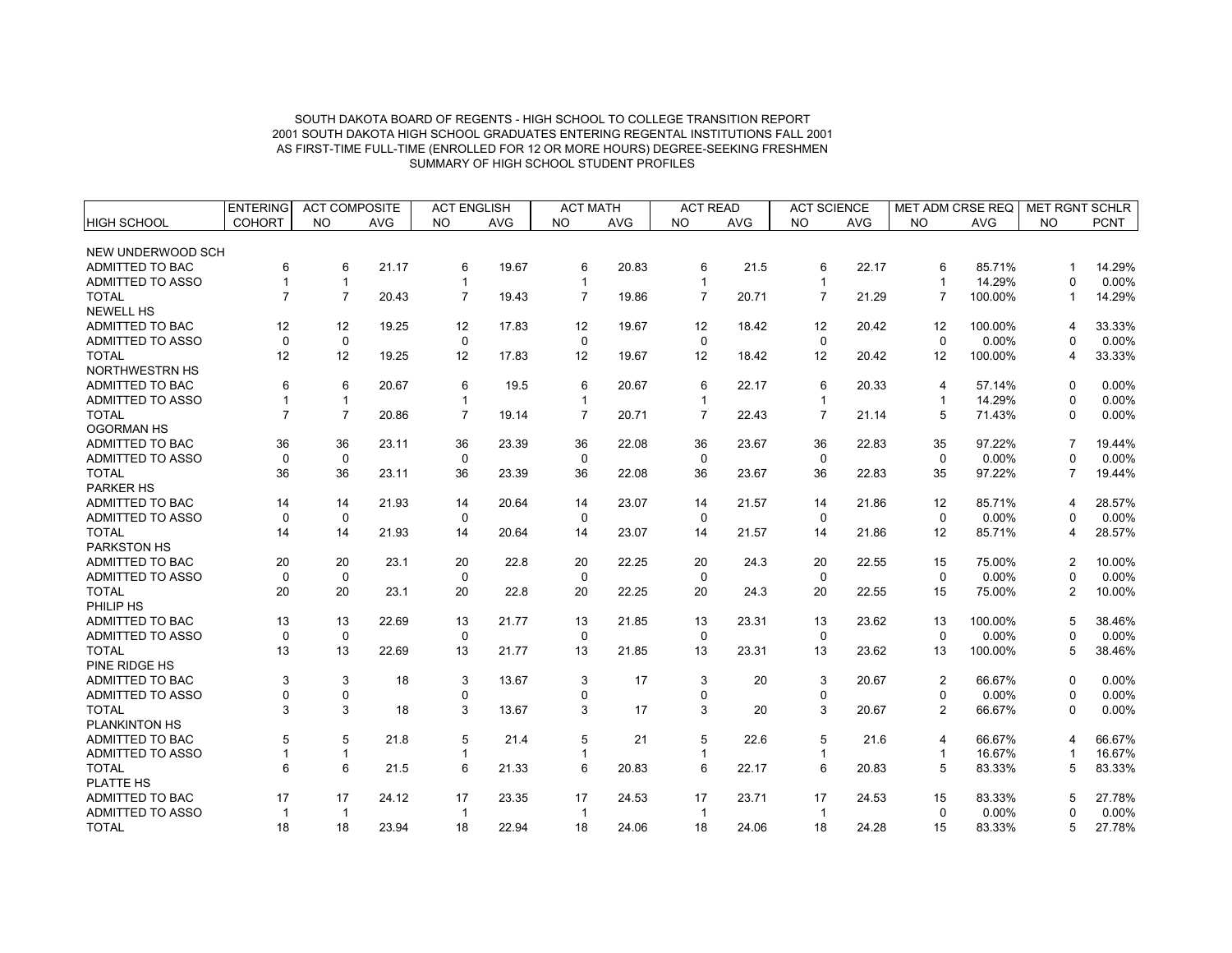|                           | <b>ENTERING</b> | <b>ACT COMPOSITE</b> |            | <b>ACT ENGLISH</b>      |            | <b>ACT MATH</b> |            | <b>ACT READ</b> |            | <b>ACT SCIENCE</b> |            | MET ADM CRSE REQ |            | <b>MET RGNT SCHLR</b> |             |
|---------------------------|-----------------|----------------------|------------|-------------------------|------------|-----------------|------------|-----------------|------------|--------------------|------------|------------------|------------|-----------------------|-------------|
| <b>HIGH SCHOOL</b>        | <b>COHORT</b>   | <b>NO</b>            | <b>AVG</b> | <b>NO</b>               | <b>AVG</b> | <b>NO</b>       | <b>AVG</b> | <b>NO</b>       | <b>AVG</b> | <b>NO</b>          | <b>AVG</b> | <b>NO</b>        | <b>AVG</b> | <b>NO</b>             | <b>PCNT</b> |
|                           |                 |                      |            |                         |            |                 |            |                 |            |                    |            |                  |            |                       |             |
| POLLOCK HS                |                 |                      |            |                         |            |                 |            |                 |            |                    |            |                  |            |                       |             |
| ADMITTED TO BAC           | 4               | 4                    | 22         | 4                       | 21         | 4               | 22.75      | 4               | 17         | 4                  | 15.25      | 3                | 60.00%     | $\Omega$              | 0.00%       |
| ADMITTED TO ASSO          |                 | $\mathbf{1}$         |            | 1                       |            | -1              |            | -1              |            | $\mathbf{1}$       |            | $\mathbf 0$      | 0.00%      | $\Omega$              | 0.00%       |
| <b>TOTAL</b>              | 5               | 5                    | 20.4       | 5                       | 19         | 5               | 21.4       | 5               | 17.2       | 5                  | 14         | 3                | 60.00%     | $\Omega$              | $0.00\%$    |
| <b>RAPID CITY CENTRAL</b> |                 |                      |            |                         |            |                 |            |                 |            |                    |            |                  |            |                       |             |
| ADMITTED TO BAC           | 89              | 89                   | 21.4       | 89                      | 20.25      | 89              | 20.91      | 89              | 21.84      | 89                 | 22.03      | 79               | 85.87%     | 19                    | 20.65%      |
| <b>ADMITTED TO ASSO</b>   | 3               | 3                    | 17.67      | 3                       | 14.67      | 3               | 18.33      | 3               | 16.33      | 3                  | 20.67      | 2                | 2.17%      | $\overline{1}$        | 1.09%       |
| <b>TOTAL</b>              | 92              | 92                   | 21.28      | 92                      | 20.07      | 92              | 20.83      | 92              | 21.66      | 92                 | 21.99      | 81               | 88.04%     | 20                    | 21.74%      |
| <b>RC CHRISTIAN HS</b>    |                 |                      |            |                         |            |                 |            |                 |            |                    |            |                  |            |                       |             |
| ADMITTED TO BAC           | 11              | 11                   | 24.27      | 11                      | 23.91      | 11              | 22.73      | 11              | 26.55      | 11                 | 24         | 8                | 72.73%     | $\Omega$              | 0.00%       |
| ADMITTED TO ASSO          | $\mathbf 0$     | 0                    |            | $\mathbf 0$             |            | 0               |            | $\mathbf 0$     |            | $\mathbf 0$        |            | $\mathbf 0$      | 0.00%      | $\Omega$              | 0.00%       |
| <b>TOTAL</b>              | 11              | 11                   | 24.27      | 11                      | 23.91      | 11              | 22.73      | 11              | 26.55      | 11                 | 24         | 8                | 72.73%     | $\Omega$              | 0.00%       |
| <b>REDFIELD HS</b>        |                 |                      |            |                         |            |                 |            |                 |            |                    |            |                  |            |                       |             |
| ADMITTED TO BAC           | 12              | 12                   | 23.75      | 12                      | 22.17      | 12              | 22.42      | 12              | 24.75      | 12                 | 24.75      | 11               | 78.57%     | -1                    | 7.14%       |
| <b>ADMITTED TO ASSO</b>   | $\overline{2}$  | $\overline{2}$       | 21         | 2                       | 21.5       | $\overline{2}$  | 21         | $\overline{2}$  | 23.5       | $\overline{2}$     | 18         | $\Omega$         | 0.00%      |                       | 7.14%       |
| <b>TOTAL</b>              | 14              | 14                   | 23.36      | 14                      | 22.07      | 14              | 22.21      | 14              | 24.57      | 14                 | 23.79      | 11               | 78.57%     | $\overline{2}$        | 14.29%      |
| <b>RONCALLIHS</b>         |                 |                      |            |                         |            |                 |            |                 |            |                    |            |                  |            |                       |             |
| ADMITTED TO BAC           | 16              | 16                   | 22.75      | 16                      | 22.56      | 16              | 22.5       | 16              | 22.88      | 16                 | 22.75      | 15               | 88.24%     | 7                     | 41.18%      |
| ADMITTED TO ASSO          | $\mathbf{1}$    | $\mathbf{1}$         |            | $\overline{\mathbf{1}}$ |            | $\mathbf{1}$    |            | $\overline{1}$  |            | $\overline{1}$     |            | $\Omega$         | 0.00%      | <sup>0</sup>          | $0.00\%$    |
| <b>TOTAL</b>              | 17              | 17                   | 22.41      | 17                      | 22.29      | 17              | 22.18      | 17              | 22.41      | 17                 | 22.35      | 15               | 88.24%     | $\overline{7}$        | 41.18%      |
| ROOSEVELT HS              |                 |                      |            |                         |            |                 |            |                 |            |                    |            |                  |            |                       |             |
| <b>ADMITTED TO BAC</b>    | 90              | 90                   | 22.43      | 90                      | 20.8       | 90              | 22.76      | 90              | 22.8       | 90                 | 22.88      | 76               | 82.61%     | 24                    | 26.09%      |
| ADMITTED TO ASSO          | $\overline{2}$  | $\overline{2}$       | 18         | $\overline{2}$          | 18         | $\overline{2}$  | 19         | $\overline{2}$  | 16.5       | 2                  | 19         | $\overline{1}$   | 1.09%      | $\Omega$              | 0.00%       |
| <b>TOTAL</b>              | 92              | 92                   | 22.34      | 92                      | 20.74      | 92              | 22.67      | 92              | 22.66      | 92                 | 22.79      | 77               | 83.70%     | 24                    | 26.09%      |
| <b>ROSLYN HS</b>          |                 |                      |            |                         |            |                 |            |                 |            |                    |            |                  |            |                       |             |
| ADMITTED TO BAC           | 5               | 5                    | 22.6       | 5                       | 23.6       | 5               | 19.6       | 5               | 25         | 5                  | 21.8       | 3                | 60.00%     | 2                     | 40.00%      |
| ADMITTED TO ASSO          | $\mathbf 0$     | 0                    |            | $\mathbf 0$             |            | 0               |            | $\Omega$        |            | 0                  |            | 0                | 0.00%      | 0                     | 0.00%       |
| <b>TOTAL</b>              | 5               | 5                    | 22.6       | 5                       | 23.6       | 5               | 19.6       | 5               | 25         | 5                  | 21.8       | 3                | 60.00%     | $\overline{2}$        | 40.00%      |
| <b>RUTLAND HS</b>         |                 |                      |            |                         |            |                 |            |                 |            |                    |            |                  |            |                       |             |
| ADMITTED TO BAC           | 9               | 9                    | 20.22      | 9                       | 18         | 9               | 22.33      | 9               | 20.44      | 9                  | 19.89      | 8                | 80.00%     | n                     | 0.00%       |
| ADMITTED TO ASSO          | -1              | $\mathbf{1}$         |            | $\mathbf 1$             |            | $\mathbf{1}$    |            | $\mathbf{1}$    |            | $\overline{1}$     |            | $\mathbf{1}$     | 10.00%     | 0                     | 0.00%       |
| <b>TOTAL</b>              | 10              | 10                   | 19.9       | 10                      | 17.8       | 10              | 21.8       | 10              | 19.6       | 10                 | 20         | 9                | 90.00%     | 0                     | 0.00%       |
| <b>SCOTLAND HS</b>        |                 |                      |            |                         |            |                 |            |                 |            |                    |            |                  |            |                       |             |
| ADMITTED TO BAC           | 15              | 15                   | 24.2       | 15                      | 22.8       | 15              | 24.67      | 15              | 24.33      | 15                 | 24.47      | 15               | 100.00%    | 3                     | 20.00%      |
| ADMITTED TO ASSO          | $\mathbf 0$     | $\pmb{0}$            |            | $\mathbf 0$             |            | 0               |            | $\mathbf 0$     |            | $\mathbf 0$        |            | $\pmb{0}$        | 0.00%      | 0                     | 0.00%       |
| <b>TOTAL</b>              | 15              | 15                   | 24.2       | 15                      | 22.8       | 15              | 24.67      | 15              | 24.33      | 15                 | 24.47      | 15               | 100.00%    | 3                     | 20.00%      |
| <b>SELBY HS</b>           |                 |                      |            |                         |            |                 |            |                 |            |                    |            |                  |            |                       |             |
| ADMITTED TO BAC           | 12              | 12                   | 21.5       | 12                      | 19.5       | 12              | 21.17      | 12              | 23         | 12                 | 21.92      | 10               | 76.92%     | 3                     | 23.08%      |
| ADMITTED TO ASSO          | $\mathbf{1}$    | $\overline{1}$       |            | $\overline{1}$          |            | $\mathbf{1}$    |            | $\overline{1}$  |            | $\overline{1}$     |            | $\mathbf{1}$     | 7.69%      |                       | 0.00%       |
| <b>TOTAL</b>              | 13              | 13                   | 21.69      | 13                      | 19.85      | 13              | 21.08      | 13              | 23.38      | 13                 | 22.15      | 11               | 84.62%     | 3                     | 23.08%      |
|                           |                 |                      |            |                         |            |                 |            |                 |            |                    |            |                  |            |                       |             |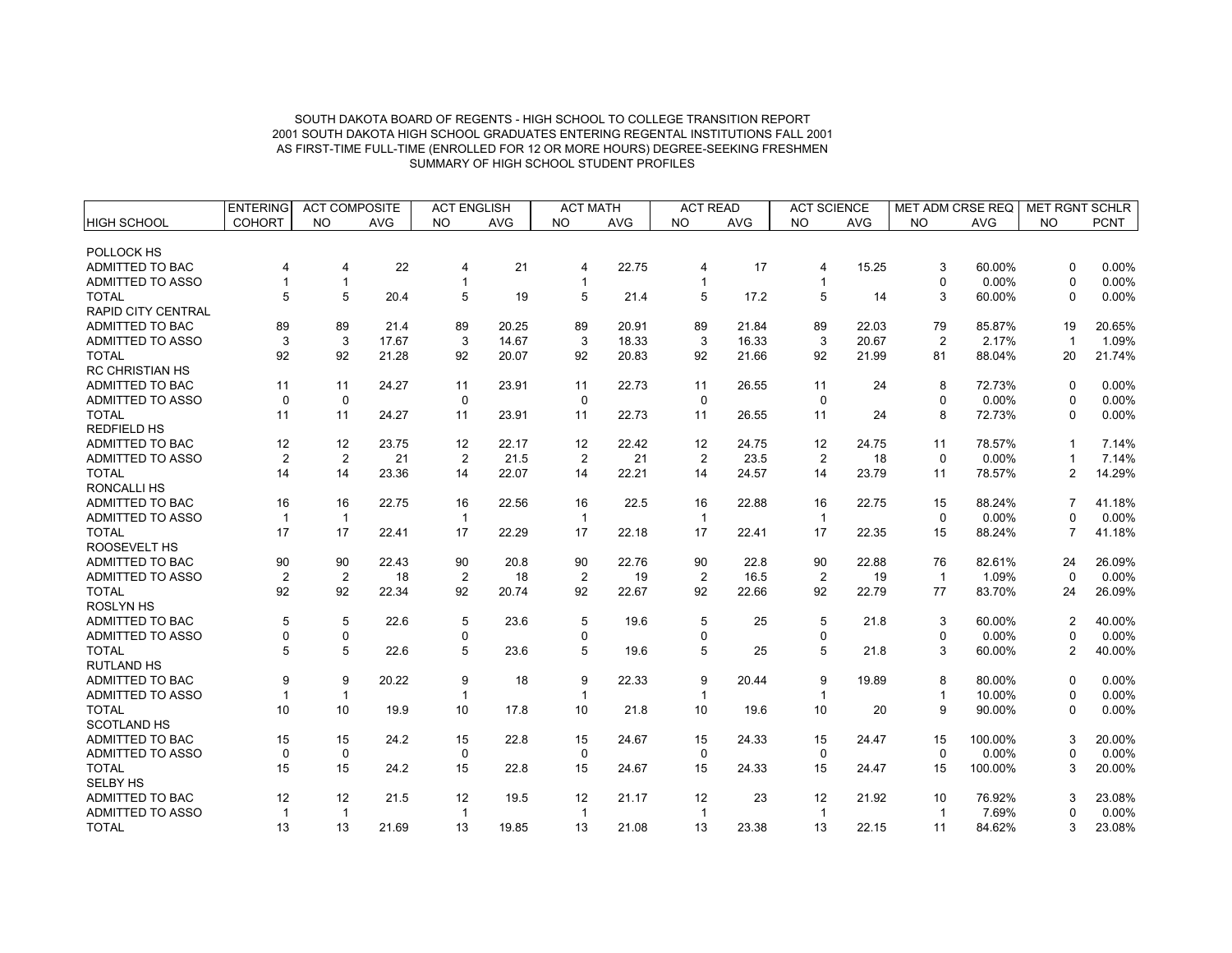|                          | <b>ENTERING</b><br><b>ACT COMPOSITE</b> |                | <b>ACT ENGLISH</b> |                | <b>ACT MATH</b> |                | <b>ACT READ</b> |                | <b>ACT SCIENCE</b> |                | <b>MET ADM CRSE REQ</b> |                | <b>MET RGNT SCHLR</b> |                |             |
|--------------------------|-----------------------------------------|----------------|--------------------|----------------|-----------------|----------------|-----------------|----------------|--------------------|----------------|-------------------------|----------------|-----------------------|----------------|-------------|
| HIGH SCHOOL              | <b>COHORT</b>                           | <b>NO</b>      | <b>AVG</b>         | <b>NO</b>      | <b>AVG</b>      | <b>NO</b>      | <b>AVG</b>      | <b>NO</b>      | <b>AVG</b>         | <b>NO</b>      | <b>AVG</b>              | <b>NO</b>      | <b>AVG</b>            | <b>NO</b>      | <b>PCNT</b> |
|                          |                                         |                |                    |                |                 |                |                 |                |                    |                |                         |                |                       |                |             |
| SIOUX VALLEY HS          |                                         |                |                    |                |                 |                |                 |                |                    |                |                         |                |                       |                |             |
| ADMITTED TO BAC          | 20                                      | 20             | 21.45              | 20             | 19.75           | 20             | 21.7            | 20             | 22.15              | 20             | 21.95                   | 17             | 85.00%                | $\Omega$       | 0.00%       |
| <b>ADMITTED TO ASSO</b>  | $\Omega$                                | $\mathbf 0$    |                    | $\mathbf 0$    |                 | $\mathbf 0$    |                 | $\mathbf 0$    |                    | $\Omega$       |                         | $\mathbf 0$    | 0.00%                 | $\Omega$       | 0.00%       |
| <b>TOTAL</b>             | 20                                      | 20             | 21.45              | 20             | 19.75           | 20             | 21.7            | 20             | 22.15              | 20             | 21.95                   | 17             | 85.00%                | $\Omega$       | $0.00\%$    |
| SISSETON HS              |                                         |                |                    |                |                 |                |                 |                |                    |                |                         |                |                       |                |             |
| ADMITTED TO BAC          | 11                                      | 11             | 21.55              | 11             | 20.64           | 11             | 20.45           | 11             | 22.82              | 11             | 21                      | 9              | 69.23%                | $\Omega$       | 0.00%       |
| ADMITTED TO ASSO         | $\overline{2}$                          | $\overline{2}$ | 18                 | 2              | 19              | $\overline{2}$ | 17.5            | $\overline{2}$ | 17                 | $\overline{2}$ | 18                      | $\mathbf{1}$   | 7.69%                 |                | 7.69%       |
| <b>TOTAL</b>             | 13                                      | 13             | 21                 | 13             | 20.38           | 13             | 20              | 13             | 21.92              | 13             | 20.54                   | 10             | 76.92%                | $\mathbf 1$    | 7.69%       |
| SOUTH SHORE HS           |                                         |                |                    |                |                 |                |                 |                |                    |                |                         |                |                       |                |             |
| ADMITTED TO BAC          | 4                                       | 4              | 22.75              | 4              | 22.5            | 4              | 20.75           | 4              | 24                 | 4              | 22.75                   | 2              | 33.33%                | $\Omega$       | 0.00%       |
| <b>ADMITTED TO ASSO</b>  | $\overline{2}$                          | $\overline{c}$ | 14                 | $\overline{2}$ | 10.5            | $\overline{2}$ | 14.5            | 2              | 17.5               | $\overline{2}$ | 12.5                    | $\mathbf{1}$   | 16.67%                | $\Omega$       | 0.00%       |
| <b>TOTAL</b>             | 6                                       | 6              | 19.83              | 6              | 18.5            | 6              | 18.67           | 6              | 21.83              | 6              | 19.33                   | 3              | 50.00%                | $\Omega$       | 0.00%       |
| <b>SPEARFISH HS</b>      |                                         |                |                    |                |                 |                |                 |                |                    |                |                         |                |                       |                |             |
| ADMITTED TO BAC          | 57                                      | 57             | 21.82              | 57             | 20.65           | 57             | 20.67           | 57             | 22.16              | 57             | 21.58                   | 49             | 84.48%                | 24             | 41.38%      |
| <b>ADMITTED TO ASSO</b>  | $\mathbf 1$                             | $\mathbf{1}$   |                    | $\mathbf{1}$   |                 | $\mathbf{1}$   |                 | $\mathbf{1}$   |                    | $\mathbf{1}$   |                         | $\mathbf{1}$   | 1.72%                 | $\Omega$       | $0.00\%$    |
| <b>TOTAL</b>             | 58                                      | 58             | 21.71              | 58             | 20.52           | 58             | 20.57           | 58             | 21.98              | 58             | 21.52                   | 50             | 86.21%                | 24             | 41.38%      |
| ST. MARY SCHOOL          |                                         |                |                    |                |                 |                |                 |                |                    |                |                         |                |                       |                |             |
| ADMITTED TO BAC          | 5                                       | 5              | 20.8               | 5              | 20.4            | 5              | 21.2            | 5              | 19.6               | 5              | 21                      | 5              | 83.33%                | $\mathbf{1}$   | 16.67%      |
| <b>ADMITTED TO ASSO</b>  |                                         | $\mathbf{1}$   |                    |                |                 | 1              |                 |                |                    | $\mathbf{1}$   |                         | $\mathbf{1}$   | 16.67%                | $\Omega$       | $0.00\%$    |
| <b>TOTAL</b>             | 6                                       | 6              | 20.33              | 6              | 19.83           | 6              | 20.67           | 6              | 19.33              | 6              | 20.83                   | 6              | 100.00%               | $\mathbf{1}$   | 16.67%      |
| ST. THOMAS MORE HS       |                                         |                |                    |                |                 |                |                 |                |                    |                |                         |                |                       |                |             |
| <b>ADMITTED TO BAC</b>   | 19                                      | 19             | 23.47              | 19             | 22.21           | 19             | 22.68           | 19             | 24.74              | 19             | 23.32                   | 16             | 76.19%                | 5              | 23.81%      |
| <b>ADMITTED TO ASSO</b>  | $\overline{2}$                          | 2              | 20                 | 2              | 19              | $\overline{2}$ | 18.5            | $\overline{2}$ | 22.5               | 2              | 18                      | $\mathbf{1}$   | 4.76%                 | $\Omega$       | 0.00%       |
| <b>TOTAL</b>             | 21                                      | 21             | 23.14              | 21             | 21.9            | 21             | 22.29           | 21             | 24.52              | 21             | 22.81                   | 17             | 80.95%                | 5              | 23.81%      |
| <b>STANLEY COUNTY HS</b> |                                         |                |                    |                |                 |                |                 |                |                    |                |                         |                |                       |                |             |
| <b>ADMITTED TO BAC</b>   | 14                                      | 14             | 19.93              | 14             | 19              | 14             | 19.07           | 14             | 20.57              | 14             | 20.86                   | 11             | 73.33%                | 2              | 13.33%      |
| ADMITTED TO ASSO         | $\mathbf{1}$                            | $\mathbf{1}$   |                    | $\mathbf{1}$   |                 | $\mathbf{1}$   |                 | $\overline{1}$ |                    | $\mathbf{1}$   |                         | $\overline{1}$ | 6.67%                 | $\Omega$       | 0.00%       |
| <b>TOTAL</b>             | 15                                      | 15             | 19.67              | 15             | 18.8            | 15             | 18.87           | 15             | 20.07              | 15             | 20.8                    | 12             | 80.00%                | $\overline{2}$ | 13.33%      |
| <b>STEVENS HS</b>        |                                         |                |                    |                |                 |                |                 |                |                    |                |                         |                |                       |                |             |
| <b>ADMITTED TO BAC</b>   | 93                                      | 93             | 22.75              | 93             | 21.48           | 93             | 22.98           | 93             | 23.09              | 93             | 22.86                   | 83             | 86.46%                | 26             | 27.08%      |
| ADMITTED TO ASSO         | 3                                       | 3              | 17.33              | 3              | 15.33           | 3              | 18.33           | 3              | 16.33              | 3              | 18.33                   | $\overline{1}$ | 1.04%                 | $\Omega$       | 0.00%       |
| <b>TOTAL</b>             | 96                                      | 96             | 22.58              | 96             | 21.29           | 96             | 22.83           | 96             | 22.88              | 96             | 22.72                   | 84             | 87.50%                | 26             | 27.08%      |
| <b>STICKNEY HS</b>       |                                         |                |                    |                |                 |                |                 |                |                    |                |                         |                |                       |                |             |
| ADMITTED TO BAC          | 4                                       | 4              | 25.75              | 4              | 24.25           | 4              | 26.75           | 4              | 24.75              | 4              | 26                      | $\overline{4}$ | 100.00%               | $\Omega$       | 0.00%       |
| ADMITTED TO ASSO         | 0                                       | 0              |                    | 0              |                 | $\mathbf 0$    |                 | $\mathbf 0$    |                    | 0              |                         | $\pmb{0}$      | 0.00%                 | 0              | 0.00%       |
| <b>TOTAL</b>             | 4                                       | 4              | 25.75              | 4              | 24.25           | $\overline{4}$ | 26.75           | $\overline{4}$ | 24.75              | 4              | 26                      | $\overline{4}$ | 100.00%               | $\Omega$       | 0.00%       |
| <b>STURGIS HS</b>        |                                         |                |                    |                |                 |                |                 |                |                    |                |                         |                |                       |                |             |
| ADMITTED TO BAC          | 77                                      | 76             | 21.51              | 76             | 20.61           | 76             | 20.43           | 76             | 22.67              | 76             | 21.76                   | 68             | 86.08%                | 46             | 58.23%      |
| <b>ADMITTED TO ASSO</b>  | $\overline{2}$                          | $\overline{2}$ | 22.5               | 2              | 22.5            | $\overline{2}$ | 23.5            | 2              | 23                 | $\overline{2}$ | 21                      | $\overline{1}$ | 1.27%                 | $\overline{1}$ | 1.27%       |
| <b>TOTAL</b>             | 79                                      | 78             | 21.54              | 78             | 20.65           | 78             | 20.51           | 78             | 22.68              | 78             | 21.74                   | 69             | 87.34%                | 47             | 59.49%      |
|                          |                                         |                |                    |                |                 |                |                 |                |                    |                |                         |                |                       |                |             |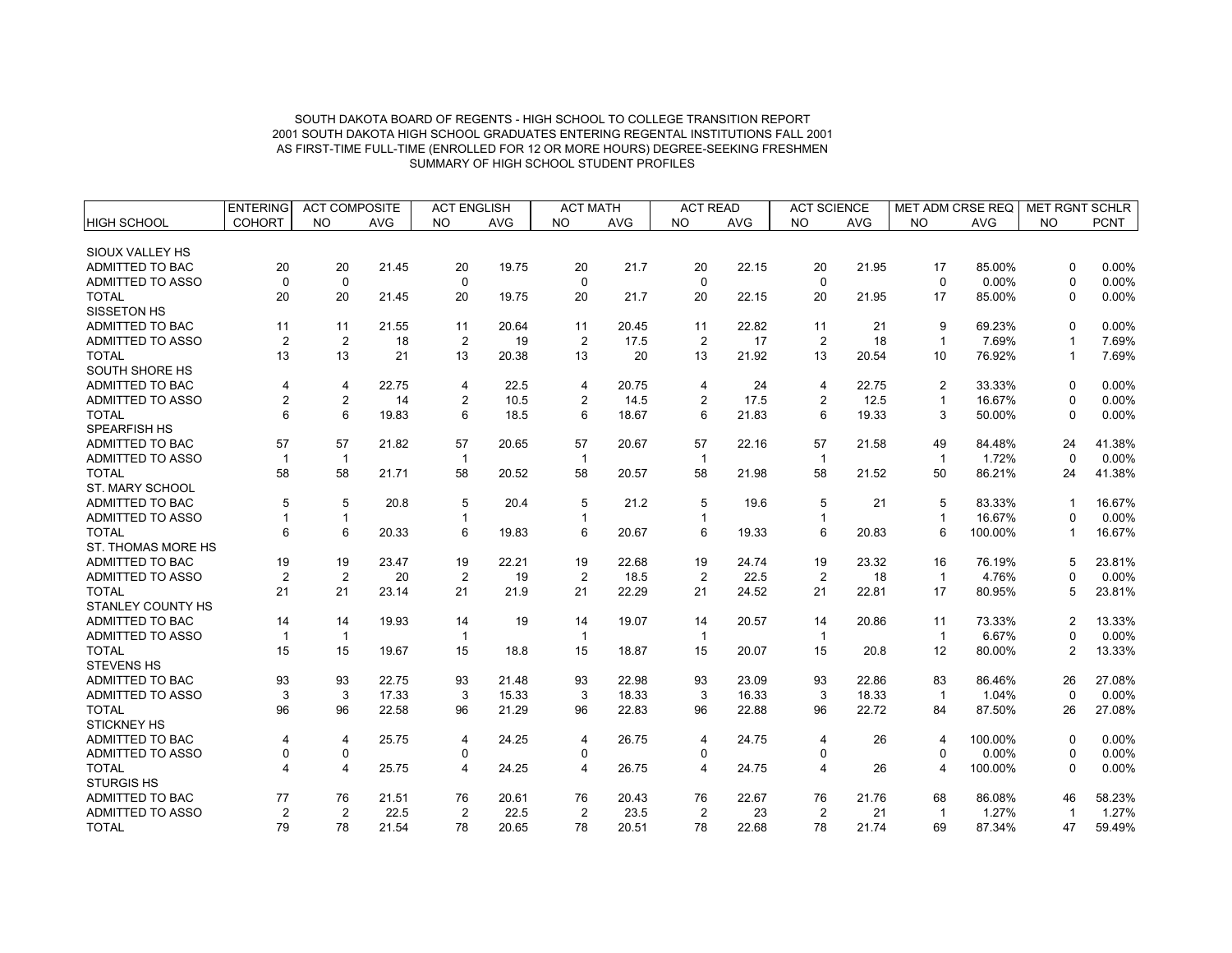|                          | <b>ENTERING</b> | <b>ACT COMPOSITE</b>    |            | <b>ACT ENGLISH</b>      |            | <b>ACT MATH</b> |            | <b>ACT READ</b> |            | <b>ACT SCIENCE</b> |            | MET ADM CRSE REQ |            | MET RGNT SCHLR |             |
|--------------------------|-----------------|-------------------------|------------|-------------------------|------------|-----------------|------------|-----------------|------------|--------------------|------------|------------------|------------|----------------|-------------|
| HIGH SCHOOL              | <b>COHORT</b>   | <b>NO</b>               | <b>AVG</b> | <b>NO</b>               | <b>AVG</b> | <b>NO</b>       | <b>AVG</b> | <b>NO</b>       | <b>AVG</b> | <b>NO</b>          | <b>AVG</b> | <b>NO</b>        | <b>AVG</b> | <b>NO</b>      | <b>PCNT</b> |
|                          |                 |                         |            |                         |            |                 |            |                 |            |                    |            |                  |            |                |             |
| <b>SULLY BUTTES HS</b>   |                 |                         |            |                         |            |                 |            |                 |            |                    |            |                  |            |                |             |
| ADMITTED TO BAC          | 9               | 9                       | 21.56      | 9                       | 21         | 9               | 20         | 9               | 22         | 9                  | 22.44      | 6                | 50.00%     | $\Omega$       | 0.00%       |
| <b>ADMITTED TO ASSO</b>  | 3               | 3                       | 20         | 3                       | 18.67      | 3               | 17.33      | 3               | 23         | 3                  | 19.33      | $\Omega$         | 0.00%      | $\Omega$       | 0.00%       |
| <b>TOTAL</b>             | 12              | 12                      | 21.17      | 12                      | 20.42      | 12              | 19.33      | 12              | 22.25      | 12                 | 21.67      | 6                | 50.00%     | $\Omega$       | 0.00%       |
| <b>SUMMIT HS</b>         |                 |                         |            |                         |            |                 |            |                 |            |                    |            |                  |            |                |             |
| ADMITTED TO BAC          | 5               | 5                       | 21.2       | 5                       | 22.6       | 5               | 20         | 5               | 21.6       | 5                  | 20         | $\overline{4}$   | 80.00%     | $\Omega$       | 0.00%       |
| ADMITTED TO ASSO         | $\Omega$        | 0                       |            | 0                       |            | $\Omega$        |            | 0               |            | $\mathbf 0$        |            | $\mathbf 0$      | 0.00%      | $\Omega$       | 0.00%       |
| <b>TOTAL</b>             | 5               | 5                       | 21.2       | 5                       | 22.6       | 5               | 20         | 5               | 21.6       | 5                  | 20         | $\overline{4}$   | 80.00%     | $\Omega$       | 0.00%       |
| <b>TF RIGGS SENIOR</b>   |                 |                         |            |                         |            |                 |            |                 |            |                    |            |                  |            |                |             |
| ADMITTED TO BAC          | 87              | 87                      | 22.7       | 87                      | 21.7       | 87              | 22.8       | 87              | 22.87      | 87                 | 22.94      | 71               | 78.02%     | 13             | 14.29%      |
| <b>ADMITTED TO ASSO</b>  | 4               | 4                       | 17.25      | $\overline{4}$          | 15.5       | $\overline{4}$  | 17         | $\overline{4}$  | 18.25      | $\overline{4}$     | 18.25      | $\mathbf{1}$     | 1.10%      | $\Omega$       | 0.00%       |
| <b>TOTAL</b>             | 91              | 91                      | 22.46      | 91                      | 21.43      | 91              | 22.55      | 91              | 22.67      | 91                 | 22.74      | 72               | 79.12%     | 13             | 14.29%      |
| <b>TIMBER LAKE HS</b>    |                 |                         |            |                         |            |                 |            |                 |            |                    |            |                  |            |                |             |
| ADMITTED TO BAC          | 7               | $\overline{7}$          | 21.71      | $\overline{7}$          | 20.43      | $\overline{7}$  | 19.57      | $\overline{7}$  | 23.14      | $\overline{7}$     | 22.86      | 6                | 85.71%     | $\overline{2}$ | 28.57%      |
| <b>ADMITTED TO ASSO</b>  | $\Omega$        | 0                       |            | $\Omega$                |            | $\Omega$        |            | $\Omega$        |            | $\mathbf 0$        |            | $\Omega$         | 0.00%      | $\Omega$       | 0.00%       |
| <b>TOTAL</b>             | $\overline{7}$  | $\overline{7}$          | 21.71      | $\overline{7}$          | 20.43      | $\overline{7}$  | 19.57      | $\overline{7}$  | 23.14      | $\overline{7}$     | 22.86      | 6                | 85.71%     | $\overline{2}$ | 28.57%      |
| <b>TODD COUNTY HS</b>    |                 |                         |            |                         |            |                 |            |                 |            |                    |            |                  |            |                |             |
| ADMITTED TO BAC          | $\overline{7}$  | $\overline{7}$          | 19.14      | $\overline{7}$          | 18.57      | $\overline{7}$  | 18.43      | $\overline{7}$  | 20.43      | $\overline{7}$     | 18.57      | 5                | 71.43%     | $\Omega$       | 0.00%       |
| <b>ADMITTED TO ASSO</b>  | $\Omega$        | 0                       |            | $\Omega$                |            | $\Omega$        |            | $\Omega$        |            | $\Omega$           |            | $\Omega$         | 0.00%      | $\Omega$       | 0.00%       |
| <b>TOTAL</b>             | $\overline{7}$  | $\overline{7}$          | 19.14      | $\overline{7}$          | 18.57      | $\overline{7}$  | 18.43      | $\overline{7}$  | 20.43      | $\overline{7}$     | 18.57      | 5                | 71.43%     | $\Omega$       | 0.00%       |
| <b>TRI-VALLEY SENIOR</b> |                 |                         |            |                         |            |                 |            |                 |            |                    |            |                  |            |                |             |
| ADMITTED TO BAC          | 28              | 28                      | 21.61      | 28                      | 20.79      | 28              | 20.82      | 28              | 22.29      | 28                 | 21.93      | 23               | 82.14%     | 6              | 21.43%      |
| <b>ADMITTED TO ASSO</b>  | $\mathbf 0$     | $\mathbf 0$             |            | $\mathbf 0$             |            | $\mathbf 0$     |            | $\mathbf 0$     |            | $\mathbf 0$        |            | $\mathbf 0$      | 0.00%      | $\Omega$       | 0.00%       |
| <b>TOTAL</b>             | 28              | 28                      | 21.61      | 28                      | 20.79      | 28              | 20.82      | 28              | 22.29      | 28                 | 21.93      | 23               | 82.14%     | 6              | 21.43%      |
| <b>TRIPP HS</b>          |                 |                         |            |                         |            |                 |            |                 |            |                    |            |                  |            |                |             |
| <b>ADMITTED TO BAC</b>   | 8               | 8                       | 23.63      | 8                       | 21.88      | 8               | 24.5       | 8               | 22.38      | 8                  | 25.88      | 7                | 87.50%     | $\Omega$       | 0.00%       |
| ADMITTED TO ASSO         | $\Omega$        | 0                       |            | $\mathbf 0$             |            | $\Omega$        |            | 0               |            | 0                  |            | 0                | 0.00%      | $\Omega$       | 0.00%       |
| <b>TOTAL</b>             | 8               | 8                       | 23.63      | 8                       | 21.88      | 8               | 24.5       | 8               | 22.38      | 8                  | 25.88      | $\overline{7}$   | 87.50%     | 0              | $0.00\%$    |
| <b>TULARE HS</b>         |                 |                         |            |                         |            |                 |            |                 |            |                    |            |                  |            |                |             |
| <b>ADMITTED TO BAC</b>   |                 | 4                       | 21.5       | 4                       | 19         | 4               | 22.25      | 4               | 21.75      | 4                  | 22         | $\overline{4}$   | 100.00%    | $\Omega$       | 0.00%       |
| ADMITTED TO ASSO         | $\Omega$        | 0                       |            | $\mathbf 0$             |            | 0               |            | 0               |            | 0                  |            | 0                | 0.00%      | 0              | 0.00%       |
| <b>TOTAL</b>             | 4               | $\overline{\mathbf{4}}$ | 21.5       | $\overline{\mathbf{4}}$ | 19         | 4               | 22.25      | 4               | 21.75      | 4                  | 22         | $\overline{4}$   | 100.00%    | 0              | 0.00%       |
| <b>VERMILLION HS</b>     |                 |                         |            |                         |            |                 |            |                 |            |                    |            |                  |            |                |             |
| <b>ADMITTED TO BAC</b>   | 27              | 27                      | 22.07      | 27                      | 21.11      | 27              | 21.22      | 27              | 22.63      | 27                 | 22.52      | 25               | 92.59%     | 6              | 22.22%      |
| ADMITTED TO ASSO         | $\mathbf 0$     | 0                       |            | $\mathbf 0$             |            | $\mathbf 0$     |            | $\mathbf 0$     |            | $\mathbf 0$        |            | $\mathbf 0$      | 0.00%      | $\Omega$       | 0.00%       |
| <b>TOTAL</b>             | 27              | 27                      | 22.07      | 27                      | 21.11      | 27              | 21.22      | 27              | 22.63      | 27                 | 22.52      | 25               | 92.59%     | 6              | 22.22%      |
| <b>VIBORG HS</b>         |                 |                         |            |                         |            |                 |            |                 |            |                    |            |                  |            |                |             |
| ADMITTED TO BAC          | 3               | 3                       | 21.67      | 3                       | 21.33      | 3               | 20.33      | 3               | 23         | 3                  | 22         | 2                | 66.67%     |                | 33.33%      |
| <b>ADMITTED TO ASSO</b>  | $\Omega$        | 0                       |            | $\mathbf 0$             |            | $\mathbf 0$     |            | $\mathbf 0$     |            | $\Omega$           |            | $\mathbf 0$      | 0.00%      | $\Omega$       | 0.00%       |
| <b>TOTAL</b>             | 3               | 3                       | 21.67      | 3                       | 21.33      | 3               | 20.33      | 3               | 23         | 3                  | 22         | 2                | 66.67%     | 1              | 33.33%      |
|                          |                 |                         |            |                         |            |                 |            |                 |            |                    |            |                  |            |                |             |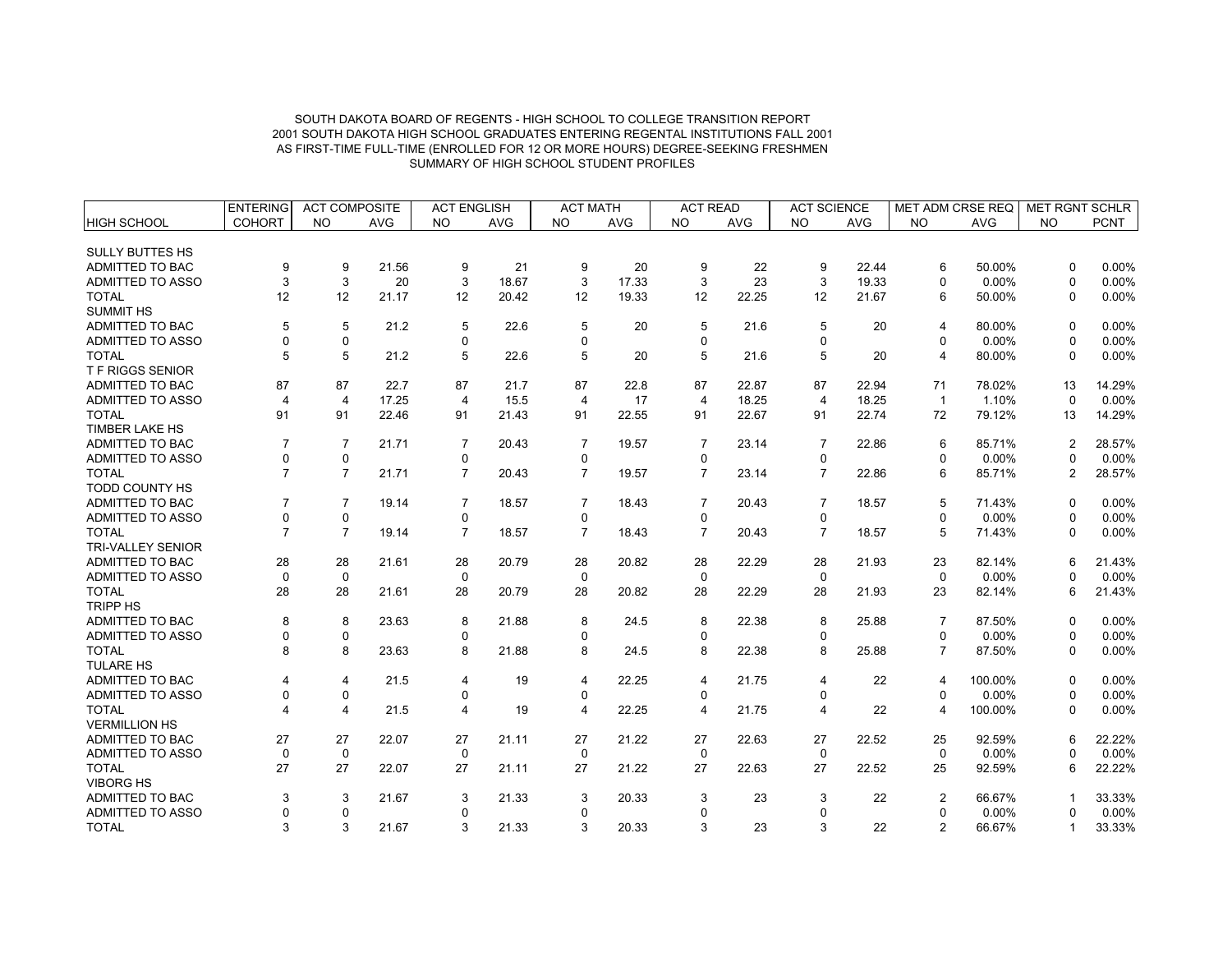|                           | <b>ENTERING</b> | <b>ACT COMPOSITE</b> |            | <b>ACT ENGLISH</b> |            | <b>ACT MATH</b> |       | <b>ACT READ</b> |            | <b>ACT SCIENCE</b> |            | <b>MET ADM CRSE REQ</b> |            | <b>MET RGNT SCHLR</b> |             |
|---------------------------|-----------------|----------------------|------------|--------------------|------------|-----------------|-------|-----------------|------------|--------------------|------------|-------------------------|------------|-----------------------|-------------|
| <b>HIGH SCHOOL</b>        | <b>COHORT</b>   | <b>NO</b>            | <b>AVG</b> | <b>NO</b>          | <b>AVG</b> | <b>NO</b>       | AVG   | <b>NO</b>       | <b>AVG</b> | <b>NO</b>          | <b>AVG</b> | <b>NO</b>               | <b>AVG</b> | <b>NO</b>             | <b>PCNT</b> |
|                           |                 |                      |            |                    |            |                 |       |                 |            |                    |            |                         |            |                       |             |
|                           |                 |                      |            |                    |            |                 |       |                 |            |                    |            |                         |            |                       |             |
| <b>WAGNER COMMUNITY H</b> |                 |                      |            |                    |            |                 |       |                 |            |                    |            |                         |            |                       |             |
| ADMITTED TO BAC           | 9               | 9                    | 24.89      | 9                  | 24.44      | 9               | 26    | 9               | 23.56      | 9                  | 25.22      | 8                       | 88.89%     | 3                     | 33.33%      |
| ADMITTED TO ASSO          | 0               | 0                    |            | $\mathbf 0$        |            | 0               |       | 0               |            | $\mathbf 0$        |            | $\mathbf 0$             | 0.00%      | 0                     | 0.00%       |
| <b>TOTAL</b>              | 9               | 9                    | 24.89      | 9                  | 24.44      | 9               | 26    | 9               | 23.56      | 9                  | 25.22      | 8                       | 88.89%     | 3                     | 33.33%      |
| <b>WAKONDA HS</b>         |                 |                      |            |                    |            |                 |       |                 |            |                    |            |                         |            |                       |             |
| ADMITTED TO BAC           | 4               | 4                    | 21.5       | 4                  | 20.75      | 4               | 24.5  | 4               | 19         | $\overline{4}$     | 21.75      | 3                       | 50.00%     | $\mathbf{1}$          | 16.67%      |
| <b>ADMITTED TO ASSO</b>   | 2               | $\overline{c}$       | 18.5       | $\overline{2}$     | 14.5       | $\overline{2}$  | 19    | $\overline{2}$  | 19         | $\overline{c}$     | 20         | 0                       | 0.00%      | $\Omega$              | 0.00%       |
| <b>TOTAL</b>              | 6               | 6                    | 20.5       | 6                  | 18.67      | 6               | 22.67 | 6               | 19         | 6                  | 21.17      | 3                       | 50.00%     | $\mathbf{1}$          | 16.67%      |
| <b>WALL HS</b>            |                 |                      |            |                    |            |                 |       |                 |            |                    |            |                         |            |                       |             |
| ADMITTED TO BAC           | 6               | 6                    | 21.33      | 6                  | 18.67      | 6               | 21.33 | 6               | 24         | 6                  | 21.5       | 1                       | 16.67%     | -1                    | 16.67%      |
| ADMITTED TO ASSO          | 0               | $\pmb{0}$            |            | $\mathbf 0$        |            | $\mathbf 0$     |       | 0               |            | 0                  |            | $\Omega$                | 0.00%      | $\Omega$              | 0.00%       |
| <b>TOTAL</b>              | 6               | 6                    | 21.33      | 6                  | 18.67      | 6               | 21.33 | 6               | 24         | 6                  | 21.5       | 1                       | 16.67%     | -1                    | 16.67%      |
| <b>WARNER HS</b>          |                 |                      |            |                    |            |                 |       |                 |            |                    |            |                         |            |                       |             |
| ADMITTED TO BAC           |                 | $\overline{4}$       | 23.5       | $\overline{4}$     | 22         | $\overline{4}$  | 26.5  | 4               | 20.75      | $\overline{4}$     | 23         | 3                       | 60.00%     | $\overline{2}$        | 40.00%      |
| ADMITTED TO ASSO          |                 | $\mathbf{1}$         |            | $\mathbf{1}$       |            | $\mathbf{1}$    |       | $\mathbf{1}$    |            | $\mathbf{1}$       |            | $\mathbf 0$             | 0.00%      | 0                     | 0.00%       |
| <b>TOTAL</b>              | 5               | 5                    | 22.8       | 5                  | 21.8       | 5               | 24.2  | 5               | 21         | 5                  | 22.8       | 3                       | 60.00%     | 2                     | 40.00%      |
| <b>WASHINGTON SR HS</b>   |                 |                      |            |                    |            |                 |       |                 |            |                    |            |                         |            |                       |             |
| ADMITTED TO BAC           | 68              | 68                   | 21.79      | 68                 | 20.66      | 68              | 21.75 | 68              | 21.85      | 68                 | 22.43      | 59                      | 84.29%     | 17                    | 24.29%      |
| ADMITTED TO ASSO          | 2               | $\overline{1}$       |            | $\mathbf{1}$       |            | $\mathbf{1}$    |       | -1              |            | $\mathbf{1}$       |            | $\overline{2}$          | 2.86%      | $\mathbf{0}$          | 0.00%       |
| <b>TOTAL</b>              | 70              | 69                   | 21.75      | 69                 | 20.58      | 69              | 21.68 | 69              | 21.87      | 69                 | 22.42      | 61                      | 87.14%     | 17                    | 24.29%      |
| <b>WATERTOWN SENIOR</b>   |                 |                      |            |                    |            |                 |       |                 |            |                    |            |                         |            |                       |             |
| ADMITTED TO BAC           | 79              | 79                   | 22.25      | 79                 | 21.22      | 79              | 21.76 | 79              | 22.53      | 79                 | 22.8       | 66                      | 80.49%     | 33                    | 40.24%      |
| <b>ADMITTED TO ASSO</b>   | 3               | 3                    | 17         | 3                  | 17.33      | 3               | 16    | 3               | 15.33      | 3                  | 18.33      | $\Omega$                | $0.00\%$   | $\Omega$              | 0.00%       |
| <b>TOTAL</b>              | 82              | 82                   | 22.06      | 82                 | 21.07      | 82              | 21.55 | 82              | 22.27      | 82                 | 22.63      | 66                      | 80.49%     | 33                    | 40.24%      |
| <b>WAUBAY HS</b>          |                 |                      |            |                    |            |                 |       |                 |            |                    |            |                         |            |                       |             |
| ADMITTED TO BAC           | 5               | 5                    | 21         | 5                  | 22.2       | 5               | 20.4  | 5               | 19.8       | 5                  | 20.4       | 4                       | 80.00%     | $\mathbf{0}$          | 0.00%       |
| ADMITTED TO ASSO          | 0               | $\pmb{0}$            |            | $\mathbf 0$        |            | 0               |       | 0               |            | 0                  |            | $\Omega$                | 0.00%      | $\Omega$              | 0.00%       |
| <b>TOTAL</b>              | 5               | 5                    | 21         | 5                  | 22.2       | 5               | 20.4  | 5               | 19.8       | 5                  | 20.4       | 4                       | 80.00%     | 0                     | 0.00%       |
| <b>WAVERLY HS</b>         |                 |                      |            |                    |            |                 |       |                 |            |                    |            |                         |            |                       |             |
| ADMITTED TO BAC           | 6               | 6                    | 22.5       | 6                  | 21.5       | 6               | 21    | 6               | 23.17      | 6                  | 24         | 6                       | 100.00%    | 3                     | 50.00%      |
| <b>ADMITTED TO ASSO</b>   | 0               | $\mathbf 0$          |            | $\mathbf 0$        |            | 0               |       | 0               |            | 0                  |            | $\Omega$                | 0.00%      | 0                     | 0.00%       |
| <b>TOTAL</b>              | 6               | 6                    | 22.5       | 6                  | 21.5       | 6               | 21    | 6               | 23.17      | 6                  | 24         | 6                       | 100.00%    | 3                     | 50.00%      |
| <b>WEBSTER HS</b>         |                 |                      |            |                    |            |                 |       |                 |            |                    |            |                         |            |                       |             |
| ADMITTED TO BAC           | 16              | 16                   | 20.75      | 16                 | 20.31      | 16              | 21.5  | 16              | 19.44      | 16                 | 21.81      | 16                      | 88.89%     | 10                    | 55.56%      |
| ADMITTED TO ASSO          | $\overline{2}$  | 2                    | 16         | $\overline{2}$     | 13.5       | $\overline{2}$  | 17    | $\overline{2}$  | 14         | $\overline{2}$     | 18.5       | $\overline{1}$          | 5.56%      | $\mathbf{0}$          | 0.00%       |
| <b>TOTAL</b>              | 18              | 18                   | 20.22      | 18                 | 19.56      | 18              | 21    | 18              | 18.83      | 18                 | 21.44      | 17                      | 94.44%     | 10 <sup>1</sup>       | 55.56%      |
| <b>WESSINGTON HS</b>      |                 |                      |            |                    |            |                 |       |                 |            |                    |            |                         |            |                       |             |
| ADMITTED TO BAC           |                 |                      | 21.88      |                    |            |                 |       |                 |            |                    |            |                         |            |                       |             |
|                           | 8               | 8                    |            | 8                  | 20.63      | 8<br>$\Omega$   | 21.88 | 8               | 23         | 8<br>$\Omega$      | 21.88      | 6                       | 75.00%     | 0                     | 0.00%       |
| ADMITTED TO ASSO          | $\Omega$        | $\Omega$             |            | $\Omega$           |            |                 |       | $\Omega$        |            |                    |            | $\Omega$                | 0.00%      | $\Omega$              | 0.00%       |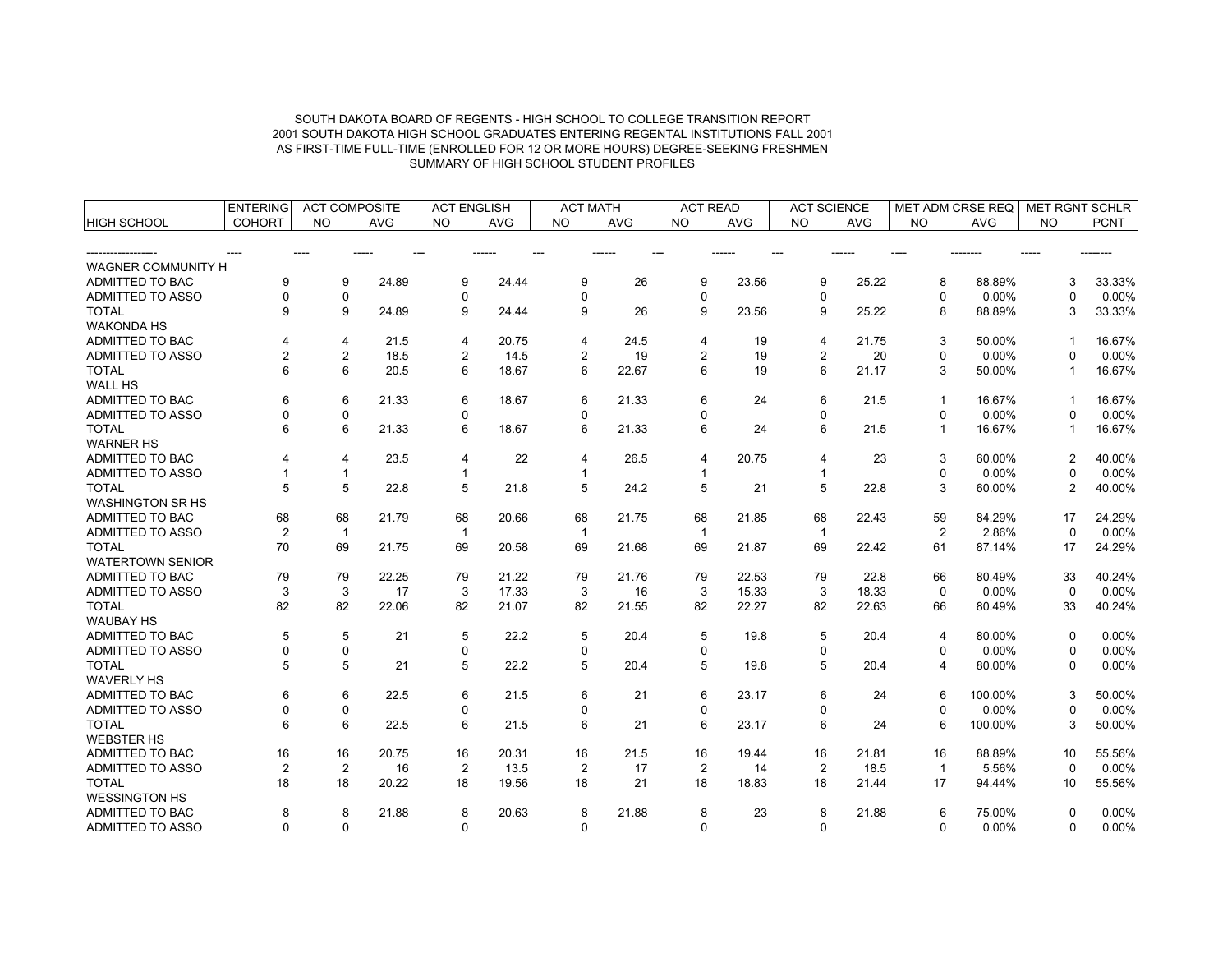|                           | <b>ENTERING</b>   | <b>ACT COMPOSITE</b>    |            | <b>ACT ENGLISH</b> |            | <b>ACT MATH</b> |            | <b>ACT READ</b>      |            | <b>ACT SCIENCE</b> |            | MET ADM CRSE REQ     |            | <b>MET RGNT SCHLR</b> |                 |
|---------------------------|-------------------|-------------------------|------------|--------------------|------------|-----------------|------------|----------------------|------------|--------------------|------------|----------------------|------------|-----------------------|-----------------|
| <b>HIGH SCHOOL</b>        | <b>COHORT</b>     | <b>NO</b>               | <b>AVG</b> | <b>NO</b>          | <b>AVG</b> | <b>NO</b>       | <b>AVG</b> | <b>NO</b>            | <b>AVG</b> | <b>NO</b>          | <b>AVG</b> | <b>NO</b>            | <b>AVG</b> | <b>NO</b>             | <b>PCNT</b>     |
|                           |                   |                         |            |                    |            |                 |            |                      |            |                    |            |                      |            |                       |                 |
| <b>TOTAL</b>              | 8                 | 8                       | 21.88      | 8                  | 20.63      | 8               | 21.88      | 8                    | 23         | 8                  | 21.88      | 6                    | 75.00%     | $\Omega$              | 0.00%           |
| <b>WESSINGTON SPRINGS</b> |                   |                         |            |                    |            |                 |            |                      |            |                    |            |                      |            |                       |                 |
| ADMITTED TO BAC           | 12                | 12                      | 20.58      | 12                 | 18.25      | 12              | 19.17      | 12                   | 17.83      | 12                 | 22         | 6                    | 46.15%     | 5                     | 38.46%          |
| ADMITTED TO ASSO          |                   | $\mathbf{1}$            |            |                    |            |                 |            |                      |            | 1                  |            | $\Omega$             | 0.00%      |                       | 0.00%           |
| <b>TOTAL</b>              | 13                | 13                      | 20.31      | 13                 | 18         | 13              | 19         | 13                   | 17.69      | 13                 | 21.69      | 6                    | 46.15%     | 5                     | 38.46%          |
| <b>WEST CENTRAL HS</b>    |                   |                         |            |                    |            |                 |            |                      |            |                    |            |                      |            |                       |                 |
| ADMITTED TO BAC           | 19                | 18                      | 22         | 18                 | 20.83      | 18              | 21.56      | 18                   | 22.44      | 18                 | 22.78      | 18                   | 90.00%     | $\Omega$              | 0.00%           |
| ADMITTED TO ASSO          | 1                 | $\mathbf{1}$            |            | $\mathbf{1}$       |            | -1              |            |                      |            | $\mathbf{1}$       |            | $\Omega$             | 0.00%      | $\Omega$              | 0.00%           |
| <b>TOTAL</b>              | 20                | 19                      | 21.79      | 19                 | 20.58      | 19              | 21.42      | 19                   | 22.05      | 19                 | 22.74      | 18                   | 90.00%     | $\Omega$              | 0.00%           |
| WHITE LAKE HS             |                   |                         |            |                    |            |                 |            |                      |            |                    |            |                      |            |                       |                 |
| ADMITTED TO BAC           | 5                 | 5                       | 21.8       | 5                  | 18.6       | 5               | 23.4       | 5                    | 22.2       | 5                  | 22         | 4                    | 80.00%     | $\Omega$              | 0.00%           |
| ADMITTED TO ASSO          |                   | 0                       |            | 0                  |            | $\Omega$        |            | U                    |            | $\Omega$           |            | $\Omega$             | 0.00%      | $\Omega$              | 0.00%           |
| <b>TOTAL</b>              | 5                 | 5                       | 21.8       | 5                  | 18.6       | 5               | 23.4       | 5                    | 22.2       | 5                  | 22         | 4                    | 80.00%     | $\Omega$              | 0.00%           |
| WHITE RIVER HS            |                   |                         |            |                    |            |                 |            |                      |            |                    |            |                      |            |                       |                 |
| <b>ADMITTED TO BAC</b>    |                   | 4                       | 19.25      | 4                  | 19.75      | 4               | 20         | 4                    | 19         | 4                  | 17.25      | 3                    | 75.00%     |                       | 25.00%          |
| ADMITTED TO ASSO          |                   | $\mathbf 0$             |            | $\Omega$           |            | $\Omega$        |            | $\Omega$             |            | 0                  |            | $\Omega$             | 0.00%      | $\Omega$              | 0.00%           |
| <b>TOTAL</b>              |                   | $\overline{\mathbf{4}}$ | 19.25      | 4                  | 19.75      | 4               | 20         | 4                    | 19         | 4                  | 17.25      | 3                    | 75.00%     |                       | 25.00%          |
| <b>WILLOW LAKE HS</b>     |                   |                         |            |                    |            |                 |            |                      |            |                    |            |                      |            |                       |                 |
| ADMITTED TO BAC           |                   | $\overline{7}$          | 23.71      | $\overline{7}$     | 23.14      | $\overline{7}$  | 23         |                      | 23.57      | $\overline{7}$     | 23.71      | 4                    | 50.00%     |                       | 12.50%          |
| ADMITTED TO ASSO          |                   | $\mathbf{1}$            |            | $\mathbf{1}$       |            |                 |            |                      |            | $\mathbf{1}$       |            | $\mathbf 0$          | 0.00%      | $\Omega$              | 0.00%           |
| <b>TOTAL</b>              | 8                 | 8                       | 23.38      | 8                  | 23.13      | 8               | 22.38      | 8                    | 23.25      | 8                  | 23.38      | 4                    | 50.00%     |                       | 12.50%          |
| <b>WILMOT HS</b>          |                   |                         |            |                    |            |                 |            |                      |            |                    |            |                      |            |                       |                 |
| ADMITTED TO BAC           | 12                | 12                      | 22.5       | 12                 | 22.5       | 12              | 22.08      | 12                   | 23.33      | 12                 | 21.75      | 12                   | 92.31%     |                       | 7.69%           |
| ADMITTED TO ASSO          | $\mathbf 1$       | $\mathbf{1}$            |            | $\mathbf{1}$       |            | $\mathbf{1}$    |            | $\mathbf{1}$         |            | $\mathbf{1}$       |            | $\Omega$             | 0.00%      | $\Omega$              | 0.00%           |
| <b>TOTAL</b>              | 13                | 13                      | 22         | 13                 | 21.92      | 13              | 21.62      | 13                   | 22.69      | 13                 | 21.31      | 12                   | 92.31%     |                       | 7.69%           |
| <b>WINNER HS</b>          |                   |                         |            |                    |            |                 |            |                      |            |                    |            |                      |            |                       |                 |
| <b>ADMITTED TO BAC</b>    | 20                | 20                      | 22.5       | 20                 | 21.45      | 20              | 21.85      | 20                   | 22.75      | 20                 | 23.35      | 17                   | 77.27%     | 15                    | 68.18%          |
| ADMITTED TO ASSO          | $\overline{c}$    | $\overline{2}$          | 20         | $\overline{2}$     | 18         | $\overline{2}$  | 22         | $\overline{2}$       | 19         | $\overline{2}$     | 20.5       | $\overline{2}$       | 9.09%      | $\Omega$              | 0.00%           |
| <b>TOTAL</b>              | 22                | 22                      | 22.27      | 22                 | 21.14      | 22              | 21.86      | 22                   | 22.41      | 22                 | 23.09      | 19                   | 86.36%     | 15                    | 68.18%          |
| <b>WOLSEY HS</b>          |                   |                         |            |                    |            |                 |            |                      |            |                    |            |                      |            |                       |                 |
| ADMITTED TO BAC           | 3                 | 3                       | 20.33      | 3                  | 17         | 3               | 21.67      | 3                    | 20         | 3                  | 22.33      | 3                    | 100.00%    | $\Omega$              | 0.00%           |
| ADMITTED TO ASSO          |                   | $\mathbf 0$             |            | 0                  |            | $\mathbf 0$     |            | 0                    |            | 0                  |            | $\mathbf 0$          | 0.00%      | 0                     | 0.00%           |
| <b>TOTAL</b>              | 3                 | 3                       | 20.33      | 3                  | 17         | 3               | 21.67      | 3                    | 20         | 3                  | 22.33      | 3                    | 100.00%    | $\Omega$              | 0.00%           |
| WOONSOCKET HS             |                   |                         |            |                    |            |                 |            |                      |            |                    |            |                      |            |                       |                 |
| ADMITTED TO BAC           | 6                 | 6                       | 18.5       | 6                  | 19         | 6               | 18.67      | 6                    | 16.83      | 6                  | 19.5       | 5                    | 71.43%     | $\Omega$              | 0.00%           |
| ADMITTED TO ASSO          |                   | $\mathbf{1}$            |            | 1                  |            |                 |            |                      |            | $\mathbf{1}$       |            | $\mathbf{1}$         | 14.29%     | 0                     | 0.00%           |
| <b>TOTAL</b>              |                   | $\overline{7}$          | 18.57      | $\overline{7}$     | 19         | $\overline{7}$  | 18.29      | $\overline{7}$       | 17.14      | $\overline{7}$     | 19.86      | 6                    | 85.71%     | $\Omega$              | 0.00%           |
| YANKTON HS                |                   |                         |            |                    |            |                 |            |                      |            |                    |            |                      |            |                       |                 |
| <b>ADMITTED TO BAC</b>    |                   | 65                      | 22.58      | 65                 | 22.66      | 65              | 22.4       |                      | 22.08      | 65                 | 22.35      |                      | 80.30%     | 22                    |                 |
|                           |                   |                         |            |                    |            |                 |            |                      |            |                    |            |                      |            |                       |                 |
| <b>ADMITTED TO ASSO</b>   | 65<br>$\mathbf 1$ | $\mathbf{1}$            |            | $\mathbf{1}$       |            | $\mathbf{1}$    |            | 65<br>$\overline{1}$ |            | $\mathbf{1}$       |            | 53<br>$\overline{1}$ | 1.52%      | $\Omega$              | 33.33%<br>0.00% |